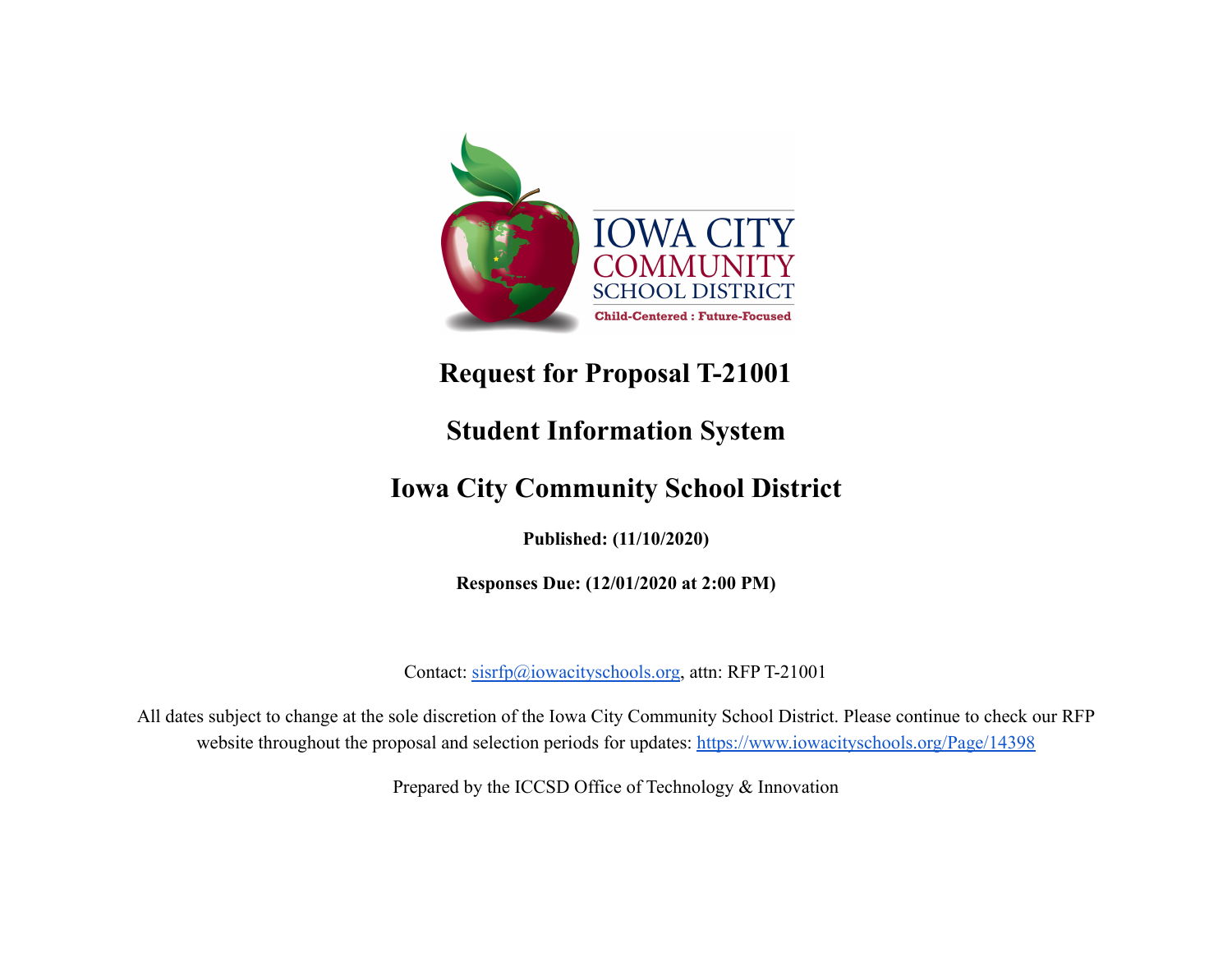### **1.1 Purpose and Scope**

 The Iowa City Community School District (ICCSD) is seeking proposals for a Student Information System (SIS). This includes the core components of an SIS platform, and may include ancillary services and functionality as well. In addition to the SIS platform itself, ICCSD seeks implementation services and support, hosting services, and ongoing support services.

Proposals and proposed systems must be:

 a. Supported by a highly-qualified and reliable vendor with experience in the area of Student Information System implementations, conversions, support, and integration.

b. Compatible with State of Iowa reporting requirements.

c. Able to meet the technical, functionality, and support requirements detailed in this RFP.

 ICCSD serves 14,244 students in grades K-12, and operates 28 attendance centers in the communities of Iowa City, Coralville, North Liberty, and Hills, IA. Additional information about the District can be found on the District's website at [http://www.iowacityschools.org.](http://www.iowacityschools.org)

 A copy of this Request for Proposal (RFP) may be obtained from the District's Technology & Innovation Website at <https://www.iowacityschools.org/Page/14398>.

Amendments to the RFP will be communicated via <https://www.iowacityschools.org/Page/14398> to proposers. For the purpose of this document the terms proposer, vendor and contractor are those entities representing the submission of a response to this RFP.

## **1.2 Evaluation Process**

 The evaluators will consider how well the vendor's proposed solution meets the needs of the District as presented in the vendor's response to each requirement. It is important that the responses be clear, concise and complete so that the evaluators can adequately understand all aspects of the proposal. The evaluation process is not designed to simply award the contract to the lowest cost vendor. Rather, it is intended to help the District select the right vendor with the best combination of professional attributes, experience, and relevant skill-sets, including that of price, based on the evaluation factors. The District reserves the right to require that a subset of finalists make a presentation to the evaluation team for consideration.

 This RFP provides general and technical information as well as the required format for responses. Your submitted responses will be the primary source of information used for the system evaluation and selection. Please include all required and appropriate information with your proposal. No other source of information submitted, written or verbal will be considered part of your proposal.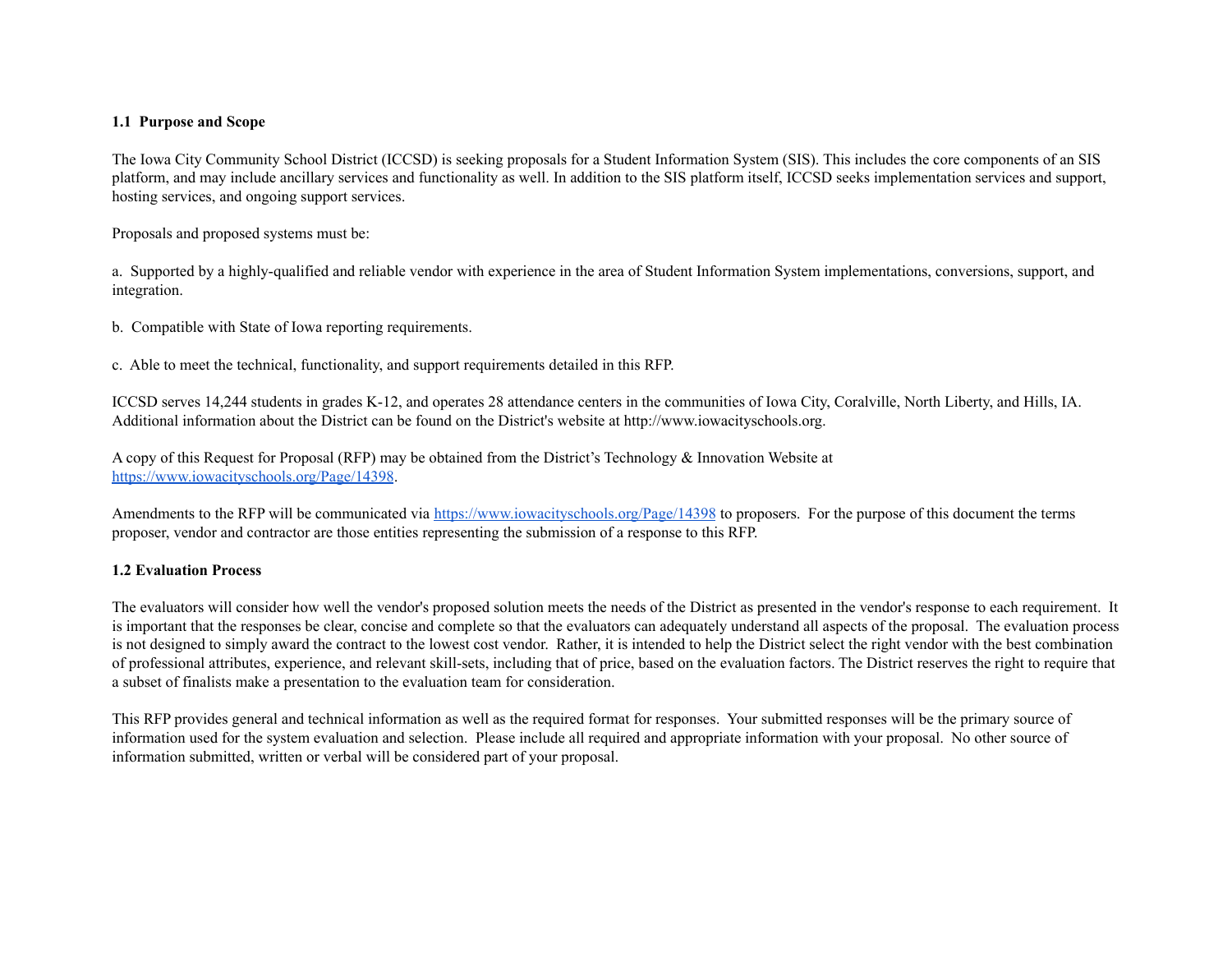At the completion of the RFP process, the Iowa City Community School District will determine the viability of moving forward and complete negotiations with the chosen vendor to provide equipment and services, representing, but not limited to, solutions that best meet the needs of the District's criteria in design, cost, and vendor requirements and references.

## EVALUATION CRITERIA/WEIGHTING

 Only proposals found to be complete, responsive, and pass all evaluative criteria in phase one will be evaluated in phase two. If a vendor fails to meet expectations during any part of the evaluation process, ICCSD reserves the right to proceed with the remaining vendors or to elevate a vendor that was not elevated before. The relative importance of the factors used for evaluation involves management judgment and will include both objective and subjective analyses. Selection of the final vendor will be based upon the following phases and criteria:

## **1.2.1 Phase One: Evaluation of Responsiveness**

This is a pass/fail evaluation, and includes evaluation of whether the submitted is complete and responsive.

 A **complete proposal** must comply with mandatory terms, conditions, and specifications in the RFP. A pass or fail criteria will be used. A response must comply with all instructions listed in this RFP.

A **responsive proposal** will have correctly followed all submission processes and content requirements.

#### **1.2.2 Phase Two: Proposal Assessment**

| Category                                             | <b>Points</b> |
|------------------------------------------------------|---------------|
| Cost of Software License and Implementation Services | 60            |
| Maintenance and Support Costs                        |               |
| Vendor Experience with Similar Implementations       |               |
| <b>Implementation Plan/Staffing</b>                  |               |
|                                                      | 100           |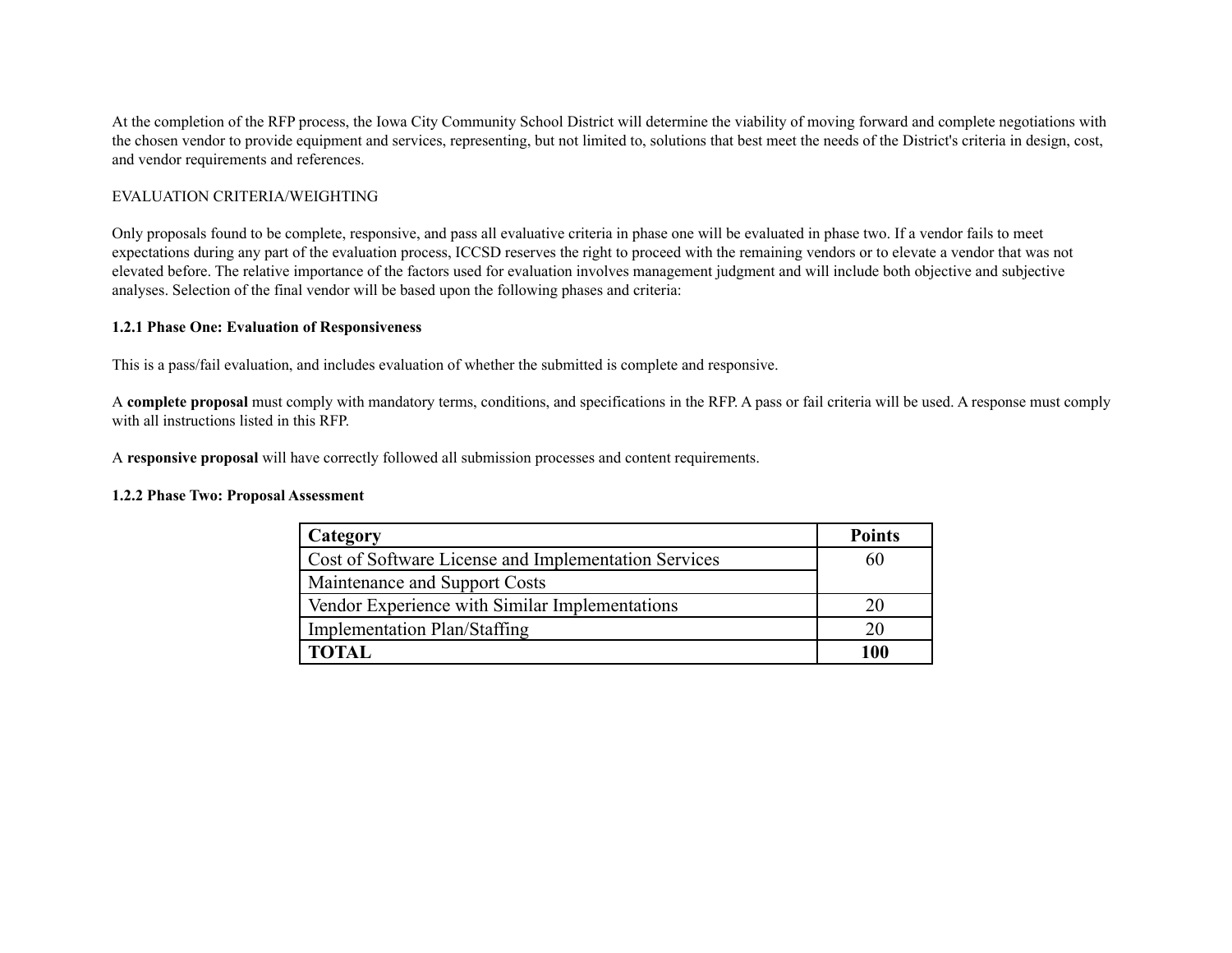#### **1.2.3 Phase Three: References, Planning, and Value**

| Category                                                | <b>Points</b> |
|---------------------------------------------------------|---------------|
| <b>Vendor References</b>                                | 25            |
| Quality of the Implementation Plan/Staffing Levels      | 25            |
| Completeness of Cost Proposal and Value of the Solution | 25            |
| Findings from site visits (at ICCSD discretion)         | 25            |
| <b>TOTAL</b>                                            | 100           |

### **1.2.4 Phase Four: Final Contract Negotiations**

| Category                                        | <b>Points</b> |
|-------------------------------------------------|---------------|
| Responsiveness to Contract Terms and Conditions |               |
| Completion of the Statement of Work             |               |
| <b>TOTAL</b>                                    | 100           |

## **1.3 Schedule**

 RFP responses must be delivered by mail or in person on a USB drive by 12/01/2020 at 2:00 PM, as specified in the RFP. Late responses will be rejected at the sole discretion of the Iowa City Community School District. All times are Central Time.

An approximate schedule for selection is as follows:

| Event                          | <b>Deadline</b>           |
|--------------------------------|---------------------------|
| RFP published                  | (11/10/2020)              |
| RFP questions due              | (11/20/2020)              |
| RFP answers/addendum finalized | (11/20/2020)              |
| Vendor references due          | (11/24/2020)              |
| Proposal submission deadline   | $(12/01/2020$ at 2:00 PM) |
| Sealed Proposal Opened         | $(12/01/2020$ at 2:15 PM) |
| Selection (anticipated)        | (12/18/2020)              |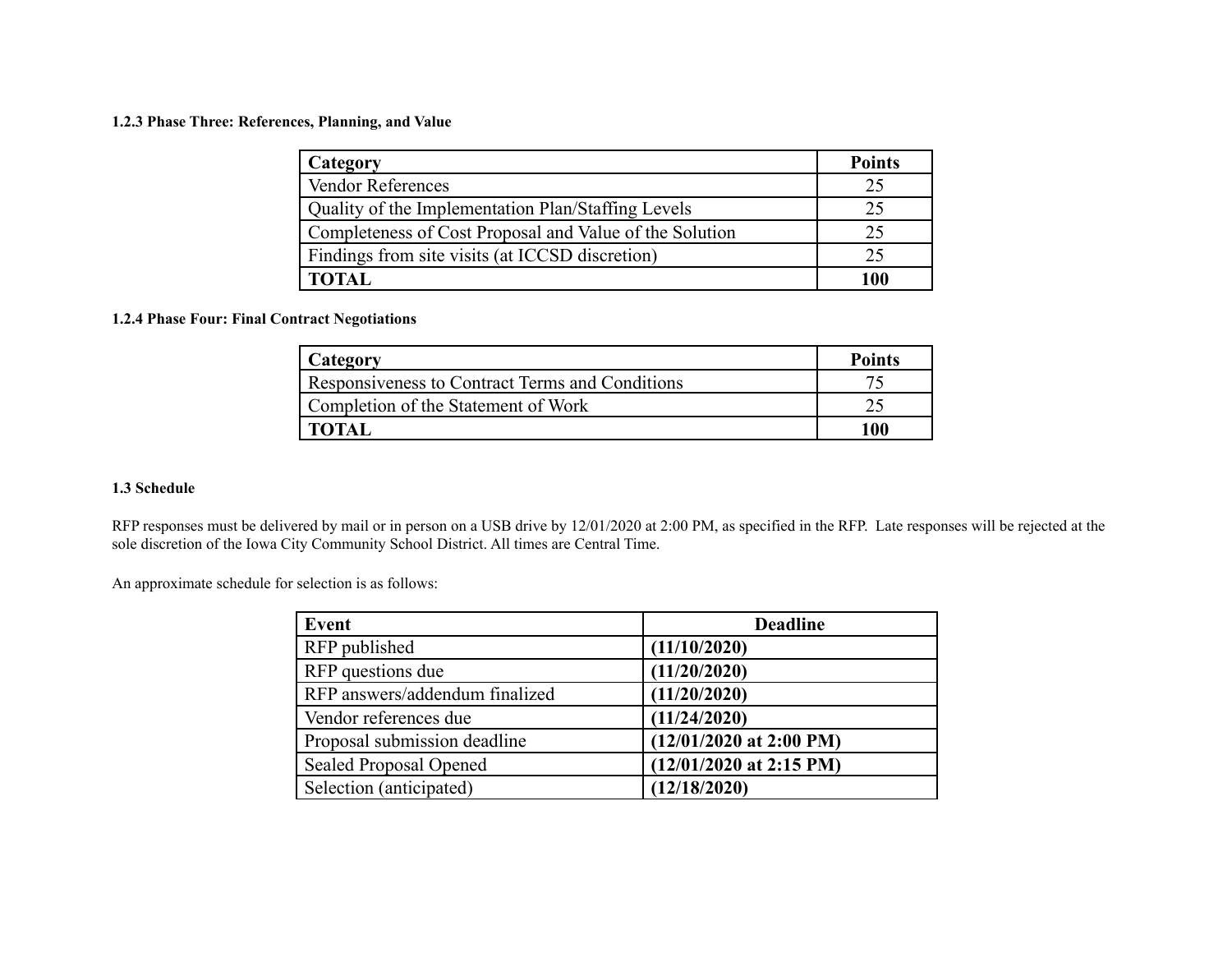#### **1.4 Deadline for Questions**

 All questions regarding this RFP must be submitted via email to [sisrfp@iowacityschools.org](mailto:sisrfp@iowacityschools.org). The subject of the email must be "RFP T-21001 Question" (without the quotes). Questions will be answered by posting an addendum to this RFP by 11/20/2020 .In order to make information available to all proposing vendors, no questions will be answered past 11/20/2020, as stated in schedule in Section 1.3.

### **1.5 RFP Submission**

Please submit the proposal, in its entirety, to the contact and address below no later than 12/01/2020 at 2:00 PM. Sealed proposals must be mailed/delivered on a USB drive to the address below:

 Attn: SIS RFP Office of Technology & Innovation, Iowa City CSD 1725 North Dodge St Iowa City, IA 52245

## **1.6 Proposal Validity Period**

 Submission of the proposal will signify the vendor's agreement that the proposal and the content thereof are valid for 90 days following the submission deadline and will become part of the contract that is negotiated between the District and the successful vendor.

## **1.7 Vendor Communication**

Upon release of this RFP, all vendor communications concerning the overall RFP should be directed to [sisrfp@iowacityschools.org](mailto:sisrfp@iowacityschools.org). Any oral communications will be considered unofficial and non-binding to the District.

#### **1.8 Right of Selection/Rejection - Waiver of Informalities or Irregularities**

 The District reserves the right to reject any or all proposals, to waive any minor informalities or irregularities contained in any proposal, and to accept any proposal deemed to be in the best interest of the District. Selection of a vendor solution shall not be construed as an award of contract, but as a commencement of contract negotiation, including but not limited to the contract price proposed.

#### **1.9 RFP Revisions**

 The District reserves the right to change the schedule or issue amendments to the RFP at any time. The District also reserves the right to cancel or reissue the RFP at any time. Amendments or a notice of cancellation will be communicated via email to all known proposers.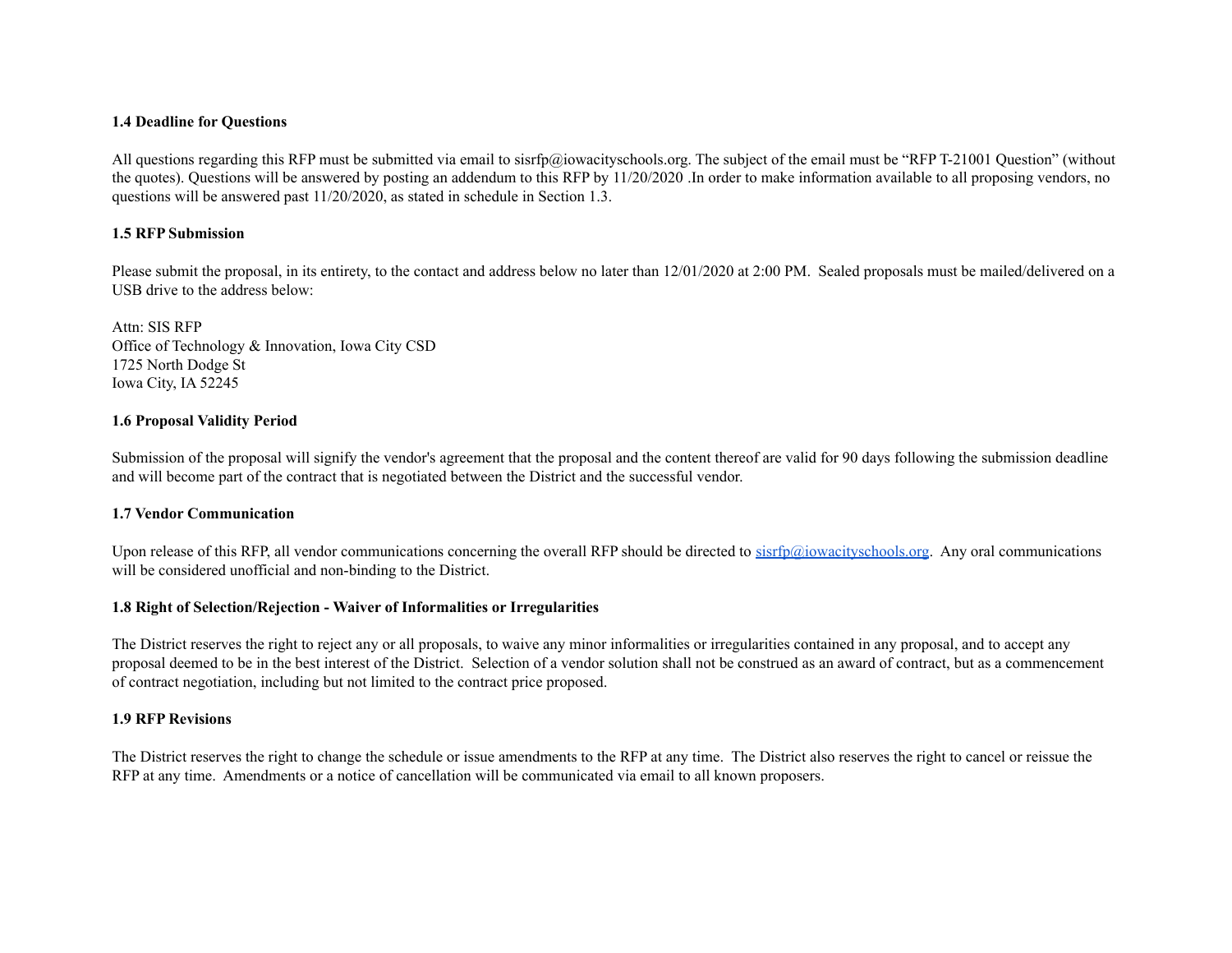### **1.10 Compensation**

 No payment of any kind will be provided to the submitting vendor, or parties they represent, for obtaining any of the information solicited. Procurement of all equipment and services will be in accordance with subsequent contractual action.

## **1.11.1 Commitments**

 All quotes should be submitted initially on the most complete basis and with the most favorable financial terms available. The selected vendor's proposal may, at the Iowa City Community School District's option, be made part of the final license and service contract and all representations in the vendor's proposal may be considered commitments to supply all licenses, services, support, and software products as described. Vendors may submit more than one proposal in response to this RFP. However, each proposal must be a separate, complete package, which can be considered independently of any other proposals from the same vendor.

## **1.11.2 Contract Term**

The initial term of this agreement shall be for a minimum of twelve (12) calendar months, beginning on the commencement date.

## **1.11.3 Contract Amendments**

 Prior to the annual renewal dates listed above, the parties have the option to implement mutually-agreeable modifications to this agreement, including modification to model numbers, quantities, costs, and services provided. These modifications are only effective upon approval of a modified agreement by the Iowa City Community School District Board of Directors.

## **1.12 Contract Award and Execution**

 The District reserves the right to make an award without further discussion of the proposal submitted. Therefore, the proposal should be initially submitted on the most favorable terms the vendors can offer. It is understood that the proposal will become a part of the official file on this matter without obligation to the District. The general conditions and specifications of the RFP and the successful vendor's response, as amended by agreements between the District and the vendor, will become part of the contract documents. Additionally, the District will verify vendor representations that appear in the proposal. Failure of the vendor's products to meet the mandatory specifications may result in elimination of the vendor from competition or in contract cancellation or termination. The vendor selected as the apparently successful vendor will be expected to enter into a contract with the District on terms similar to those presented in the copy of the District's standard Professional Services Agreement. If the selected vendor fails to sign and return the contract within ten (10) business days of delivery of the final contract, the District may elect to cancel the award and award the contract to the next-highest-ranked vendor.

No cost chargeable to the proposed contract may be incurred before the vendor has received a fully executed contract.

## **1.13 Payment Terms and Conditions**

The proposal must contain a fee schedule that includes line items for all components of the proposal, including equipment, installation, support fees, licenses, etc.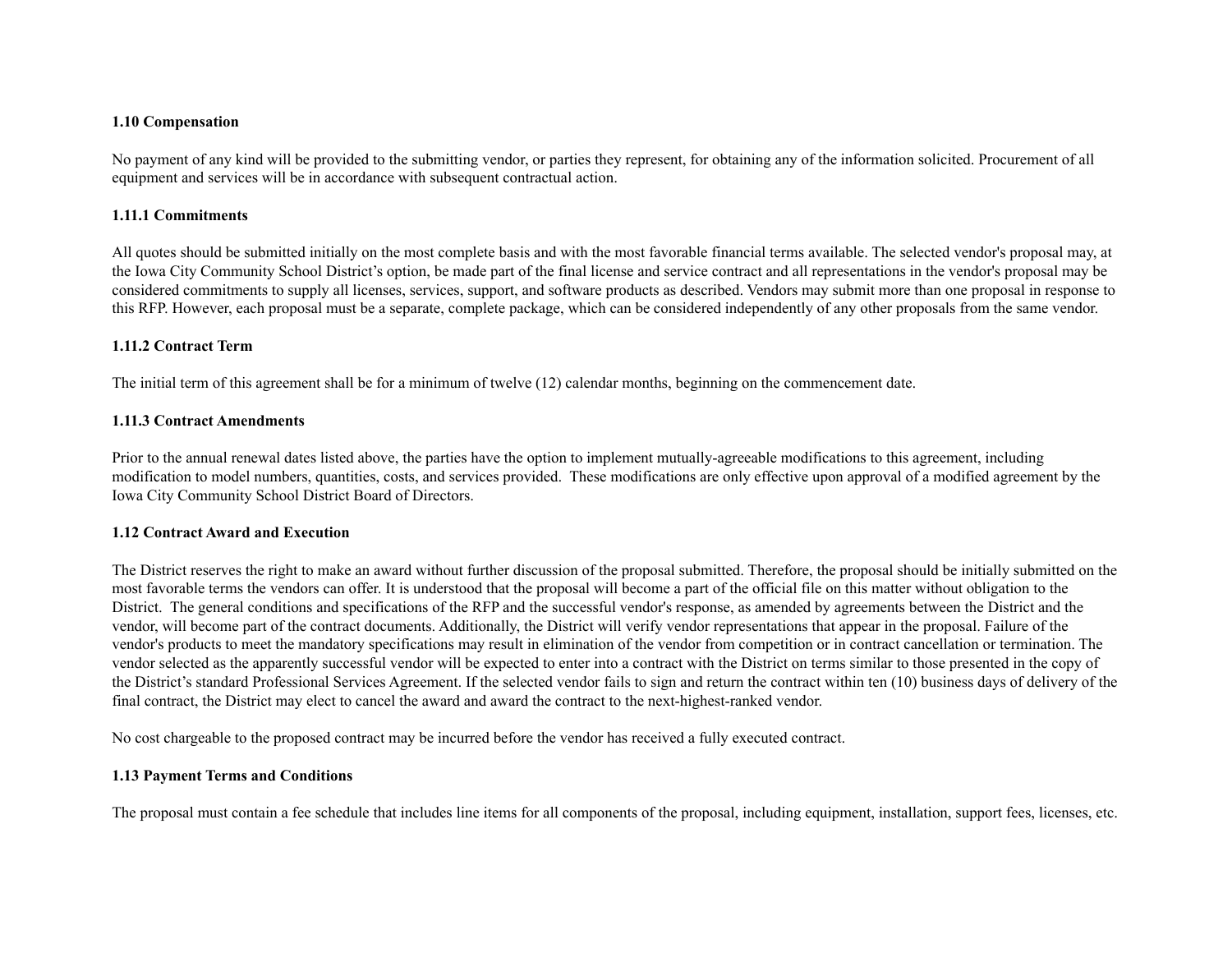## **1.14 Improper Business Relationships**

 Vendors shall ensure that no improper, unethical, or illegal relationships or conflicts of interest exist or have the potential to exist between the vendor; the District; any employee, officer, director, or principal of the vendor or the District; and any other party. The District reserves the right to determine the materiality of such relationships, when discovered or disclosed, whether intended or not. The District also reserves the right to decide at its sole discretion whether disqualification of the vendor and/or cancellation of award shall result. Such disqualification or cancellation shall be without fault or liability to the District.

 In the event the District disqualifies a vendor or cancels an award based on an improper communication or relationship, and that vendor's proposal would have otherwise been considered the best proposal, the District reserves the right to select as the winning proposal the next-best proposal that it deems responsive to the RFP.

## **1.15 Compliance with Applicable Laws**

 The vendor agrees that it will comply with all applicable federal, state, and local laws, regulations, ordinances, and other requirements under law or relevant District policies and procedures that apply to the scope of work, including but not limited to prohibitions on smoking in District buildings and on the grounds of District buildings pursuant to the Iowa Smoke Free Air Act and restrictions on sex offenders. Any authorized auditor or government representative shall have access to and the right to examine pertinent books and records of the vendor in connection with a contract with the District, and all records relating to this engagement shall be retained for such period of time as required by law. Vendors shall also comply with any applicable reporting and registration requirements. The vendor further agrees that this RFP and any contract awarded pursuant to it will be governed under the laws of the State of Iowa.

## **1.16 No Collusion**

 By submitting a proposal in response to this RFP, the vendor and each person signing on behalf of the vendor certify, under penalty of perjury, that to the best of their knowledge and belief:

 The prices in the proposal were arrived at independently and without collusion, consultation, communication, or agreement for the purpose of restricting competition as to any matter relating to such prices with any other vendor, or any other competitor.

 Unless otherwise required by law, the prices in the proposal have not been knowingly disclosed by the vendor, and will not be knowingly disclosed by the vendor, prior to opening, directly or indirectly, to any other vendor or competitor.

 No attempt has been made or will be made by the vendor to induce any other person, partnership, corporation, or entity to submit or not to submit a bid/proposal in response to this RFP for the purpose of restricting competition.

The person signing the Response Affidavit to the RFP certifies that he/she is fully informed of the accuracy of these statements.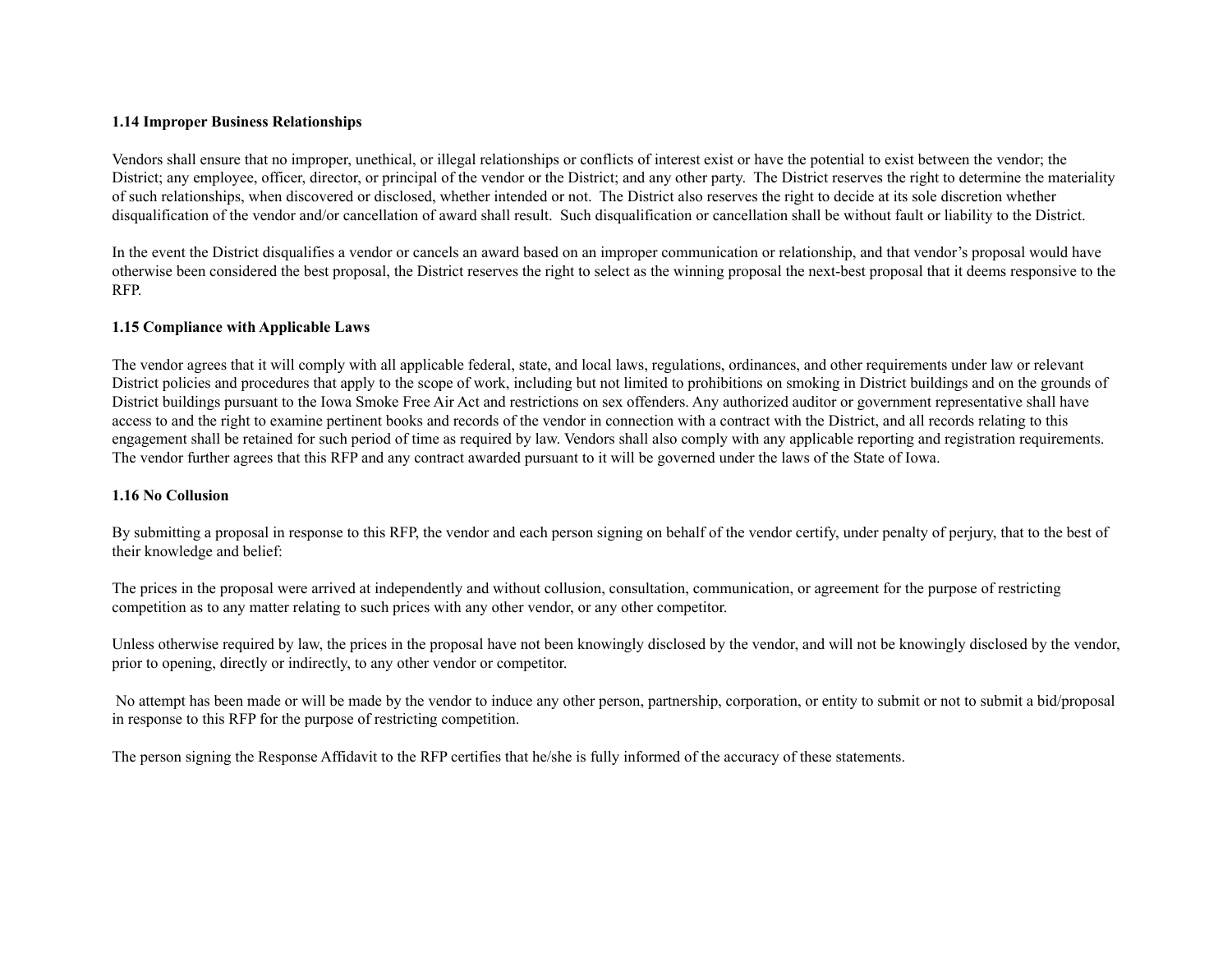#### **1.17 Grievances**

 Any complaints or grievances concerning or arising out of this RFP shall be submitted in writing to Matt Degner, Interim Superintendent of Schools, at 1725 North Dodge St, Iowa City, IA 52245. The Superintendent's decision as to the resolution of any such complaint or grievance shall be final.

## **1.18 RFP Compliance**

 Proposals must respond to all requirements of this RFP to the maximum extent possible. Vendors shall comply with submitting all required signed and notarized documents prior to the deadline to submit proposals.

 The District reserves the right to reject any and all proposals or parts thereof, whether or not minimum qualifications are met, to waive informalities or irregularities, and to modify, postpone, or cancel this RFP, in whole or in part, or decide to award a contract to perform only some of the services or scope of work outlined in this RFP, and to enter into such contract or contracts as shall be deemed in the best interests of the District, without liability, obligation, or commitment to any party, firm or organization. The District is under no obligation to notify vendors if it rejects any or all proposals, or modifies, postpones, or cancels the RFP.

 The District is not liable for any costs incurred by the vendor prior to issuance of a valid and legally binding contract in accordance with Iowa law. The vendor will be compensated pursuant to the provisions of its contract with the District.

## **1.19 Mandatory Background Checks**

 If selected to provide products and/or services to the District pursuant to this RFP, the vendor shall participate in the District's background check process for any persons providing products or performing services on District property. The vendor must complete and submit the background check form, provided by the District, for each such individual, at least two weeks prior to that individual providing products or performing services on District property. The District will provide to the vendor a badge for each individual approved through the background check process. The badge will include the name of the individual authorized to provide products or perform services on District property, the name of the vendor, and the school-year for which the authorization is valid. This badge, along with a government-issued photo identification, must be shown to District personnel upon request. The background check process must be repeated each school year. No persons who are not approved by the District shall be permitted to provide any products to, or perform any services for, the District on District property. Contracts with vendors who fail to comply with these requirements will be subject to immediate termination at the sole discretion of the District.

#### **1.20 No Assignment**

A contract awarded pursuant to this RFP may not be assigned to any other entity without the express, written authorization of the District.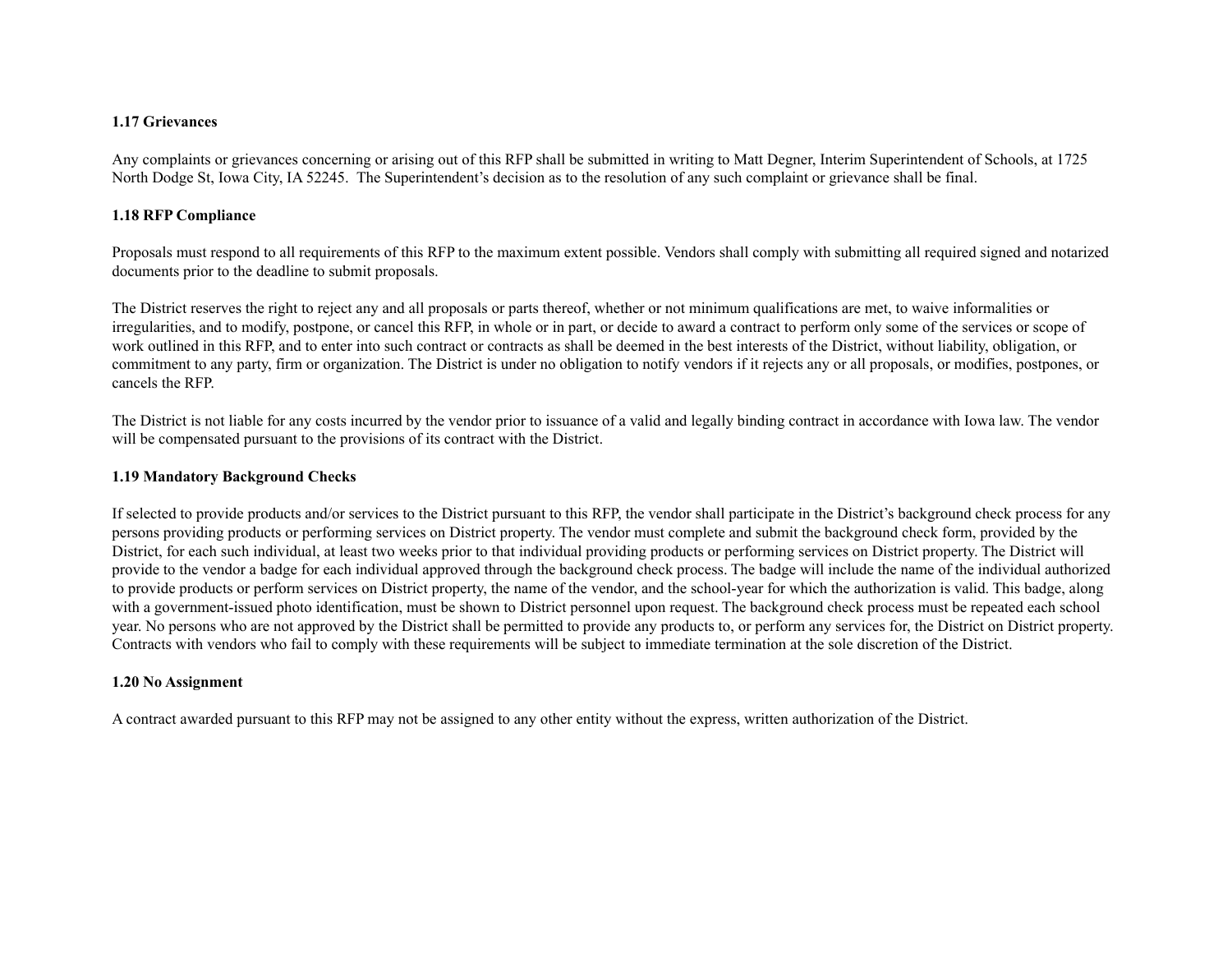## **1.21 Appropriation of Funds**

 Any agreements arising from this RFP will be subject to annual appropriation of funds by the District in accordance with its normal funding practices. In the event that funds are not available in full or in part for the payments under such an agreement, in this or any subsequent fiscal years, the agreement will be subject to modification or cancellation depending upon the extent of available funds. The District may cancel the agreement in its entirety without penalty, if funding is not available.

## **1.22 District Property**

 All proposals become the property of the District and will not be returned to the vendor. At the conclusion of the selection process, the contents of the proposals will be placed in the public domain and be open for inspection by interested parties. Trade secrets or proprietary information that are recognized as such and are protected by law may be withheld upon the written request of the vendor.

## **1.23 Insurance Requirements**

The District will require the selected vendor to comply with the insurance requirements as outlined below.

 The contractor shall procure and maintain for the duration of this agreement insurance against claims for injuries to persons or damages to property which may arise from or in connection with the performance of the work hereunder by the contractor, his agents, representatives, employees or subcontractors. The cost of such insurance shall be paid by the contractor. Insurance shall meet or exceed the following unless otherwise approved by the District.

## **1.23.1 Scope of Insurance**

The amount of such bodily injury and property damage insurance shall not be less than:

Commercial General Liability written on an occurrence basis with limits not to be less than:

| Each occurrence:       | \$500,000   |
|------------------------|-------------|
| Personal Injury        | \$500,000   |
| General aggregate      | \$1,000,000 |
| Products and completed |             |
| operations liability   | \$1,000,000 |
| Fire damage            | \$50,000    |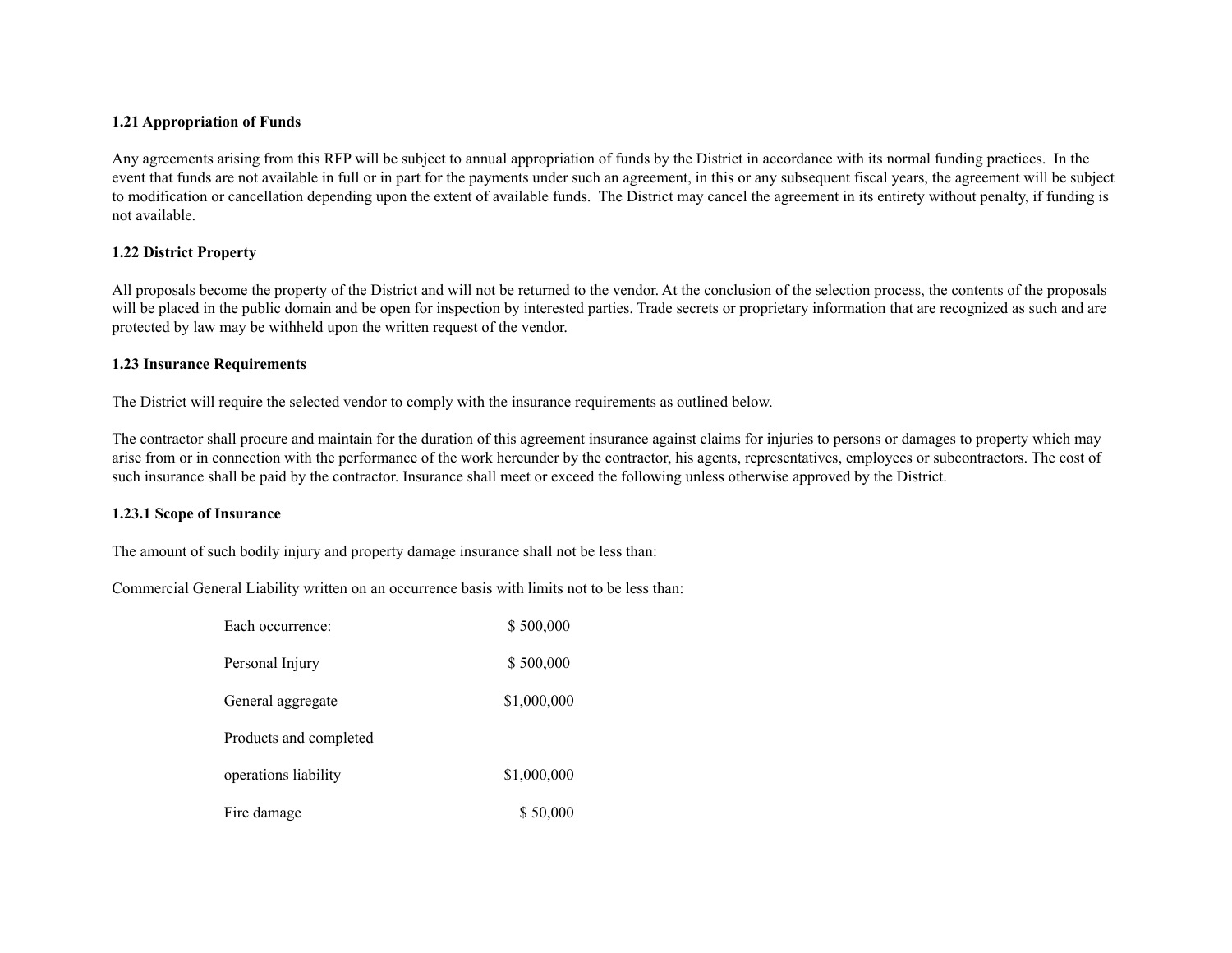| Vehicle Liability      |                       |
|------------------------|-----------------------|
| Bodily injury          | \$50,000/\$500,000    |
| Property damage or     | \$100,000             |
| single limit liability | \$500,000             |
| Workers compensation   | \$1,000,000           |
| each occurrence        |                       |
| Umbrella               | \$1,000,000 aggregate |

## **1.23.2 Verification of Coverage**

 Contractor shall furnish the District with certificates of insurance affecting coverage required by this clause. The certificates for each insurance policy is to be signed by a person authorized by that insurer to bind coverage on its behalf and shall name the District as an "additional insured". The certificates are to be received and approved by the District before work commences. The District reserves the right to require complete, certified copies of all required insurance policies at any time.

## **1.23.3 Subcontractors**

 Contractors shall include all subcontractors as insured under its policies or shall require subcontractors to provide their own coverage. All coverage for subcontractors shall be subject to all of the requirements stated herein.

#### **1.23.4 Asbestos or Hazardous Materials Abatement Work**

 If Asbestos abatement or hazardous materials work is performed, the contractor shall review coverage with the District`s Risk Manager and provide scope and limits of coverage that are appropriate for the scope of work. No asbestos abatement work will be performed until coverage is approved by the Risk Manager.

## **1.24 Equal Opportunity Compliance**

The District is an equal opportunity employer and requires all proposers to comply with policies and regulations concerning equal opportunity.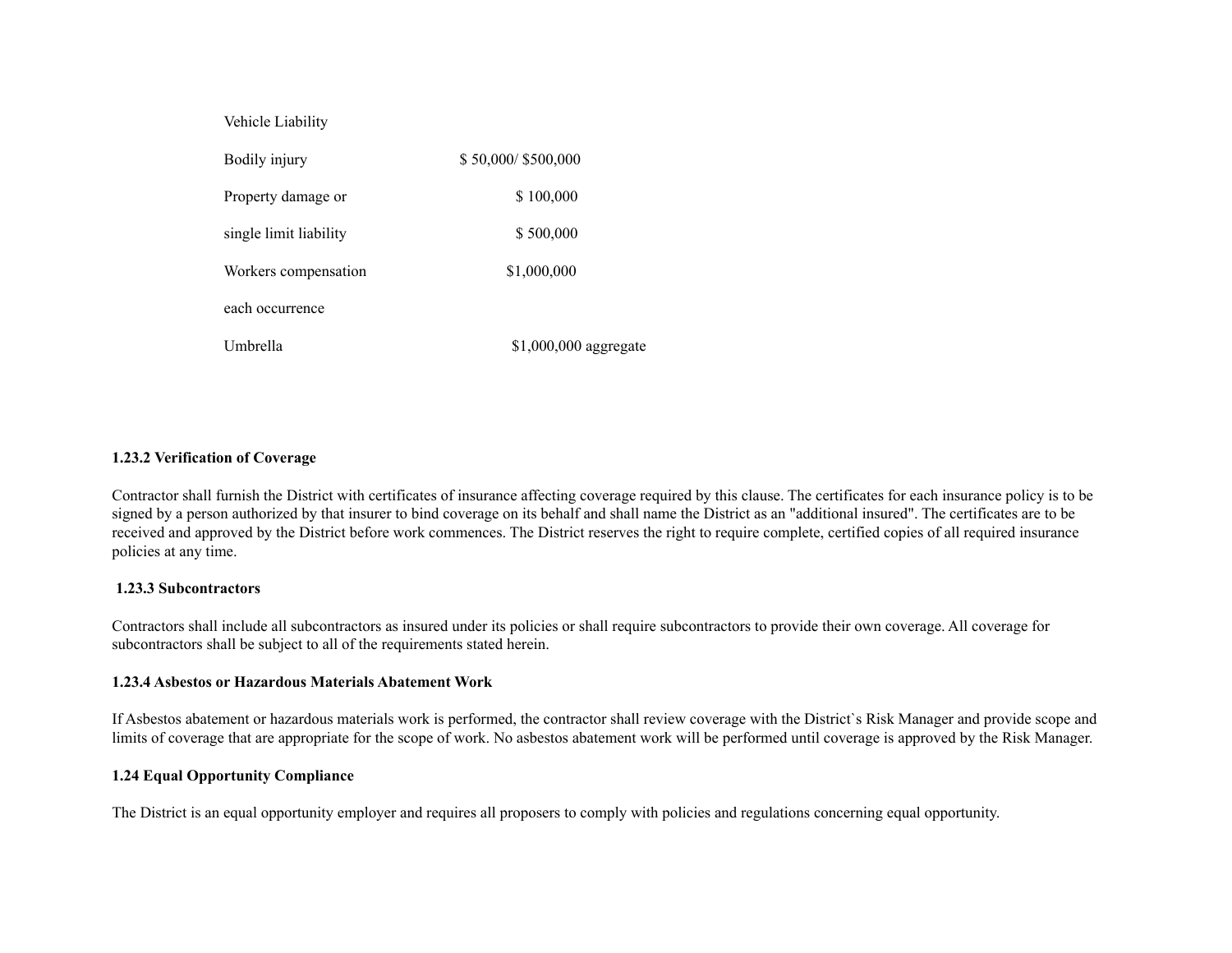## **1.25 Exceptions**

 Respondents may take exception to any of the stated requirements so long as all such exceptions are expressly noted and clarified in the response. Alternatives may be shown and quoted as options.

## **1.26 Primary Provider of all Services**

 If a vendor's proposal includes equipment, hardware, software, or services to be supplied by entities other than the proposing vendor, it is mandatory for the proposing vendor to act as the prime contractor for the entire procurement of all products and services proposed with the possible exceptions noted below. The vendor acting as the prime contractor must be the sole point of contact with regard to contract stipulations including payment of any and all charges resulting from the purchasing of the proposed equipment, hardware, software, and/or services. The vendor acting as the primary contractor must take full responsibility for the demonstration, delivery, installation, and acceptance testing of the items proposed to be supplied by its subcontractor.

## **1.26.1 Servers**

 Whenever possible the District prefers to purchase their own servers to take advantage of government pricing and virtual server capacity unless the vendor's proposed servers meet or are below the government pricing available to the District and are approved by ICCSD.

## **Section 2: Scope of Work: Project Requirements**

**2.1 Intent**.

## **PROJECT REQUIREMENTS**

 Items listed in 2.2 (below) are required of all proposed solutions, with the exception of those marked as "preferred" or "optional". While these items are not specifically required, proposals should indicate whether the item is included in the base submission, or as an option.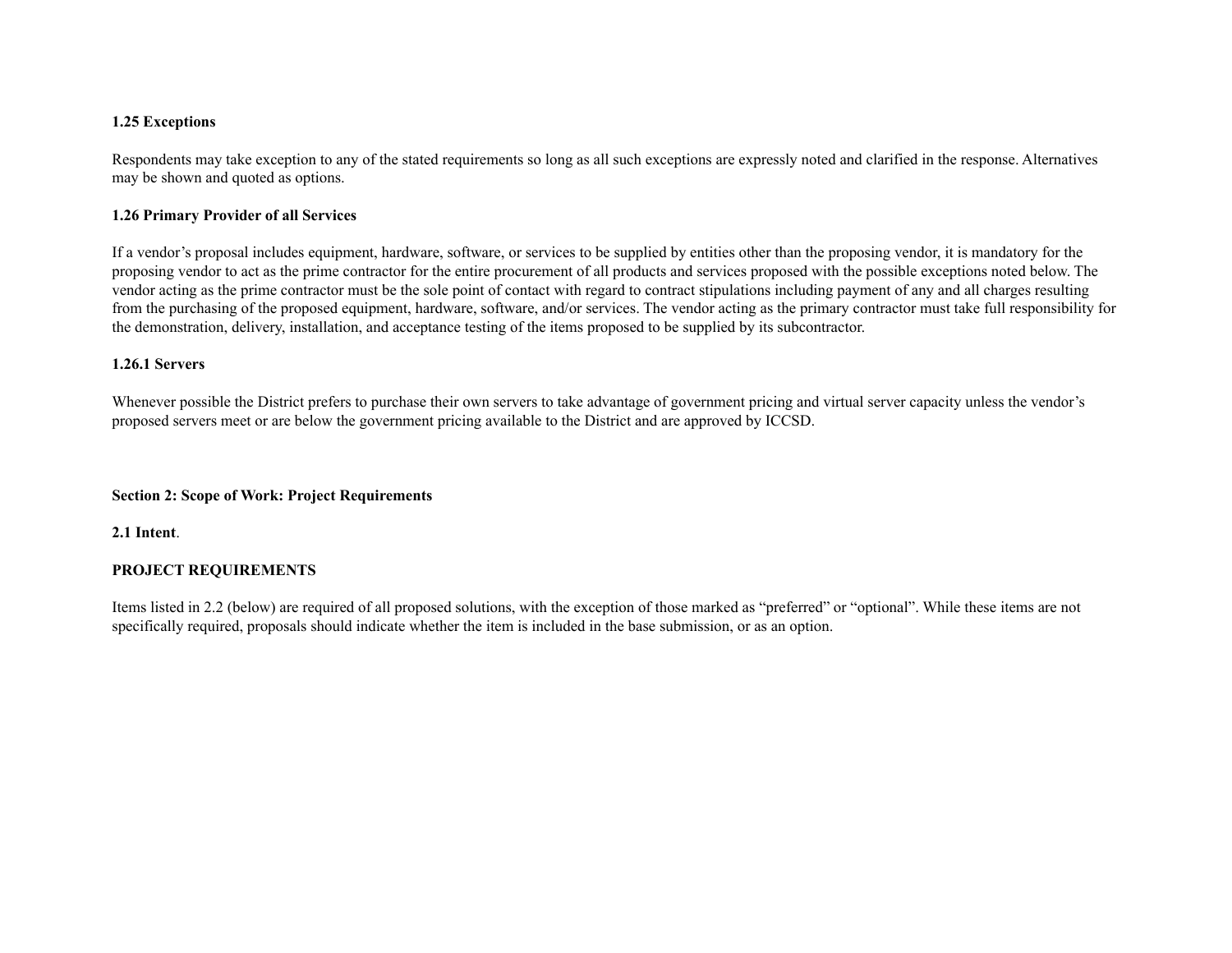## **2.2 Checklist**

 Proposals must include a completed checklist (below) specifying that the bid meets requirements. Applicants may add notes or specify alternatives as appropriate, and failure to meet any specific component does not automatically disqualify a bid. Please note that completed proposals will include costs, in section 3.1, that reflect the costs incurred by the district in order to acquire and implement any necessary components required to establish capabilities outlined in this checklist.

| ITEM#                   | <b>YES</b> | $ALT^*$ | <b>PROJECT SPECIFICATIONS</b>                                                                                                                                    | <b>VENDOR NOTES</b> |
|-------------------------|------------|---------|------------------------------------------------------------------------------------------------------------------------------------------------------------------|---------------------|
| $\mathbf{1}$            |            |         | Vendor-Hosted solution, not stored in the "public<br>cloud", available 24/7/365                                                                                  |                     |
| $\mathbf{2}$            |            |         | <b>Customizable to District's processes with District logo</b>                                                                                                   |                     |
| 3                       |            |         | Must not require any additional software licensing or<br>hardware specifications                                                                                 |                     |
| $\overline{\mathbf{4}}$ |            |         | SSL encrypted and student data must always be<br>transmitted encrypted and stored on secure servers                                                              |                     |
| 5                       |            |         | Allow for an unlimited number of administrative users                                                                                                            |                     |
| 6                       |            |         | Retain relevant imported data from the district SIS to<br>pre-fill online forms and to compare year to year data<br>changes                                      |                     |
| $\overline{7}$          |            |         | Pre-populate the online forms with data extracted from<br>the SIS                                                                                                |                     |
| 8                       |            |         | Support workflow management - allow data to be<br>reported to appropriate district departments<br>(transportation, health,<br>student services, etc.) for review |                     |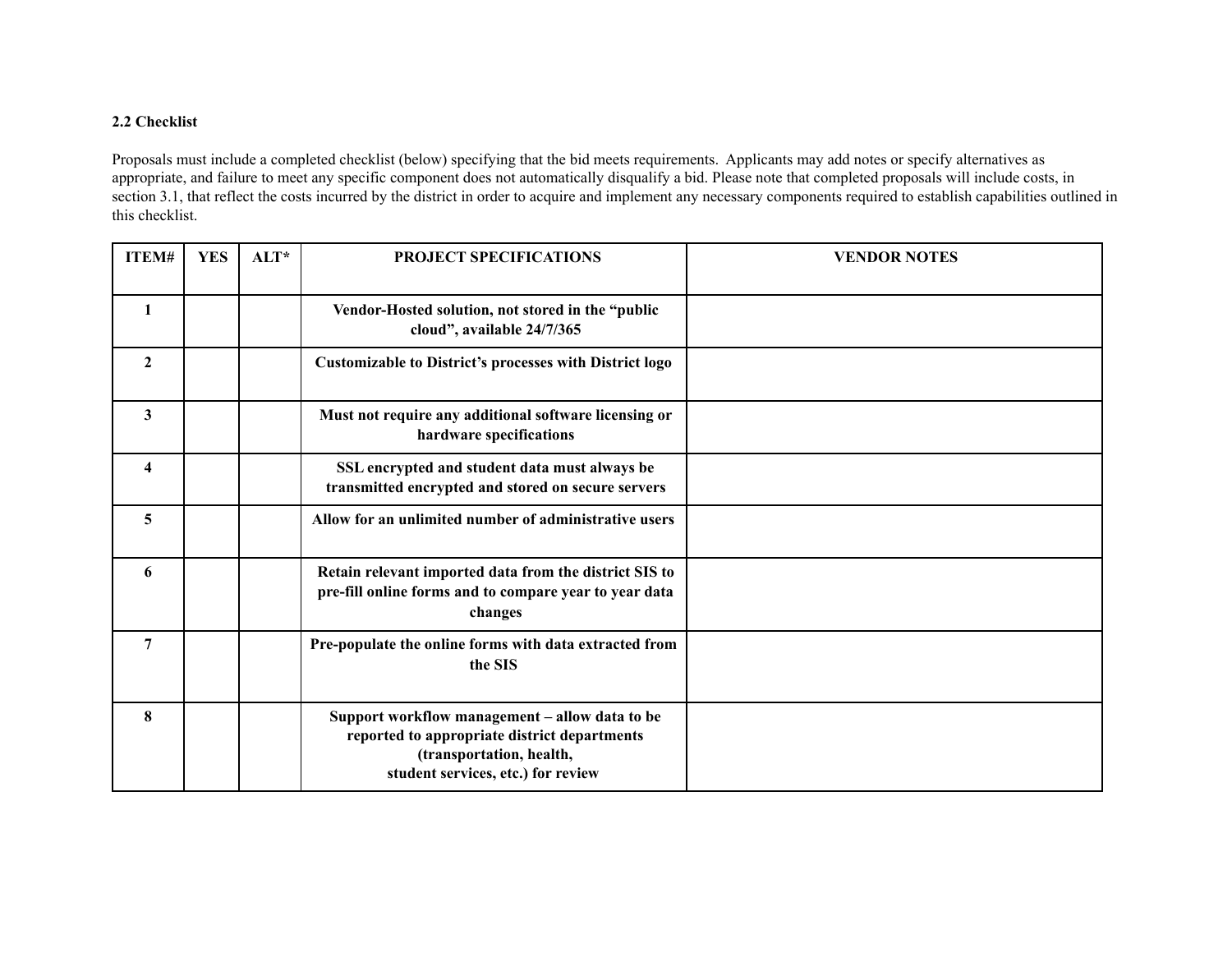| $\boldsymbol{9}$ | Automatically flag records based on predefined<br>criteria EX. Health alert, change of address, ELL,<br>MVP, etc.                             |  |
|------------------|-----------------------------------------------------------------------------------------------------------------------------------------------|--|
| 10               | Administrative users manage flagged records for<br>communicating to families and internally with staff                                        |  |
| 11               | Provide unlimited email templates to communicate with<br>families regarding the online enrollment process                                     |  |
| 12               | Provide custom communication templates and allow<br>users to create their own communication templates                                         |  |
| 13               | Assign access rights to both individual users and groups<br>of users                                                                          |  |
| 14               | Field and document level permissions Ex.<br>Medical information, Releases, Custody, IEP, etc.                                                 |  |
| 15               | Allow on demand email/print communications to<br>groups of families based on assigned flags.<br>Ex. Missing documentation for registration    |  |
| 16               | Automatically reformat/correct data provided by the<br>families via the online forms into a consistent format<br>prior to<br>importing to SIS |  |
| 17               | Allows exports of any of the data in CSV, TAB OR<br><b>XML</b> format                                                                         |  |
| 18               | Provide online help and how-to videos for<br>administrative users                                                                             |  |
| 19               | Provide an unlimited number of predefined report<br>forms                                                                                     |  |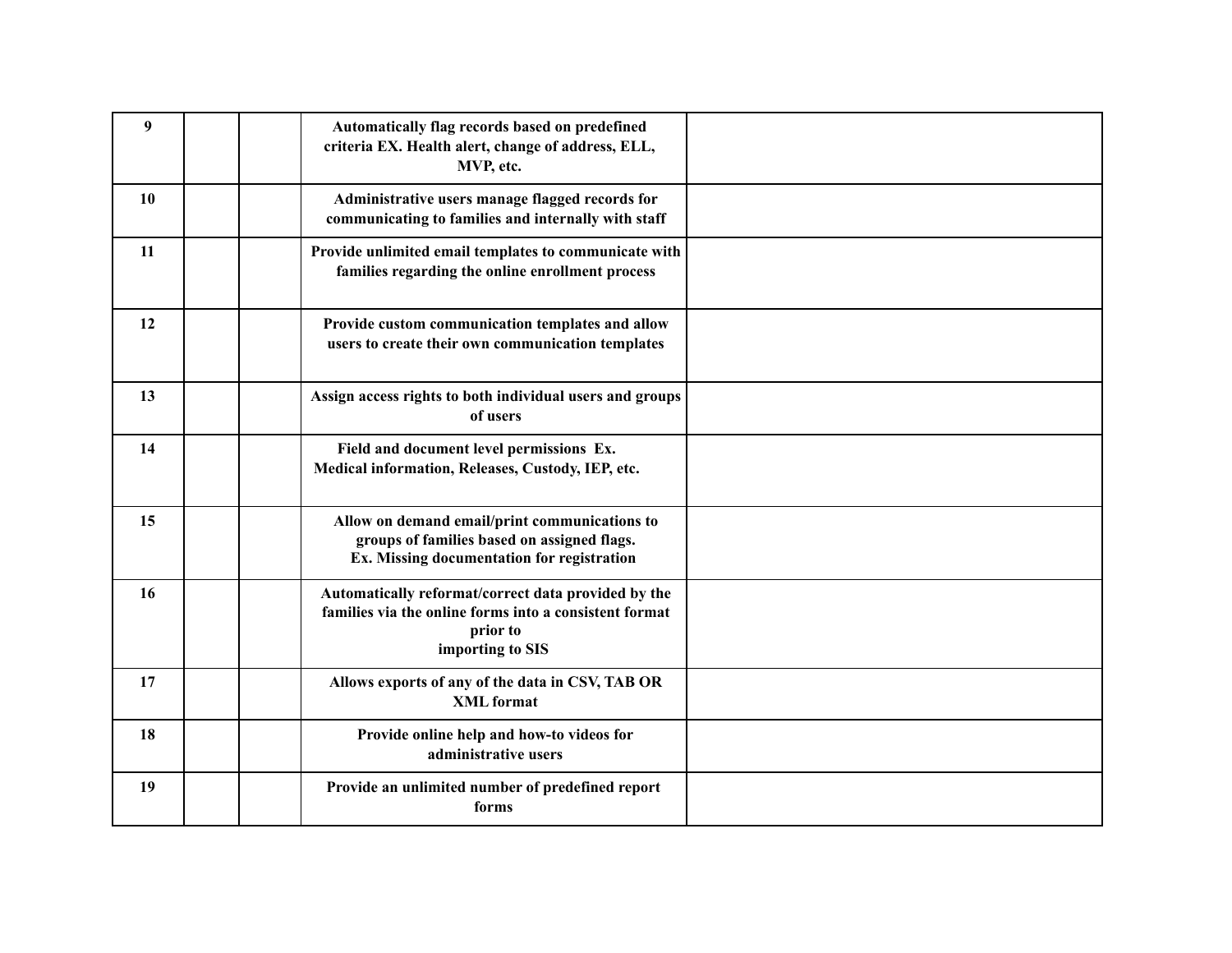| 20 | Pre-populate the online forms with data extracted from the<br><b>SIS</b>                                                                                                          |  |
|----|-----------------------------------------------------------------------------------------------------------------------------------------------------------------------------------|--|
| 21 | Allow parents to schedule appointments with school                                                                                                                                |  |
|    | personnel to bring in required documentation. Allow school<br>personnel to manage the available time slots, reschedule, etc.<br>(preferred)                                       |  |
| 22 | Support printing within the application for families and<br>school personnel                                                                                                      |  |
| 23 | Address validation, address autocomplete, school locator<br>based on address                                                                                                      |  |
| 24 | Allow changes in workflow, data collection process and the<br>online forms to accommodate ongoing field changes within<br>the SIS and other district information and policy needs |  |
| 25 | Update, format current and new data gathered on families<br>automatically                                                                                                         |  |
| 26 | Provide a unique login ID for each family/parent/guardian                                                                                                                         |  |
| 27 | Provide a user-friendly interface that will include simple<br>form fields, check boxes, radio buttons, etc. with one-click<br>submission upon completion of required fields       |  |
| 28 | <b>Username and password protected</b>                                                                                                                                            |  |
| 29 | Access to forms from multiple computers, off-site access,<br>mobile devices                                                                                                       |  |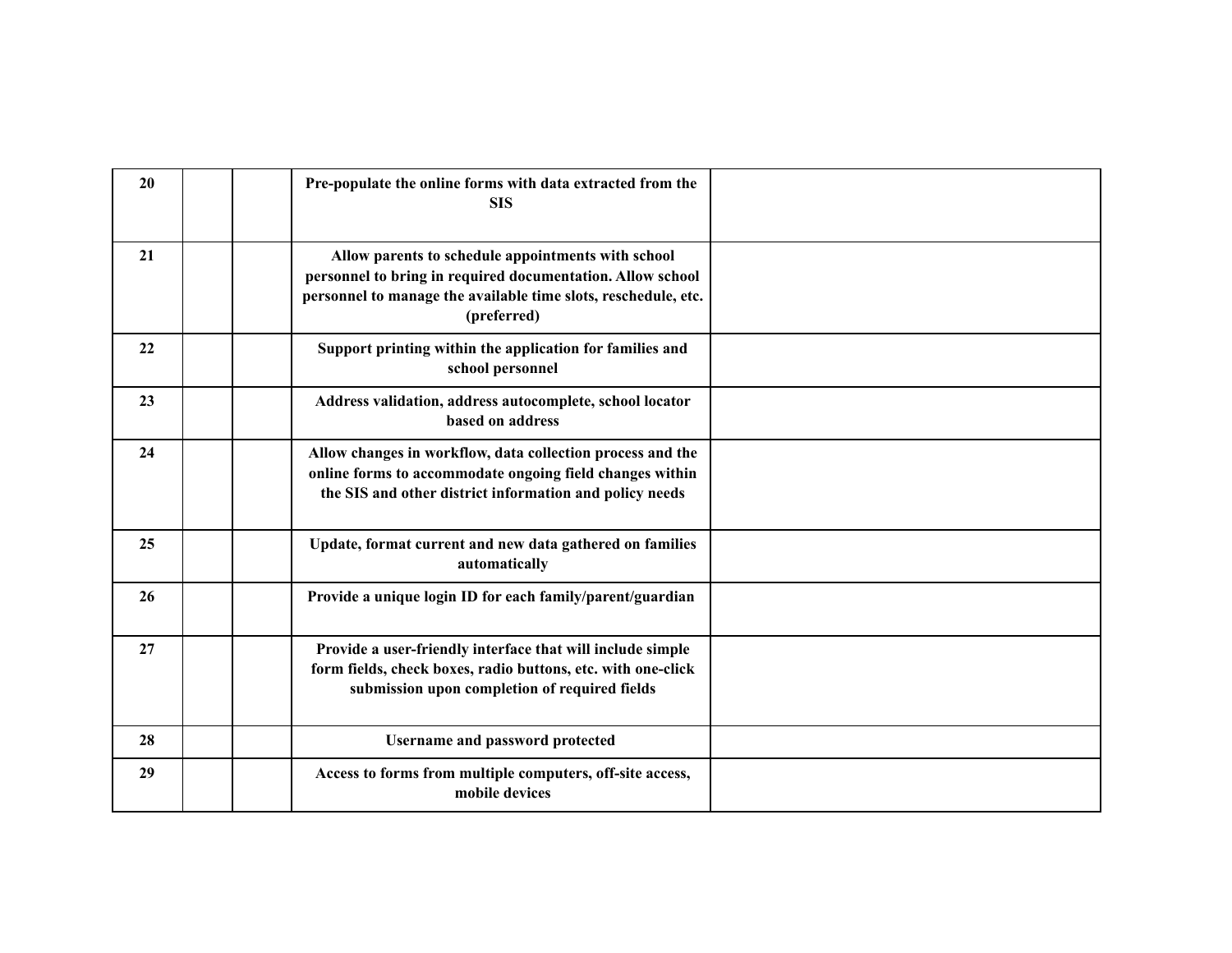| 30 | Family forms mobile responsive, on any internet enabled<br>device                             |  |
|----|-----------------------------------------------------------------------------------------------|--|
| 31 | Allow parents to save online registration to return to it later                               |  |
| 32 | Allow families to save and/or print after submission                                          |  |
| 33 | Obligate parents to complete required fields before<br>submission                             |  |
| 34 | Secure forms so that only legal parent/guardian can access<br>student information             |  |
| 35 | Provide real time support to families using the online forms                                  |  |
| 36 | Online forms available in multiple language options<br>(Spanish,<br>Chinese Vietnamese, etc.) |  |
| 37 | Parents can access password reset functionality                                               |  |
| 38 | Solution is used by other districts in Iowa of comparable<br>size                             |  |
| 39 | Solution fully developed and ready to deploy                                                  |  |
| 40 | Adhere to all guidelines of Family Educational Rights and<br>Privacy Act (FERPA) guidelines   |  |
| 41 |                                                                                               |  |
| 42 |                                                                                               |  |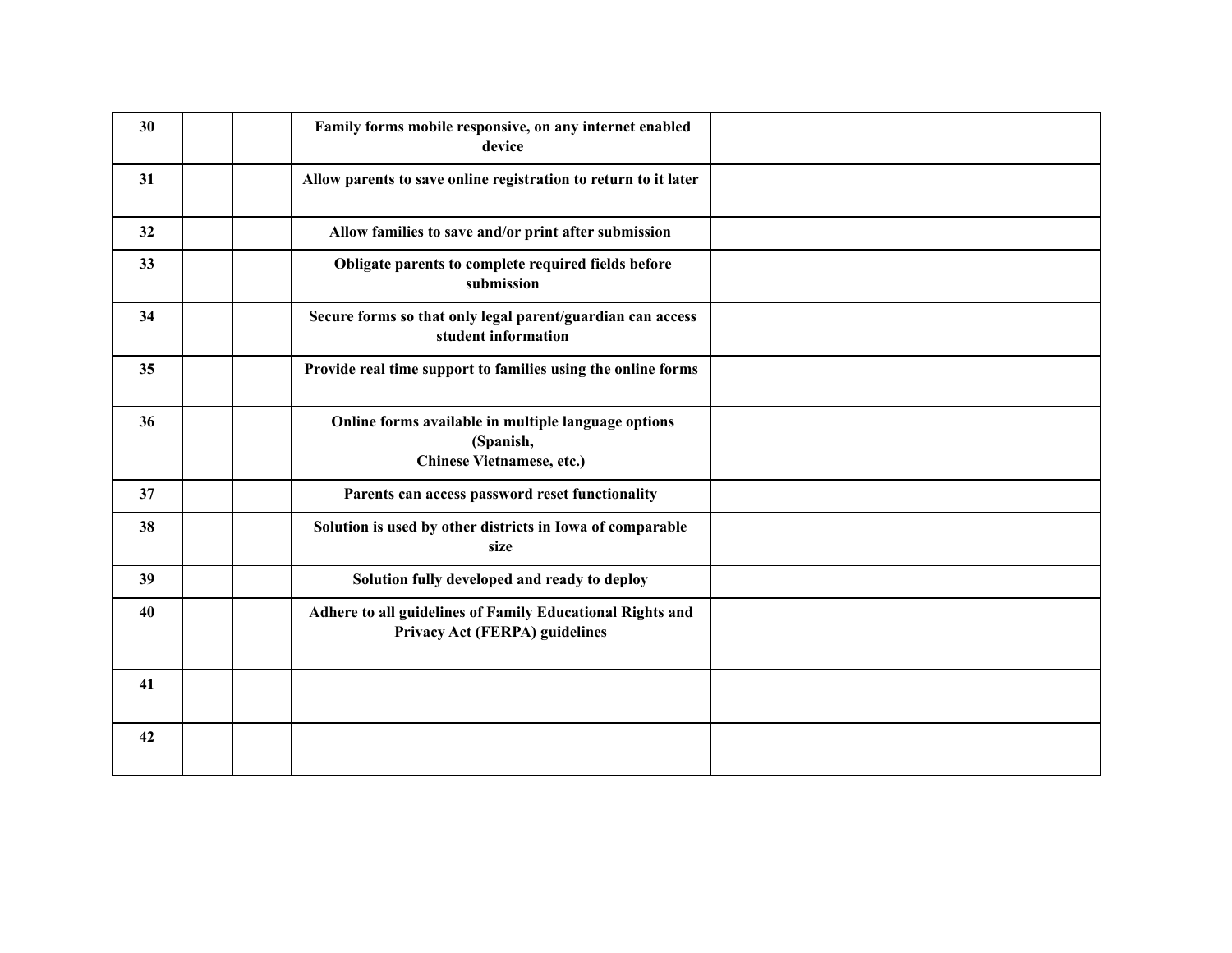| 43 |  | System has the ability to exchange information nightly,<br>periodically throughout the day, instantaneously, or a<br>combination of these processes. |  |
|----|--|------------------------------------------------------------------------------------------------------------------------------------------------------|--|
| 44 |  |                                                                                                                                                      |  |
| 45 |  | System able to report to the school admin about missing<br>registration information.                                                                 |  |

| 46 |  |                                                                                                                                                                                 |  |
|----|--|---------------------------------------------------------------------------------------------------------------------------------------------------------------------------------|--|
| 47 |  | System can automate workflow without the need for sending<br>documents as an email attachment. (preferred)                                                                      |  |
| 48 |  | Workflow can be set up by the provider and not require<br>district manual scripting or programming to achieve the<br>required outcome. (preferred)                              |  |
| 49 |  | System will allow administrators to label users (i.e. by job<br>title) in the workflow environment so that changes in<br>personnel do not require multiple forms to be revised. |  |
| 50 |  |                                                                                                                                                                                 |  |
| 51 |  | System allows for a variety of data fields - text fields, date<br>fields, radio buttons, drop-down menus                                                                        |  |
| 52 |  | Any field be designated as a 'required field" by the District                                                                                                                   |  |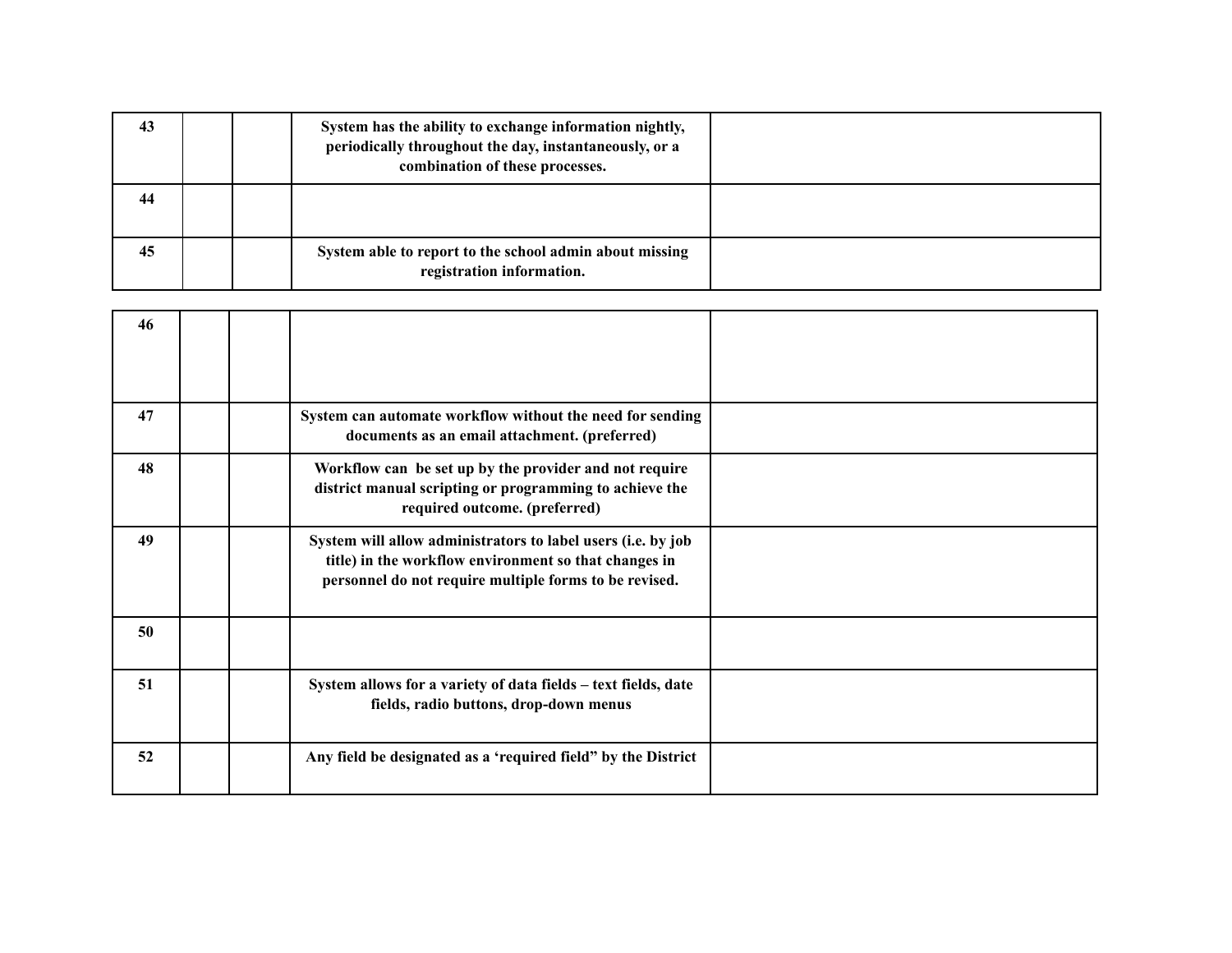| 53 | Some fields be locked as "read-only" as designated by the<br><b>District</b>                                                                                                           |  |
|----|----------------------------------------------------------------------------------------------------------------------------------------------------------------------------------------|--|
| 54 | System offers conditional logic. It can show or hide fields<br>based on certain conditions                                                                                             |  |
| 55 | System also can disseminate district documents as PDF files<br>for families.                                                                                                           |  |
| 56 | System can collect and process payments electronically and<br>provide a reconciliation statement and/or CSV                                                                            |  |
| 57 | System allows for the district export or archive as PDF, the<br>cumulative registration record                                                                                         |  |
| 58 | Creation and maintenance of additional forms/data elements<br>from year to year managed, supported and developed by<br>solution specialists rather than District resources (preferred) |  |
| 59 | System allows for scanned documents and photographs of<br>items that will be pre-named with a standard convention, like<br>the student ID and form type. (preferred)                   |  |
| 60 | System allows for direct document scan/upload to be<br>associated with student records without purchase of<br>additional hardware from the vendor. (preferred)                         |  |
| 61 | System can protect any field or protect any uploaded<br>document by privileges EX. Immunization records, IEP,<br><b>Birth Certificates, etc.</b>                                       |  |
| 62 | System captures electronic signature on District registration<br>documents/forms without the purchase of additional<br>hardware (preferred)                                            |  |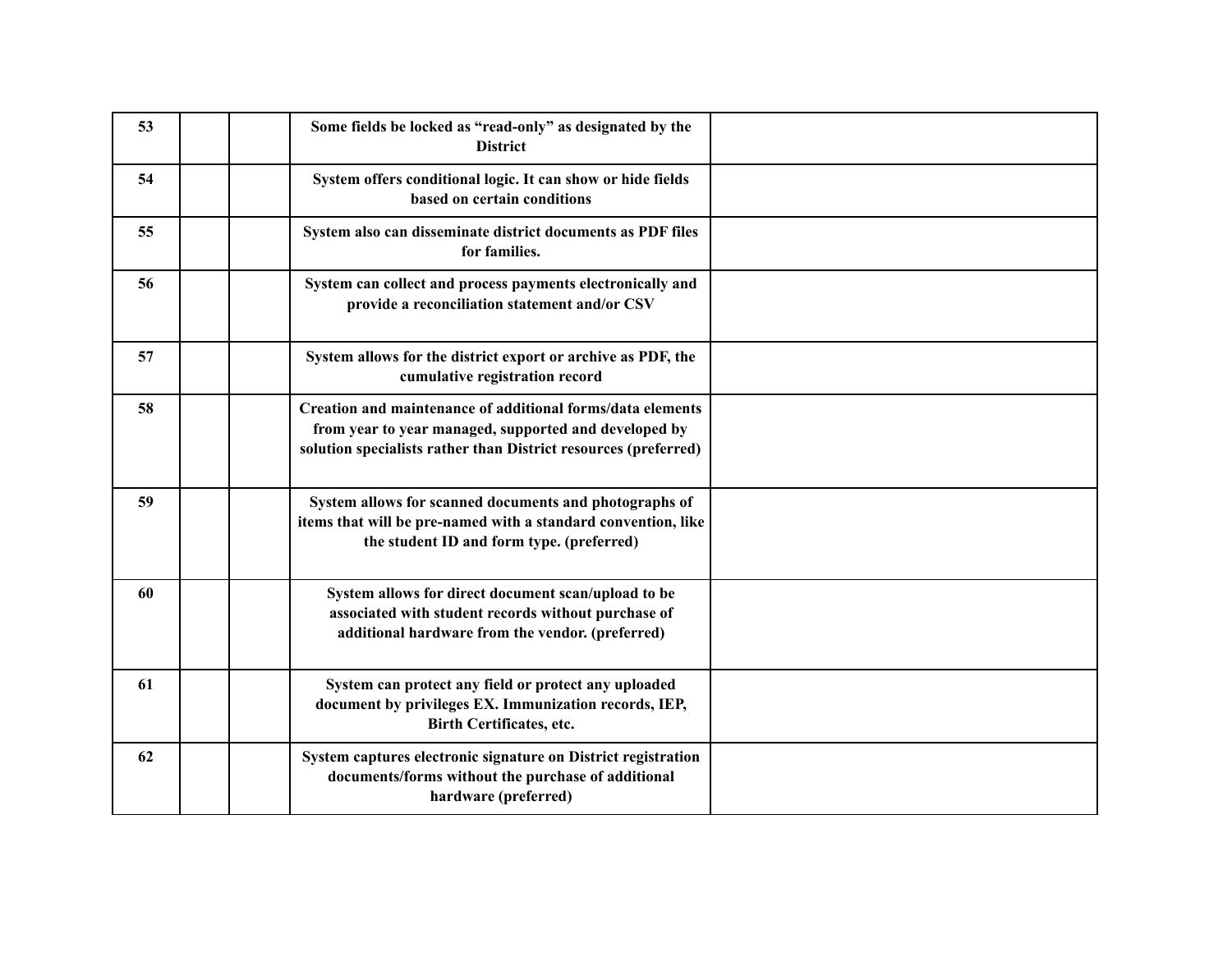| 63 |  | System has structured screen layouts and navigation to<br>assure intuitive user interaction and simplicity |  |
|----|--|------------------------------------------------------------------------------------------------------------|--|
| 64 |  |                                                                                                            |  |

| 65 | System connects families, so no duplicate data entry is<br>required for each child in the family. (preferred)         |  |
|----|-----------------------------------------------------------------------------------------------------------------------|--|
| 66 | System offers a single entry for all data points. Users should<br>never have to enter the same information twice.     |  |
| 67 | System provides data validation at the data entry point to<br>ensure accuracy and proper format of all data collected |  |
| 68 | System offers password self-reset functionality.                                                                      |  |
| 69 | <b>System uses United States Postal validation (preferred)</b>                                                        |  |
| 70 | System offers new feature enhancements at no cost, as<br>included in service fee.                                     |  |
| 71 |                                                                                                                       |  |
| 72 | Solution provides customizable, dedicated tools and user<br>interfaces for processing SIS data most efficiently       |  |
| 73 | System provides review and approval tools and process to<br>ensure data integrity and no data duplication (preferred) |  |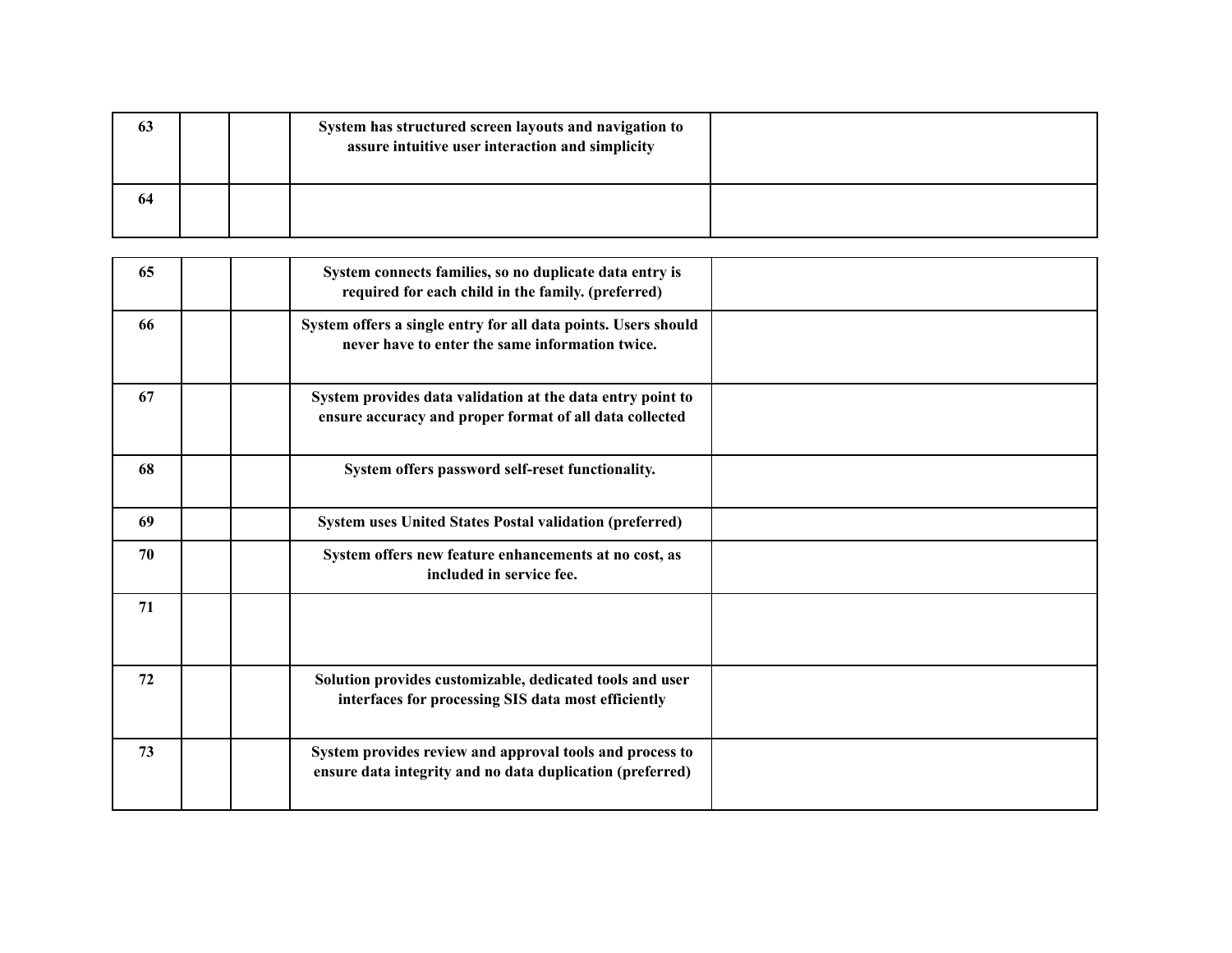| 74 | Solution identify potential matches before creating new<br>student/contact records, in order to prevent duplicate records<br>from being created                                                                                 |  |
|----|---------------------------------------------------------------------------------------------------------------------------------------------------------------------------------------------------------------------------------|--|
| 75 | unlimited phone and email support is available for families,<br>school and district staff included at no additional charge                                                                                                      |  |
| 76 | There is an online Help Center for families to "self-help" on<br>simpler questions                                                                                                                                              |  |
| 77 | Families can submit support tickets. (preferred)                                                                                                                                                                                |  |
| 78 | Comprehensive extended support hours are available                                                                                                                                                                              |  |
| 79 | System allows districts to make multiple revisions to their<br>solution at no additional charge - revisions are<br>expected/suggested not only at the start of a project but also<br>throughout the life of the project.        |  |
| 80 | A dedicated Project Manager for an implementation in<br>provided.                                                                                                                                                               |  |
| 81 | The firm provides an installation and start-up, an<br>implementation schedule, a recommended calendar or<br>schedule for training, any materials to support follow-up<br>training.                                              |  |
| 82 | Vendor provides an experienced implementation team lead<br>and a direct point of contact not just help desk<br>support, in effect managing and following the implementation<br>process and providing support in a timely manner |  |
| 83 | School administrators provided with password reset/look up<br>for families.                                                                                                                                                     |  |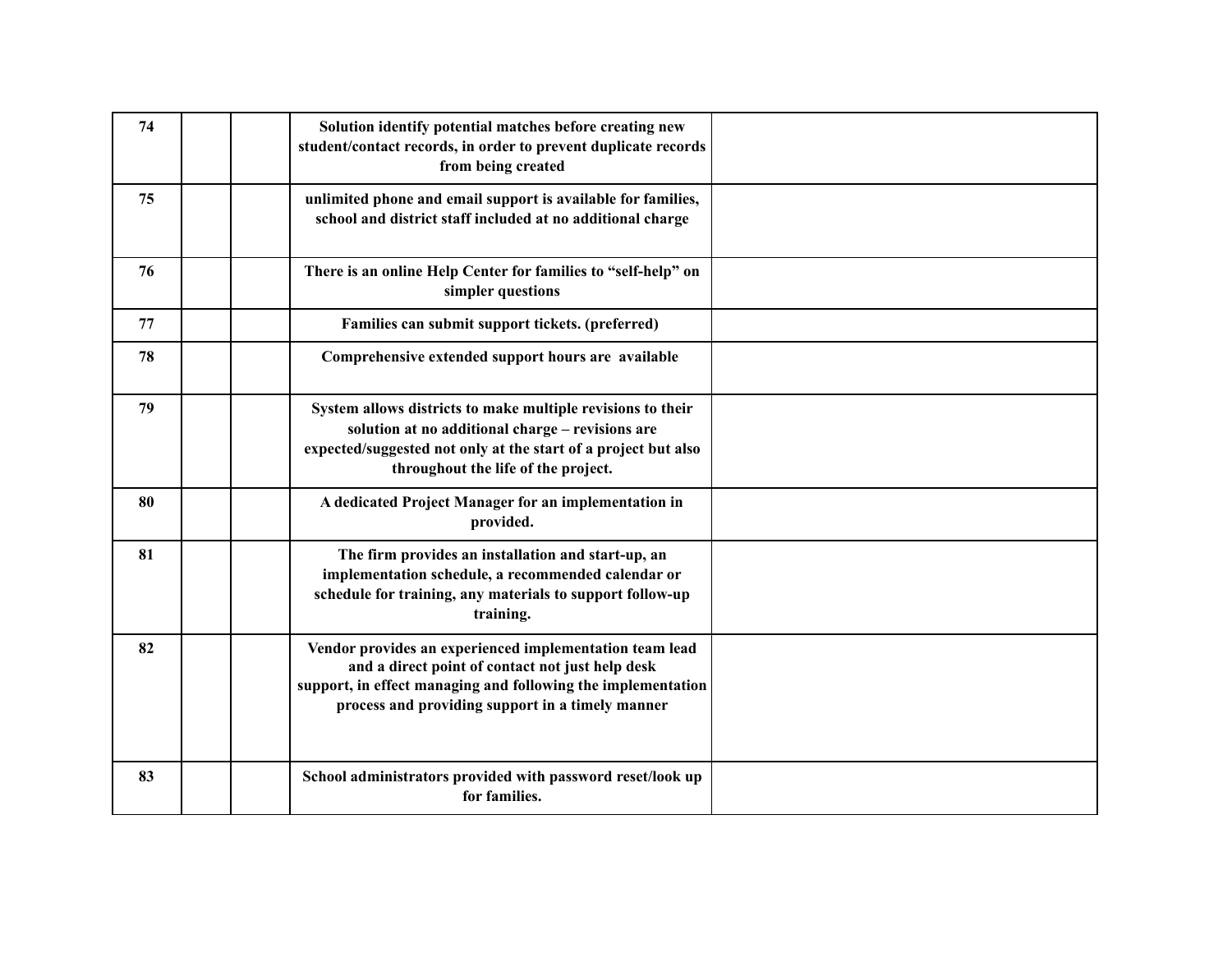| 84    | Online help functions are inherent throughout the system as a<br>reference for district staff. (Standard help screens, as well as<br>help specific to district customizations and workflows are<br>included.) |  |
|-------|---------------------------------------------------------------------------------------------------------------------------------------------------------------------------------------------------------------|--|
| 85    | Company provides a custom project plan with deliverables<br>and dates at kick-off.                                                                                                                            |  |
| 86    | Training is included.                                                                                                                                                                                         |  |
| 87    | Solution is scalable to include the following (optional<br>features/modules):                                                                                                                                 |  |
| 87 a. | <b>Applications/School Choice/Lottery (optional)</b>                                                                                                                                                          |  |
| 87 b. | <b>Specialized Program Applications</b>                                                                                                                                                                       |  |
| 87 c. | <b>Staff Registration /Re-enrollment (preferred)</b>                                                                                                                                                          |  |
| 87 d. | Athletic Registration - Fall, Winter, and Spring                                                                                                                                                              |  |
| 87 e. | <b>Payment Management Services</b>                                                                                                                                                                            |  |
| 87 f. | <b>School Locator Option</b>                                                                                                                                                                                  |  |
|       |                                                                                                                                                                                                               |  |

## **2.2.2 General and System Admin**

| ITEM# | <b>YES</b> | ALT* | <b>PROJECT SPECIFICATIONS</b>                                    | <b>VENDOR NOTES</b> |
|-------|------------|------|------------------------------------------------------------------|---------------------|
|       |            |      | System is completely 'web-based' for end-user<br>tasks/functions |                     |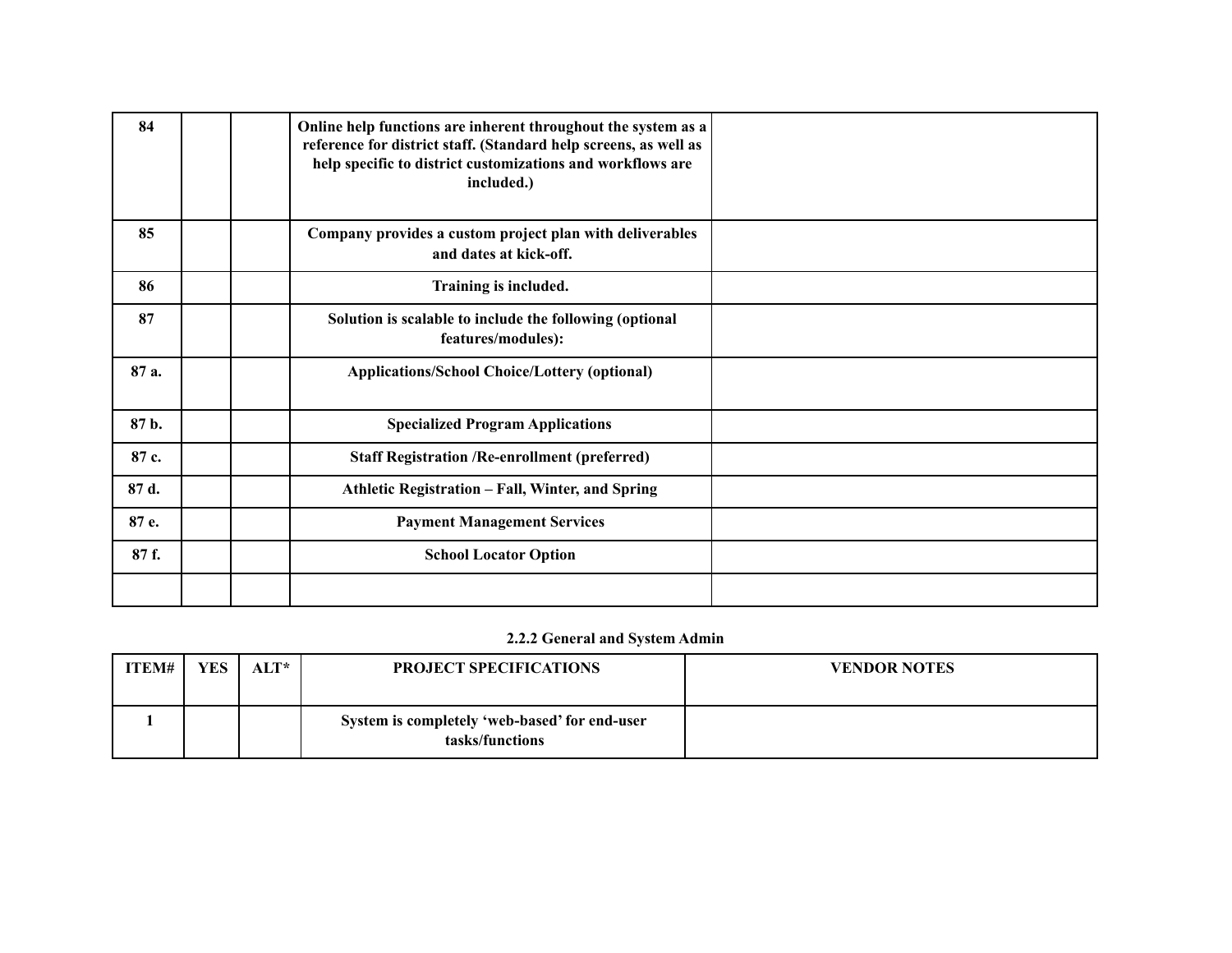| $\overline{\mathbf{3}}$ | System supports all major browsers (Internet Explorer,<br>Firefox, Chrome, Safari) without the need for ANY<br>browser 'plug-ins'                                                                                                        |  |
|-------------------------|------------------------------------------------------------------------------------------------------------------------------------------------------------------------------------------------------------------------------------------|--|
| $\overline{\mathbf{4}}$ | System automatically adjusts the system design when<br>accessed by smartphones and tablets to ensure ease of<br>use from any device                                                                                                      |  |
| 5                       | System has the ability to add, track, report, import and<br>export on custom district tables and fields created by<br>the district                                                                                                       |  |
| 6                       | System has the ability to mass change/add/replace<br>values in different modules through the system and is<br>not limited to student demographics. Must include<br>ability to mass change student records.                               |  |
| $\overline{7}$          | System has the ability to create custom lists, access<br>selected students (by grade, Special Ed Classification,<br>School, etc.) and be able to generate various<br>reports/exports based on these lists.                               |  |
| 8                       | System has the ability to change the amount of time<br>before a staff user is logged off. (Preferred)                                                                                                                                    |  |
| $\boldsymbol{9}$        | System can be accessed via a mobile device for<br>administrators and teacher access via responsive design<br>mobile site or app compatible with iOS and Android.                                                                         |  |
| 10                      | System has the ability to maintain a calendar of days<br>school is in session and can update this calendar for the<br>district during the school year as needed (i.e. inclement<br>weather days).<br>Changes must take immediate effect. |  |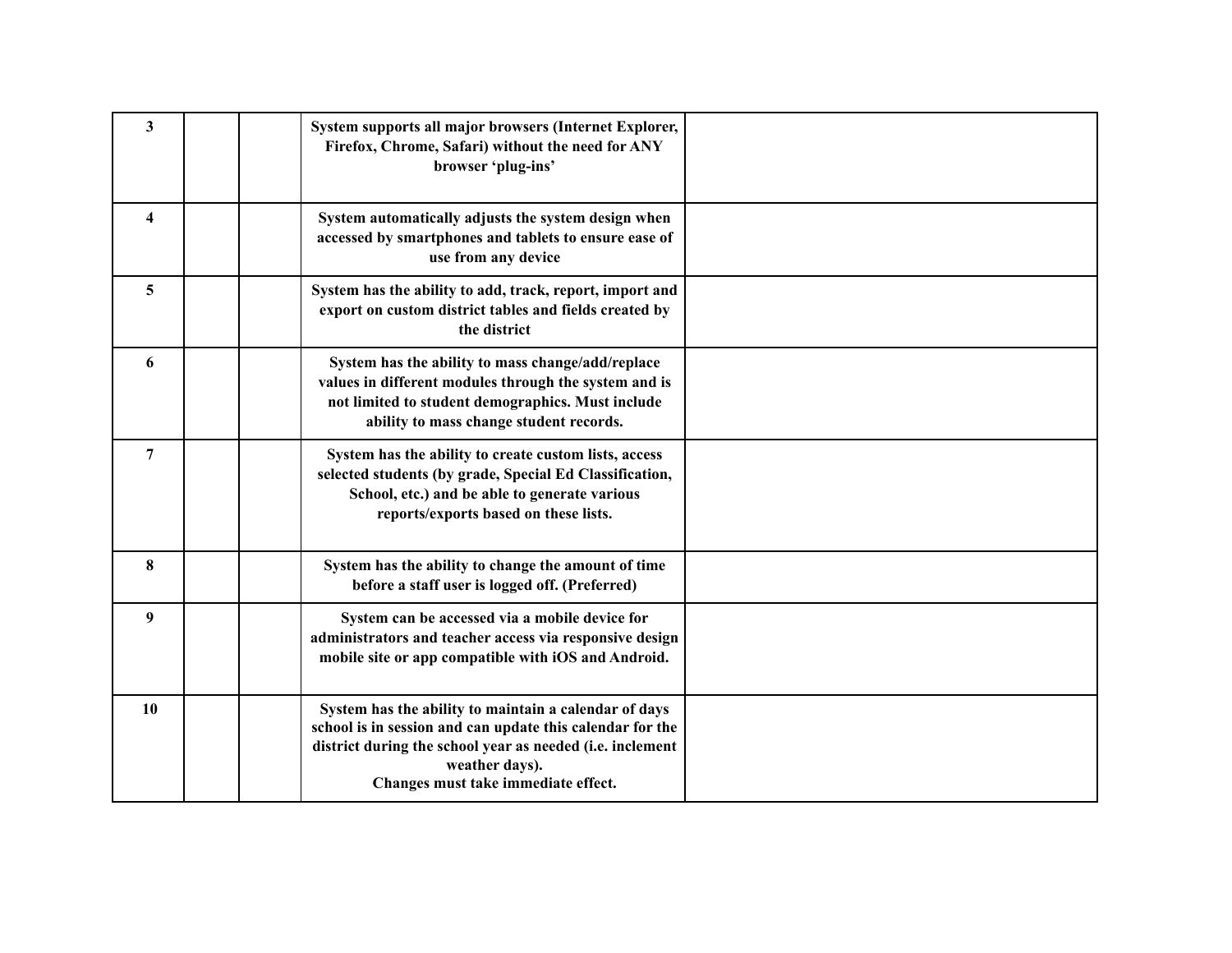| 11 | System has the ability to create/change individual user<br>permissions and/or assign permissions based on role<br>and/or groups                                                                                                                                              |  |
|----|------------------------------------------------------------------------------------------------------------------------------------------------------------------------------------------------------------------------------------------------------------------------------|--|
| 12 | The system must allow access to the database using<br><b>SQL Developer Tools, ODBC, JDBC</b>                                                                                                                                                                                 |  |
| 13 | System allows the district to create test, development,<br>and training environments with duplication of data<br>from the production system with no added cost.                                                                                                              |  |
| 14 | System must have a year-end process to automatically<br>promote students, make the next year schedules active<br>and still provide access to previous years information<br>without the need to access 'archived' data.                                                       |  |
| 15 | System maintains all previous data; data is not<br>overwritten. For example, when changing an address or<br>phone number, the previous address or phone number<br>is "end-dated" and the new address or phone number<br>added so that a history of all changes is preserved. |  |

# **2.2.3 Security**

| ITEM# | <b>YES</b> | $\mathbf{ALT}^*$ | <b>PROJECT SPECIFICATIONS</b>                                                               | <b>VENDOR NOTES</b> |
|-------|------------|------------------|---------------------------------------------------------------------------------------------|---------------------|
|       |            |                  |                                                                                             |                     |
|       |            |                  | A role-based permission system                                                              |                     |
|       |            |                  | Staff can access multiple roles, within multiple schools<br>with a single username/password |                     |
|       |            |                  | Secure transactions using "HTTPS" SSL 256-bit or<br>better encryption                       |                     |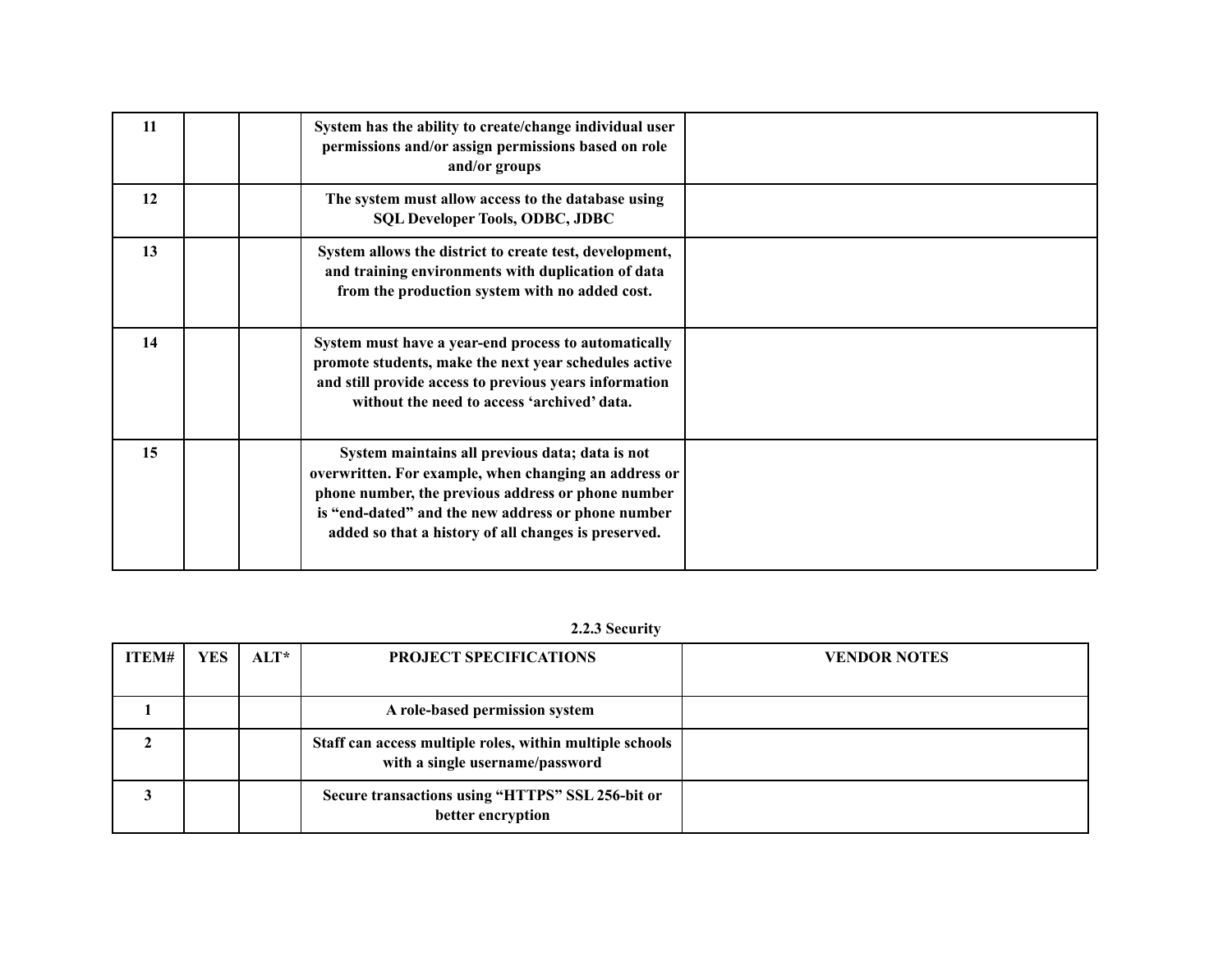| $\overline{\mathbf{4}}$ | System must have a security audit log that can be<br>enabled for any field in the system for current year and<br>historica years and include Date/Time/User ID/IP<br>Address and the original values of records modified |  |
|-------------------------|--------------------------------------------------------------------------------------------------------------------------------------------------------------------------------------------------------------------------|--|
| 5                       | System must have the ability to show/hide certain fields<br>from an assigned "Role"                                                                                                                                      |  |
| 6                       | System fully supports the encryption of data at rest                                                                                                                                                                     |  |
| $\overline{7}$          | System includes the administrative capabilities to view<br>user authentication session status including user, type,<br>time, platform, and source TCP/IP address                                                         |  |
| 8                       | System supports an API that allows data encryption of<br>student information when transited between systems                                                                                                              |  |
| 9                       | Proposal includes a description of how the system and<br>hosting meet compliance regulations for data security                                                                                                           |  |
| 10                      | System has the ability for the district to change the<br>amount of time before a user is automatically logged<br>off                                                                                                     |  |
| 11                      | System can create/change individual user permissions<br>and/or assign permissions based on generic security<br>roles.                                                                                                    |  |
| 12                      | <b>System supports authentication using LDAP (Active</b><br>Directory)                                                                                                                                                   |  |
| 13                      | System supports creation of custom security roles                                                                                                                                                                        |  |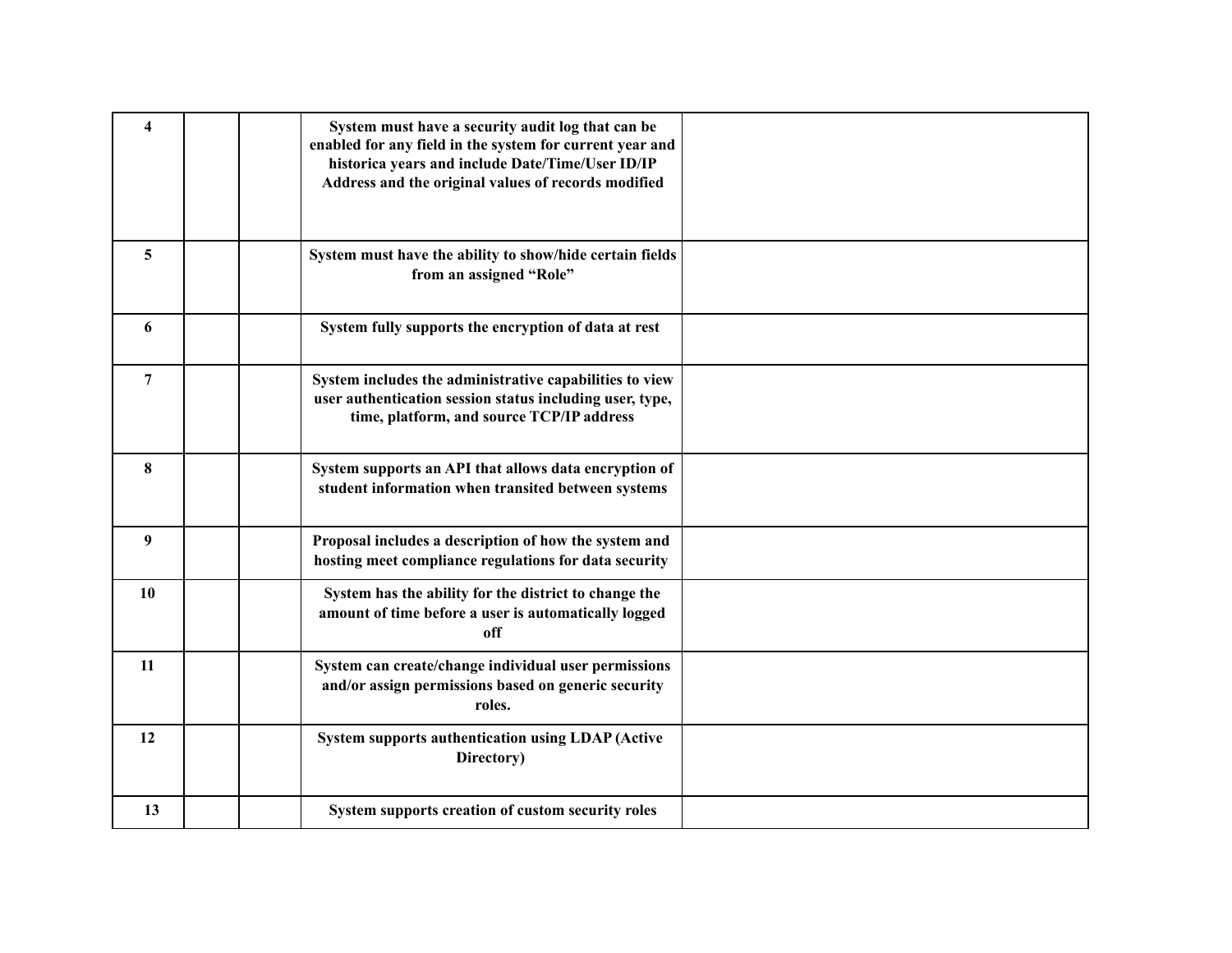|  |  |  | ClassLink<br>: (preferred<br>nor+*<br>with<br>550 |  |
|--|--|--|---------------------------------------------------|--|
|--|--|--|---------------------------------------------------|--|

| <b>ITEM</b><br># | <b>YES</b> | ALT* | PROJECT SPECIFICATIONS                                                                                                                                                                                                                                                              | <b>VENDOR NOTES</b> |
|------------------|------------|------|-------------------------------------------------------------------------------------------------------------------------------------------------------------------------------------------------------------------------------------------------------------------------------------|---------------------|
| 1                |            |      | Support recording student demographics, including but not<br>limited to, name, date of birth, gender, address, ID, grade<br>level, lunch status, bus number, etc.                                                                                                                   |                     |
| $\boldsymbol{2}$ |            |      | Store multiple relationships and emergency contacts for<br>students, including phone numbers and email addresses                                                                                                                                                                    |                     |
| 3                |            |      | Check for students already registered in the system during<br>new enrollment process                                                                                                                                                                                                |                     |
| 4                |            |      | Ability for administrators to attach documents and files<br>directly to a student's core record                                                                                                                                                                                     |                     |
| 5                |            |      | Robust search function. BE able to search by any student<br>demographic field, such as but not limited to zip codes,<br>street address, ethnicity, race, grade, school, ELL, Free and<br><b>Reduced</b><br>Eligibility, etc. for active and/or inactive students in the<br>district |                     |
| 6                |            |      | Ability to assign alerts/flags on student such as legal,<br>medical, etc. and be able to customize permissions of who<br>can see this<br>information                                                                                                                                |                     |
| 7                |            |      | Ability to register/enroll and track students who attend out<br>of district schools but are the responsibility of the district                                                                                                                                                      |                     |

# **2.2.4 Demographics**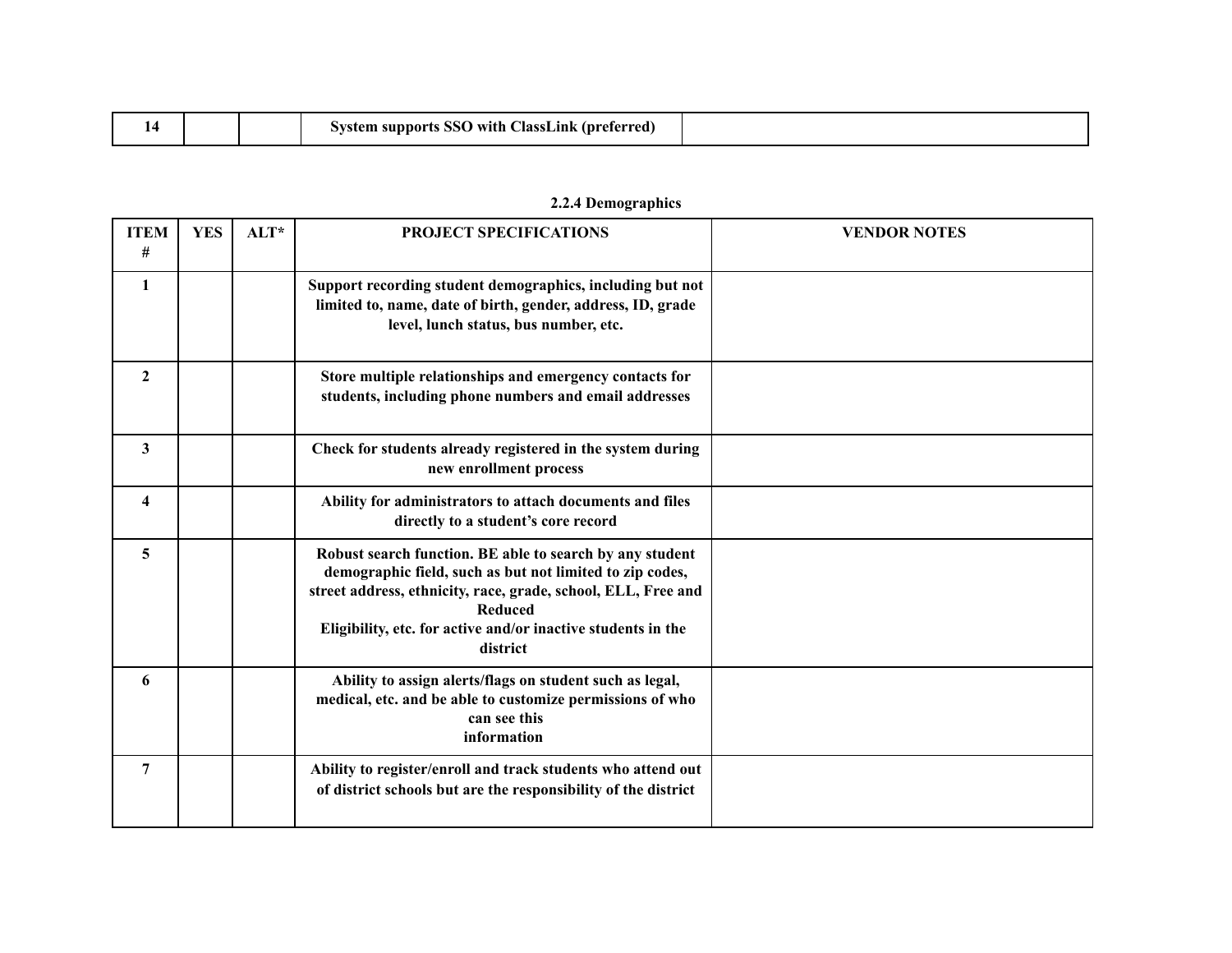| 8  | Allow copying of student data between families if necessary<br>(i.e.<br>copy address and contacts between siblings) as well as<br>support blended families where members of the family have<br>different address and contact information yet are still<br>marked as part of<br>the family |  |
|----|-------------------------------------------------------------------------------------------------------------------------------------------------------------------------------------------------------------------------------------------------------------------------------------------|--|
| 9  | Ability to pre-enroll students. Display students as<br>"registered" until enrollment is completed.                                                                                                                                                                                        |  |
| 10 | Ability to validate a student's address to confirm address<br>accuracy and format, and identify if address is inside<br>boundary<br>of school or district                                                                                                                                 |  |
| 11 | Automatically create a student ID or allow staff the ability<br>to manually populate student ID on new student entry                                                                                                                                                                      |  |
| 12 | Batch/individually import student photographs as needed                                                                                                                                                                                                                                   |  |
| 13 | Fully support recording Staff demographics, including but<br>not limited to name, date of birth, gender address, staff ID                                                                                                                                                                 |  |
| 14 | Ability to import/export staff information into the system<br>including but not limited to, first name, last name, staff ID,<br><b>birth</b><br>date, gender                                                                                                                              |  |
|    |                                                                                                                                                                                                                                                                                           |  |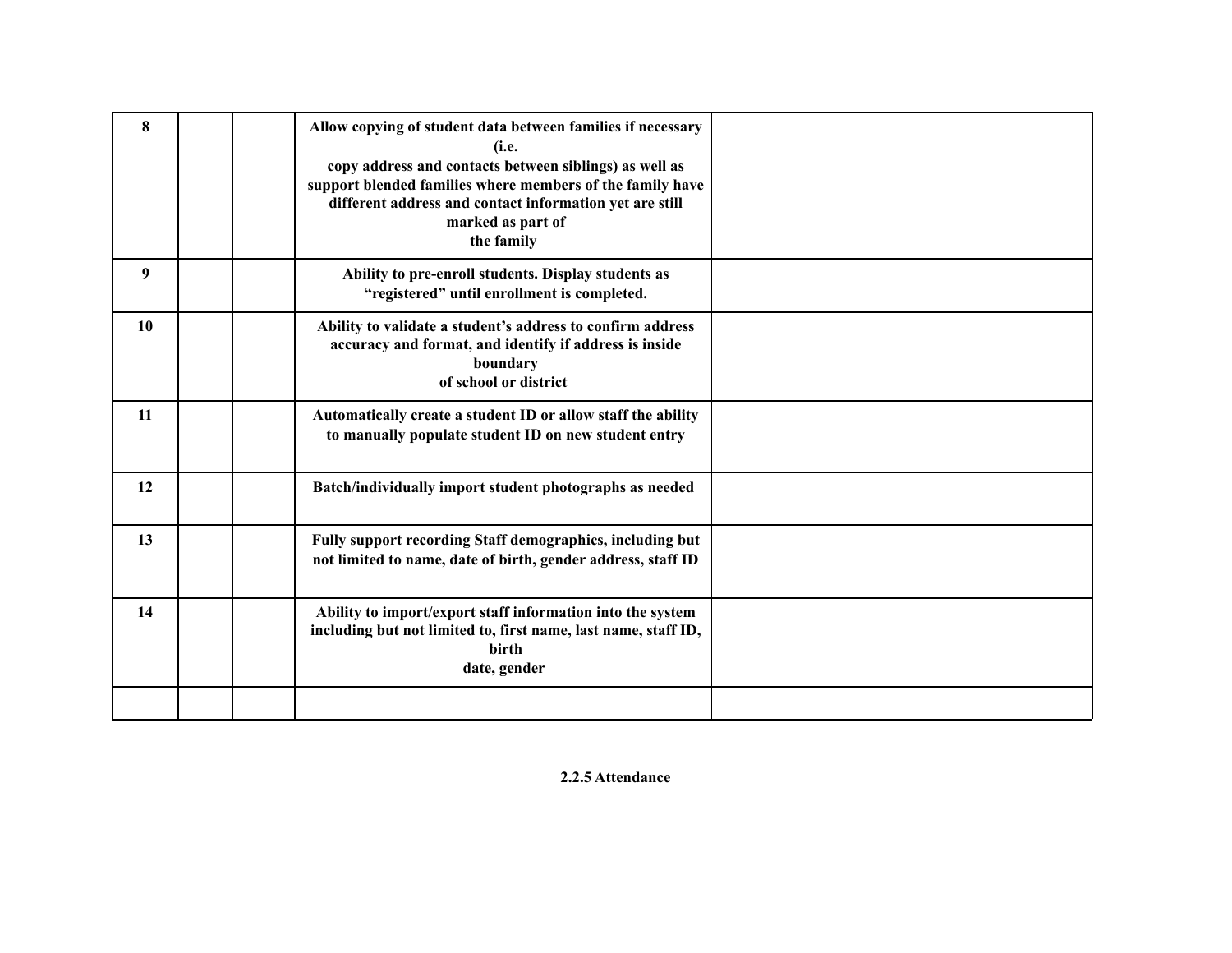| <b>ITEM</b> $#$ | <b>YES</b> | $AIT^*$ | <b>PROJECT SPECIFICATIONS</b>                                                                                                              | <b>VENDOR NOTES</b> |
|-----------------|------------|---------|--------------------------------------------------------------------------------------------------------------------------------------------|---------------------|
|                 |            |         | System supports attendance codes, daily or period attendance,<br>and positive or negative attendance on a school-by-school<br><b>basis</b> |                     |

| $\mathbf{2}$            | System supports the following types of attendance modes within<br>the same school: meeting attendance, daily attendance,<br>timebased attendance, interval attendance |  |
|-------------------------|-----------------------------------------------------------------------------------------------------------------------------------------------------------------------|--|
| 3                       | System provides visual tools to immediately view daily and<br>meeting attendance, with drill-down access to students in<br>attendance categories                      |  |
| $\overline{\mathbf{4}}$ | System provides daily "homeroom" attendance                                                                                                                           |  |
| 5                       | System has the ability to take Period-by-Period attendance with<br>a daily code calculation                                                                           |  |
| 6                       | System has the ability to calculate attendance for a single day<br>and report total number of students absent - reporting by school<br>and by district                |  |
| 7                       | System has the ability to display attendance from previous years<br>for each student                                                                                  |  |
| 8                       | System has the ability to mass change attendance (field trips,<br>early dismissal, etc.)                                                                              |  |
| 9                       | System has the ability to query absences using greater than<br>criteria for district - high absences                                                                  |  |
| 10                      | System has the ability to make notes/comments for student<br>absences                                                                                                 |  |
| 11                      | Generates letters for students with high absences                                                                                                                     |  |
| 12                      | Query attendance for a defined range                                                                                                                                  |  |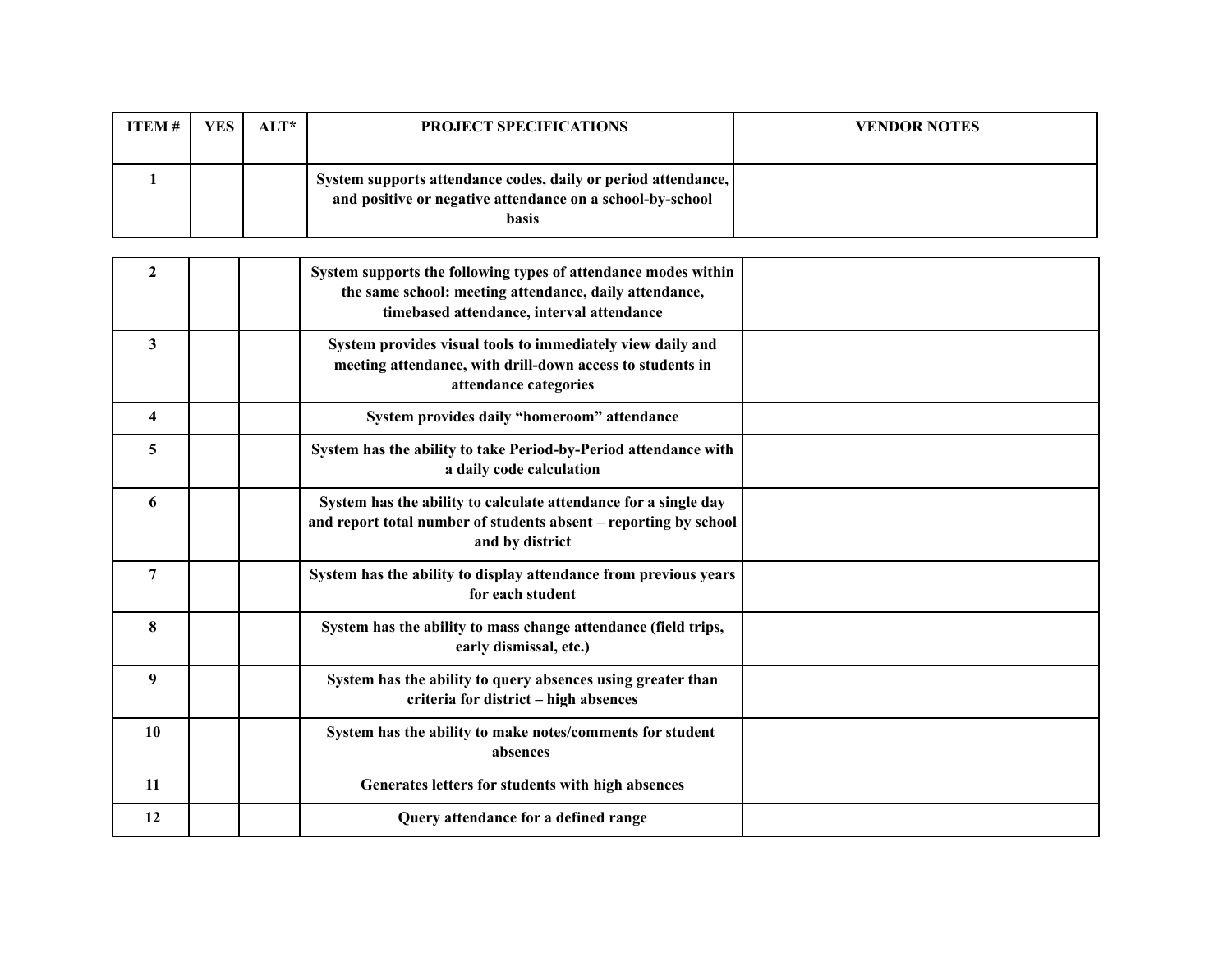| 13 | System has calendar details of student attendance                                                                                                                          |  |
|----|----------------------------------------------------------------------------------------------------------------------------------------------------------------------------|--|
| 14 | System has ability for Teacher attendance - simplified entry<br>using frequently used absences tardy codes                                                                 |  |
| 15 | System has the ability to take attendance using seating chart<br>that can be created/designed by teacher to reflect the layout of<br>classroom                             |  |
| 16 | System has ability for teachers to take attendance from a<br>combined list for multiple sections that meet with the teacher at<br>the same time(preferred)                 |  |
| 17 | System has ability for attendance clerks/ office to list teachers<br>who have not taken attendance                                                                         |  |
| 18 | System has the ability to use a mobile device to take attendance<br>(preferred)                                                                                            |  |
| 19 | System has the ability to change attendance codes as needed                                                                                                                |  |
| 20 | System has ability for teachers to enter comments on attendance<br>that can be seen by the office                                                                          |  |
| 21 | System has the ability to display and report a list by school<br>showing students absent for the day and their contact<br>information for notification to parents          |  |
| 22 | System has the ability to display to teacher taking period<br>attendance if student was marked absent for the day                                                          |  |
| 23 | System has the ability at the administrator level to clear out<br>attendance for a period time, a student, a period, etc.                                                  |  |
| 24 | System has the ability to run reports, sorted/filtered on user's<br>needs. (Homeroom, Student, Number of Absences, Number of<br>students' tardiness, by grade level, etc.) |  |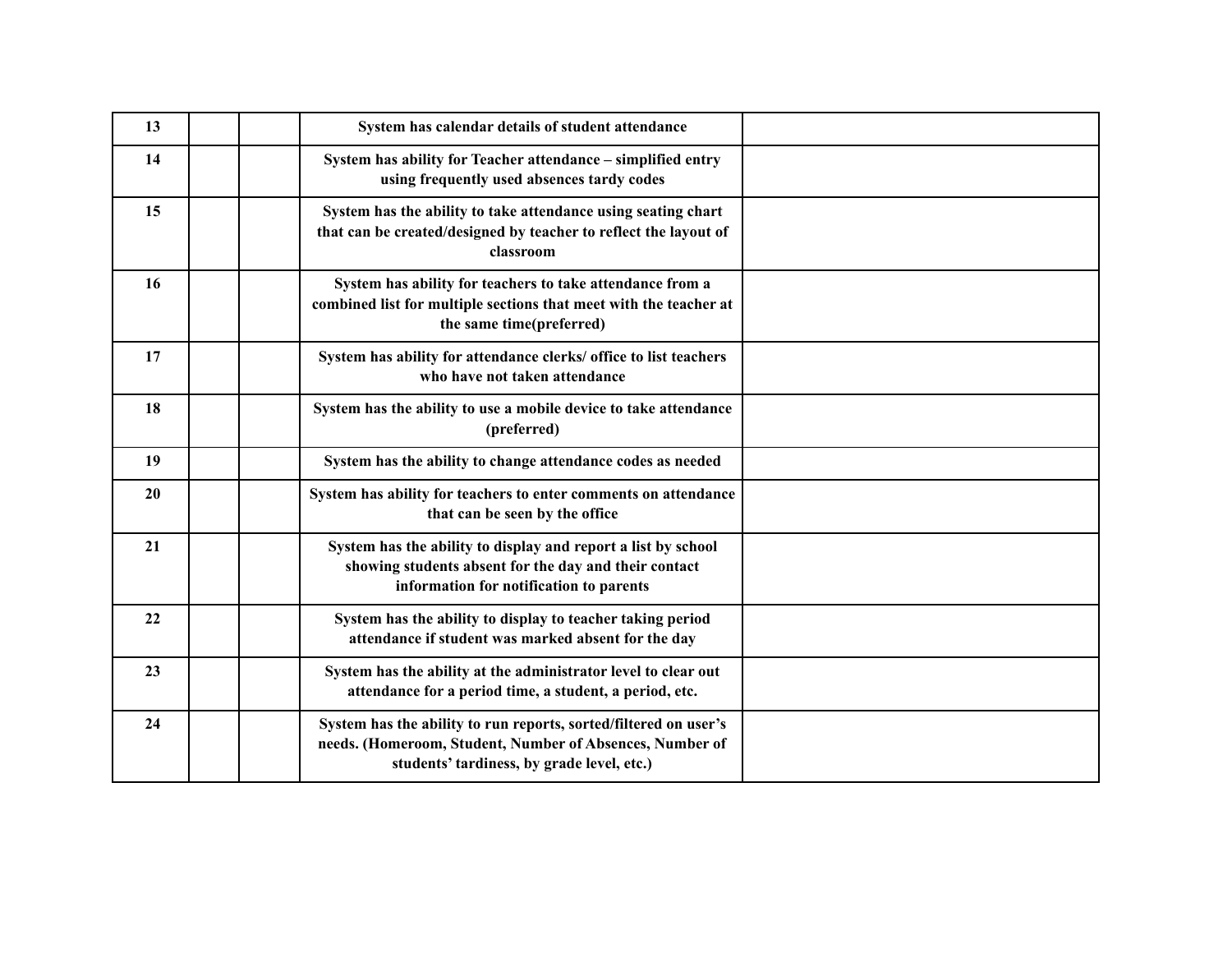| 25 |  | Attendance view provides instantaneous overview of aggregated<br>attendance codes. Ability to report on teacher attendance status. |  |
|----|--|------------------------------------------------------------------------------------------------------------------------------------|--|
|    |  |                                                                                                                                    |  |

## **2.2.6 Scheduling**

| <b>ITEM#</b>            | <b>YES</b> | ALT* | <b>MINIMUM PROJECT SPECIFICATIONS</b>                                                                                                                                                                                                                                  | <b>VENDOR NOTES</b> |
|-------------------------|------------|------|------------------------------------------------------------------------------------------------------------------------------------------------------------------------------------------------------------------------------------------------------------------------|---------------------|
| 1                       |            |      | System must be able to create a Student Schedule and<br>view/print the schedules on demand.                                                                                                                                                                            |                     |
| $\overline{2}$          |            |      | System must have a Master Schedule creator/build<br>showing Course, Course Number, Class Name, Term,<br>Meeting Period, Teacher, Room, Class Capacity and<br>students assigned to the class and the ability to print,<br>export, save this data for archival purposes. |                     |
| 3                       |            |      | Student Schedule has the ability to add classes, drop<br>classes, and transfer classes                                                                                                                                                                                 |                     |
| $\overline{\mathbf{4}}$ |            |      | System has the ability to detect conflicts with teachers<br>and rooms                                                                                                                                                                                                  |                     |
| 4.1                     |            |      | System has the ability to lock a student's schedule to<br>preserve it while others are loading.                                                                                                                                                                        |                     |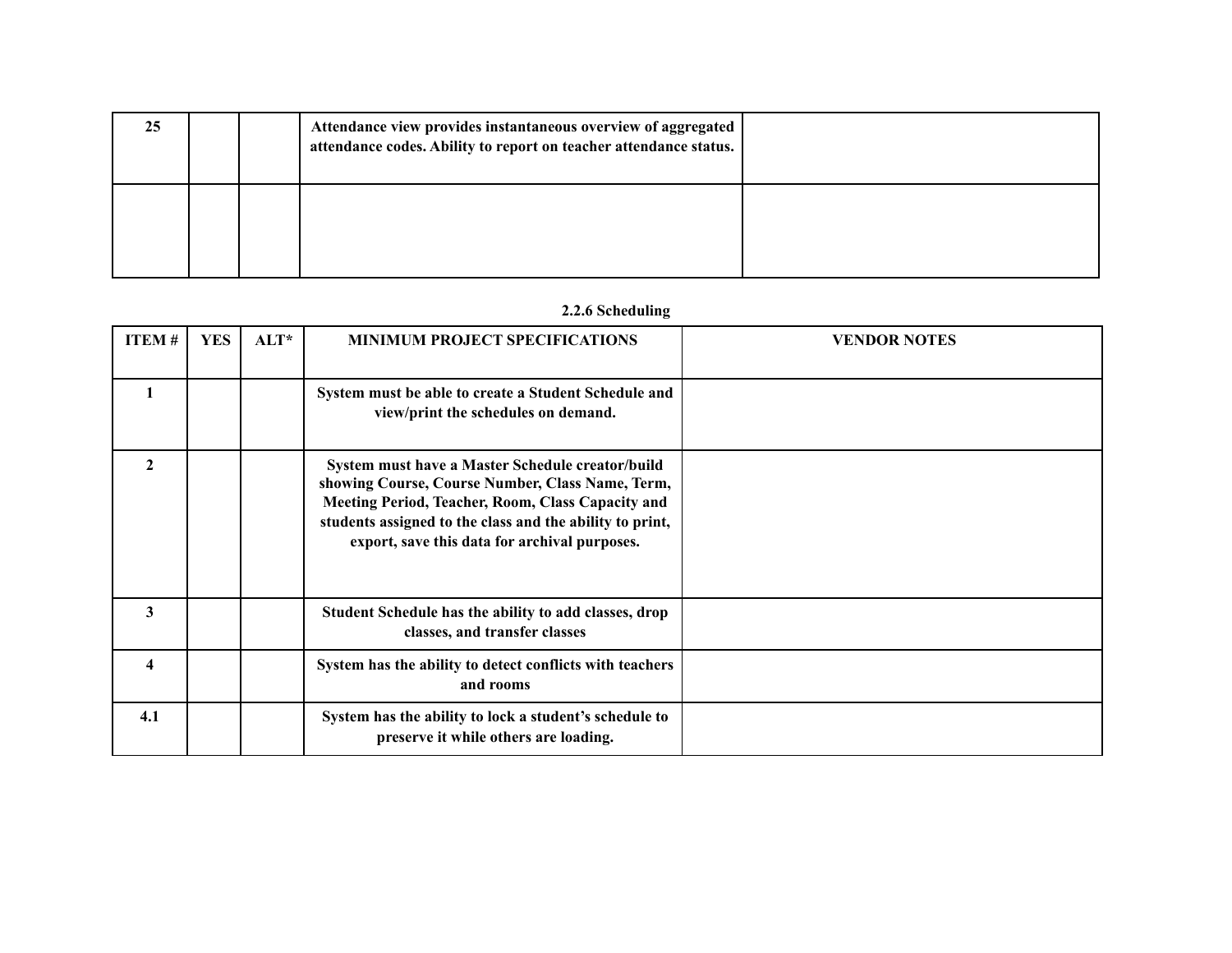| 5              | System has the ability to capture course requests for<br>the next school year online through the parent/student<br>portal or<br>import the data                                                                |  |
|----------------|----------------------------------------------------------------------------------------------------------------------------------------------------------------------------------------------------------------|--|
| 6              | System has a next school year master schedule for staff<br>to begin working on scheduling any time during the<br>active year                                                                                   |  |
| $\overline{7}$ | System has placeholder for teachers not yet hired and<br>the ability to convert placeholder to a staff member<br>once hired                                                                                    |  |
| 8              | System has the ability to schedule multiple teachers to<br>a class with specified role, start and end dates. has the<br>ability to designate a teacher of record.                                              |  |
| 9              | System has a district course catalog with the ability to<br>add courses, fees, prerequisite rules, availability by<br>year, availability by school, course equivalencies, and<br>must have lockdown abilities. |  |
| <b>10</b>      | System allows for development of schedule<br>options/multiple draft master configurations                                                                                                                      |  |
| 11             | System allows for Team Scheduling - classes taught by<br>a team of teachers.                                                                                                                                   |  |
| 12             | System has flexibility for middle school, high school<br>schedule configurations.                                                                                                                              |  |
| 13             | System allows for different bell schedules on different<br>days of the week (Middle school follows a different bell<br>schedule than elementary students for the K-8 Schools)                                  |  |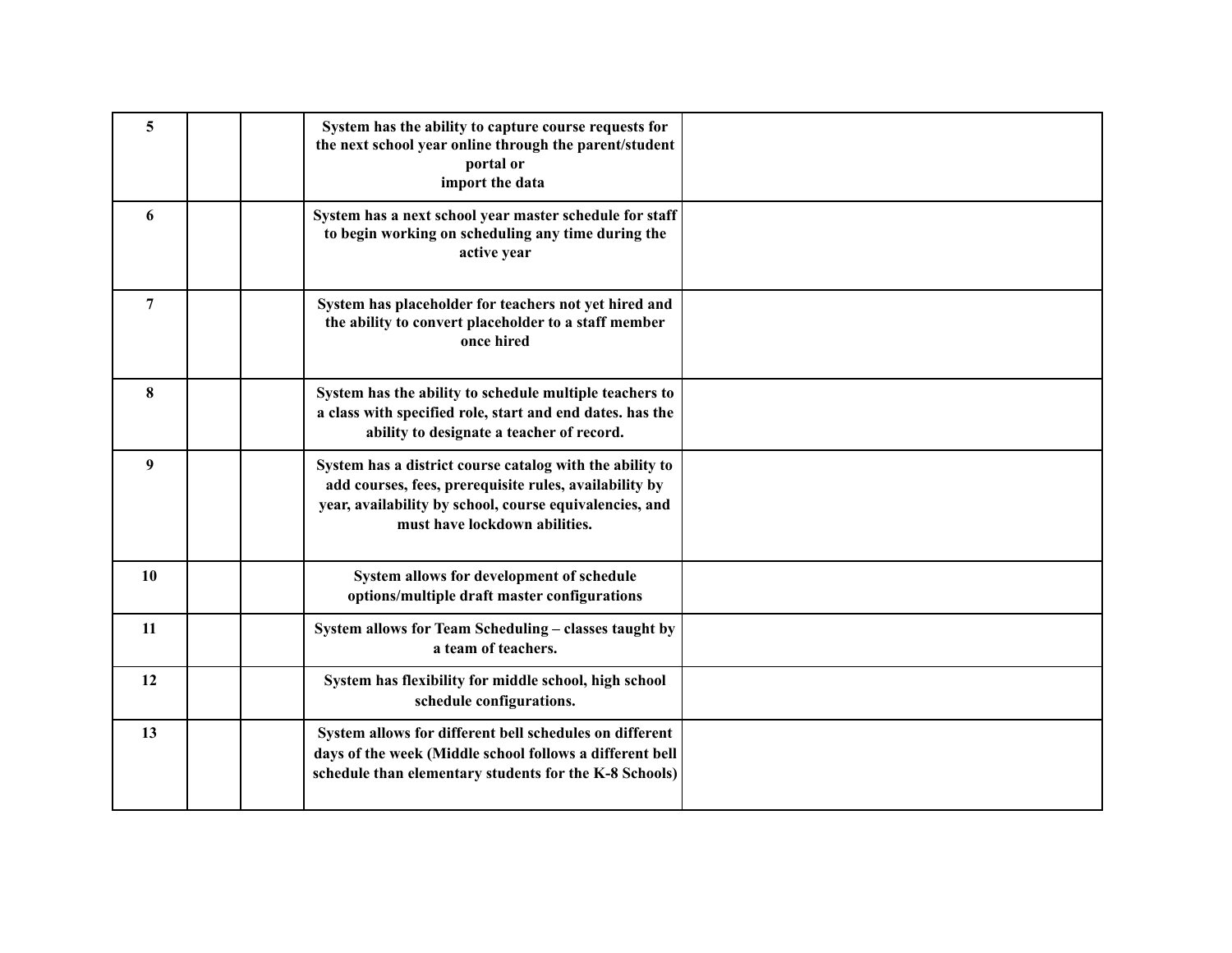| 14 |  | System allows for the ability to rename classes/courses<br>without affecting historical data.   |  |
|----|--|-------------------------------------------------------------------------------------------------|--|
|    |  |                                                                                                 |  |
| 15 |  | System has the ability to have students with schedules at<br>multiple buildings in the district |  |

|    | multiple buildings in the district.                                                                                                                        |  |
|----|------------------------------------------------------------------------------------------------------------------------------------------------------------|--|
| 16 | Ability to schedule multiple term lengths within a single<br>student schedule (i.e., full year courses, semester courses,<br>single quarter courses, etc.) |  |
| 17 | System has an interactive on-screen master scheduler<br>with the ability to drag and drop classes/students<br>(preferred)                                  |  |
| 18 | System must have the ability to print schedules for<br>teachers.                                                                                           |  |
| 19 | Schedule must have the ability to View and interact with<br>the Scheduling Matrix.                                                                         |  |
| 20 | Ability to assign homerooms in next year's environment.                                                                                                    |  |
| 21 | Automatic Schedule build for individual students as an<br>option for walk-in scheduling process.                                                           |  |
| 22 | Master schedule build can rank students to load,<br>allowing for faster and more accurate student schedules<br>(example: Seniors first)                    |  |
| 23 | Must be able to define prerequisite rules for courses that<br>automatically prevent students from requesting courses<br>they don't qualify.                |  |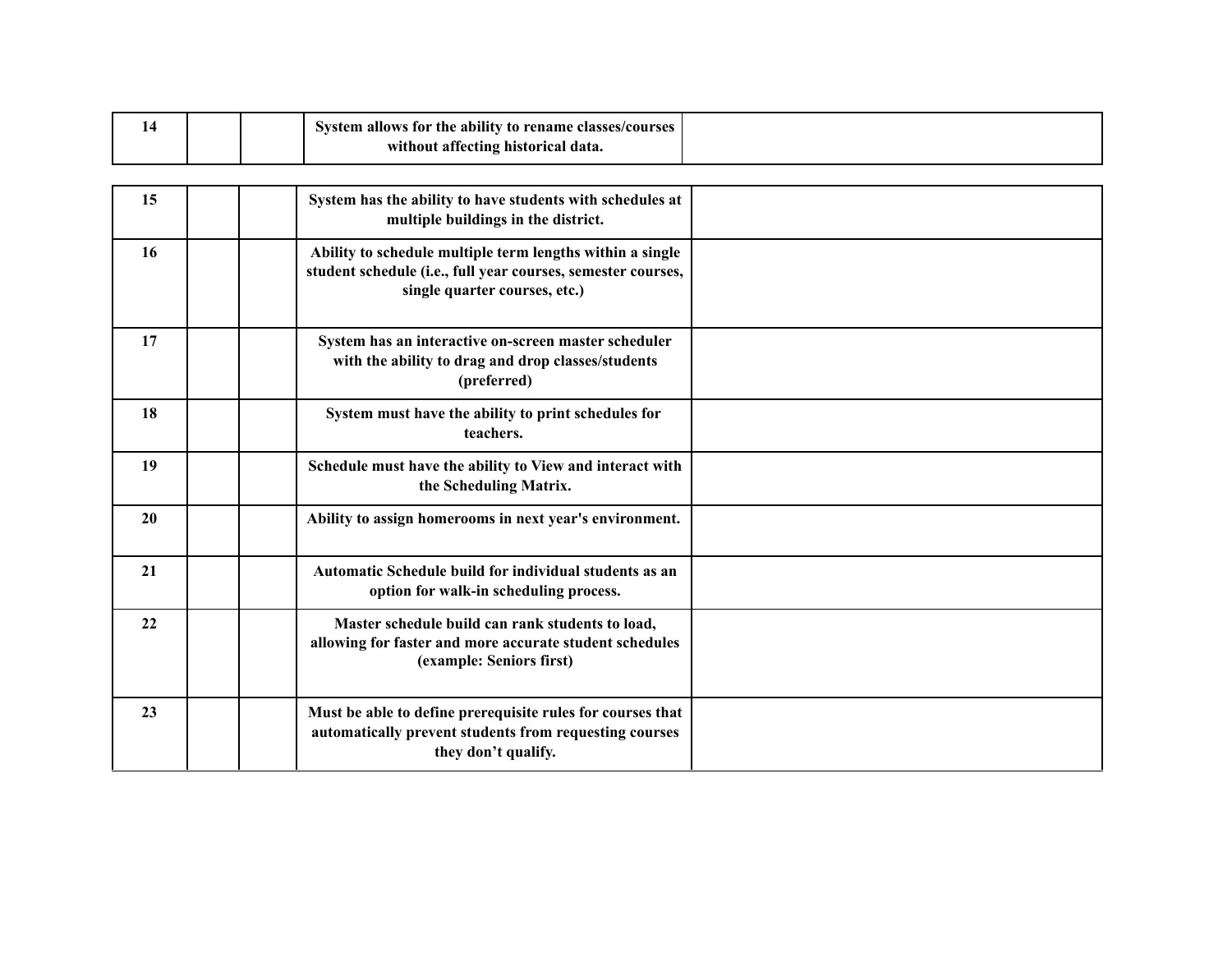| 24 | Prerequisite rules must have the ability to reference<br>historical data that includes letter grade, percent grade,<br>average percent grade, and credit hours. |  |
|----|-----------------------------------------------------------------------------------------------------------------------------------------------------------------|--|
| 25 | Prerequisite rules have the ability to include teacher<br>recommendations and concurrent requests.                                                              |  |
| 26 | Prerequisite rules can be combined using logical<br>relationships including "any of" and "none of".                                                             |  |
| 27 | Prerequisite rules can consider grades from current<br>enrollments as completed, historical grades.                                                             |  |
| 28 | Prerequisite rules can include test scores, elective track<br>information, and other school or district defined<br>elements.                                    |  |
| 29 | Automatically balances special program student<br>enrollment across regular education course selections.                                                        |  |
| 30 | Allows an administrator to automatically and<br>instantaneously create future teacher course assignments<br>based on the current year's master schedule.        |  |
| 31 | System can automatically and instantaneously create a<br>new master schedule from any selected previous year<br>schedule.                                       |  |
| 32 | Multiple bell schedules can exist in a single school.                                                                                                           |  |
| 33 | Master schedule can be built in stages using locked<br>records.                                                                                                 |  |
| 34 | Students can submit alternative course requests.                                                                                                                |  |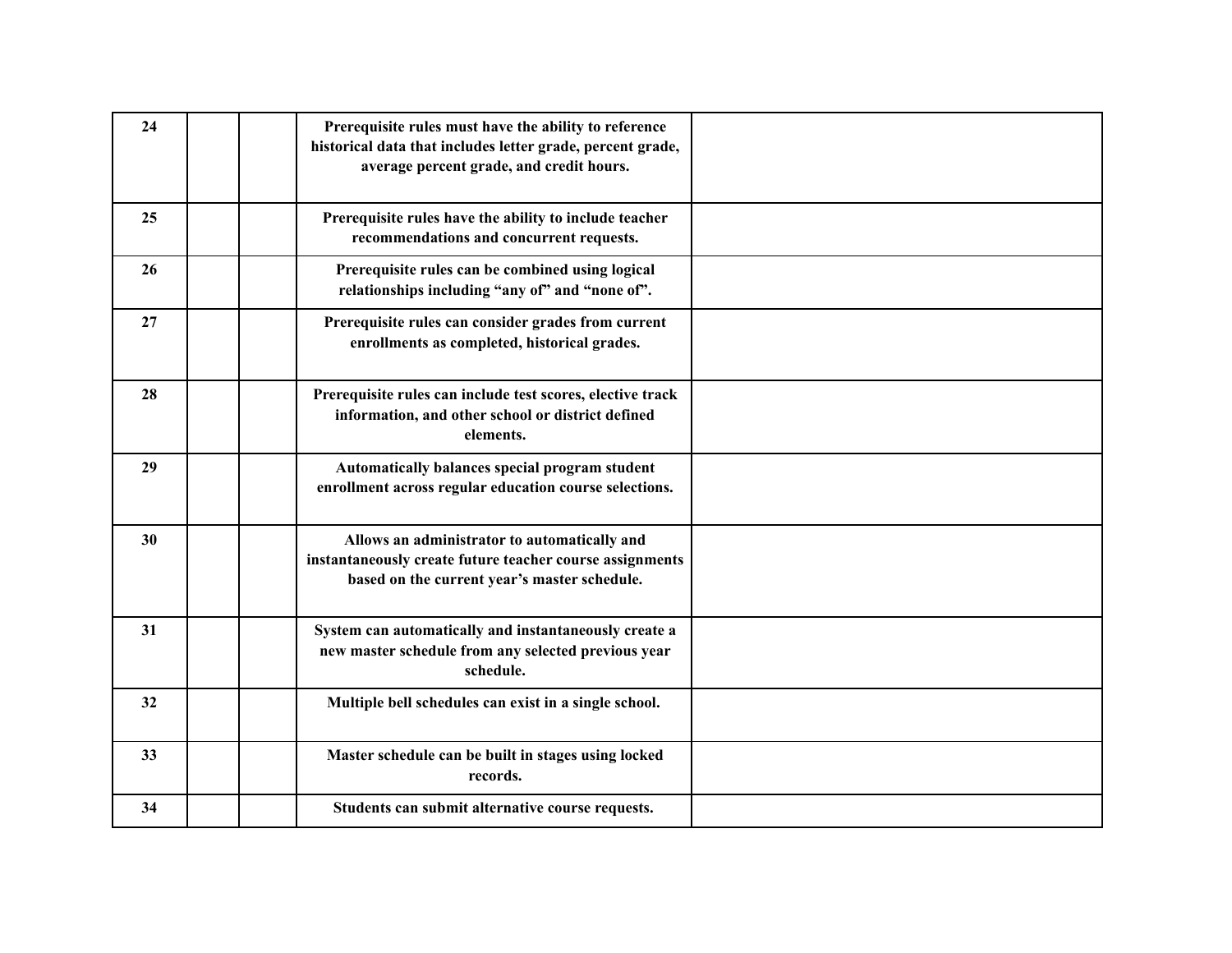| 35 | Multiple global substitutes can be defined for each<br>course so that the system can automatically cascade<br>through the substitutes to assign one to a student for<br>whom the primary request cannot be fulfilled. |  |
|----|-----------------------------------------------------------------------------------------------------------------------------------------------------------------------------------------------------------------------|--|
| 36 | System must provide the ability to schedule students in a<br>school they're not yet enrolled in but will be enrolled in<br>the next year.                                                                             |  |
| 37 | Automatic walk-in schedule tool utilizes constraints such<br>as close section at maximum enrollment.                                                                                                                  |  |
| 38 | System must provide the ability to define and<br>automatically process multiple course relationship types<br>such as load co-requisites, load post-requisites, and load<br>prerequisites.                             |  |
| 39 | System must provide the ability to prevent selected<br>students from being scheduled together.                                                                                                                        |  |
| 40 | System must provide the ability to prevent a selected<br>student and teacher from being scheduled together.                                                                                                           |  |

# **2.2.7 Grading**

| ITEM<br># | <b>YES</b> | $\mathbf{ALT}^*$ | <b>PROJECT SPECIFICATIONS</b>                                                                                                                                                                             | <b>VENDOR NOTES</b> |
|-----------|------------|------------------|-----------------------------------------------------------------------------------------------------------------------------------------------------------------------------------------------------------|---------------------|
|           |            |                  | System must have a teacher gradebook for classroom<br>grades, assignments, test scores, etc.                                                                                                              |                     |
|           |            |                  | System has the ability to calculate a final grade based on<br>report card grades from previous grading periods,<br>including final exam with flexibility of weighting grading<br>periods and final exams. |                     |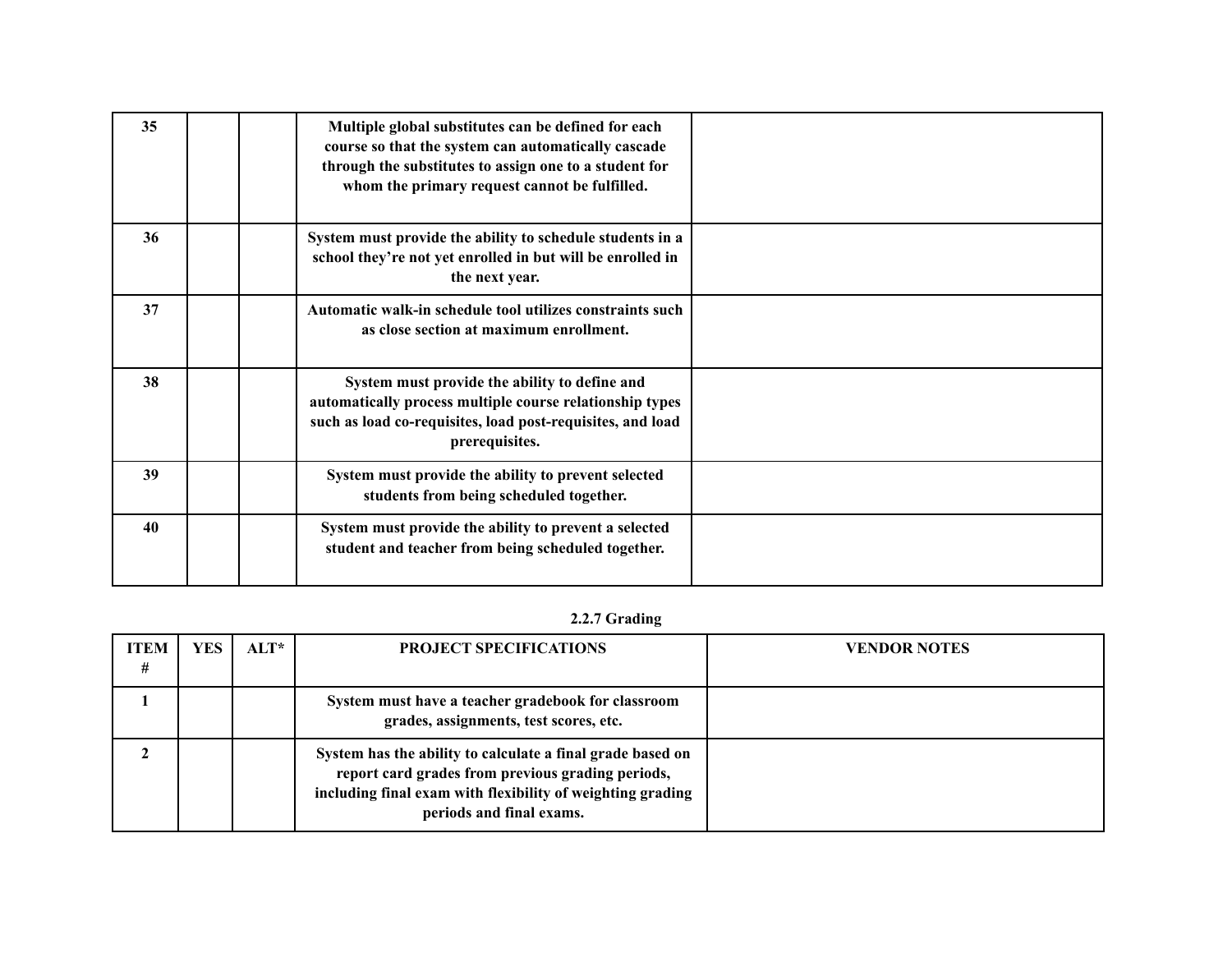| 3                       | System has the ability to create and store different standard<br>based grading period grades by grade level with comments.                                                                              |  |
|-------------------------|---------------------------------------------------------------------------------------------------------------------------------------------------------------------------------------------------------|--|
| $\overline{\mathbf{4}}$ | System must have the ability to create report cards and<br>progress reports utilizing letter and numeric grades.                                                                                        |  |
| 5                       | System has the ability to link grading to transcripts<br>including courses in progress. Include final average, final<br>exam, mid-term average.                                                         |  |
| 6                       | System collects numeric and alpha grades. Comments (free<br>form and preset) on classroom grades and report cards.                                                                                      |  |
| $\overline{7}$          | System has the ability to set up various grading systems and<br>scales within the gradebook - and assign to individual<br>schools, grade levels, courses, sections, or students within<br>the district. |  |
| 8                       | System has the ability to customize grading categories.                                                                                                                                                 |  |
| 9                       | System has the ability to customize seating charts that can<br>be sorted by data points (grades, heterogeneous grouping,<br>homogeneous grouping, etc.)                                                 |  |
| 10                      | System has the ability to generate a grade verification<br>report for any grading period.                                                                                                               |  |
| 11                      | System has the ability to customize report cards template<br>with school logo and any additional modifications.                                                                                         |  |
| 12                      | Ability for teachers to access teacher tools from remote<br>locations (devices outside of the district network).                                                                                        |  |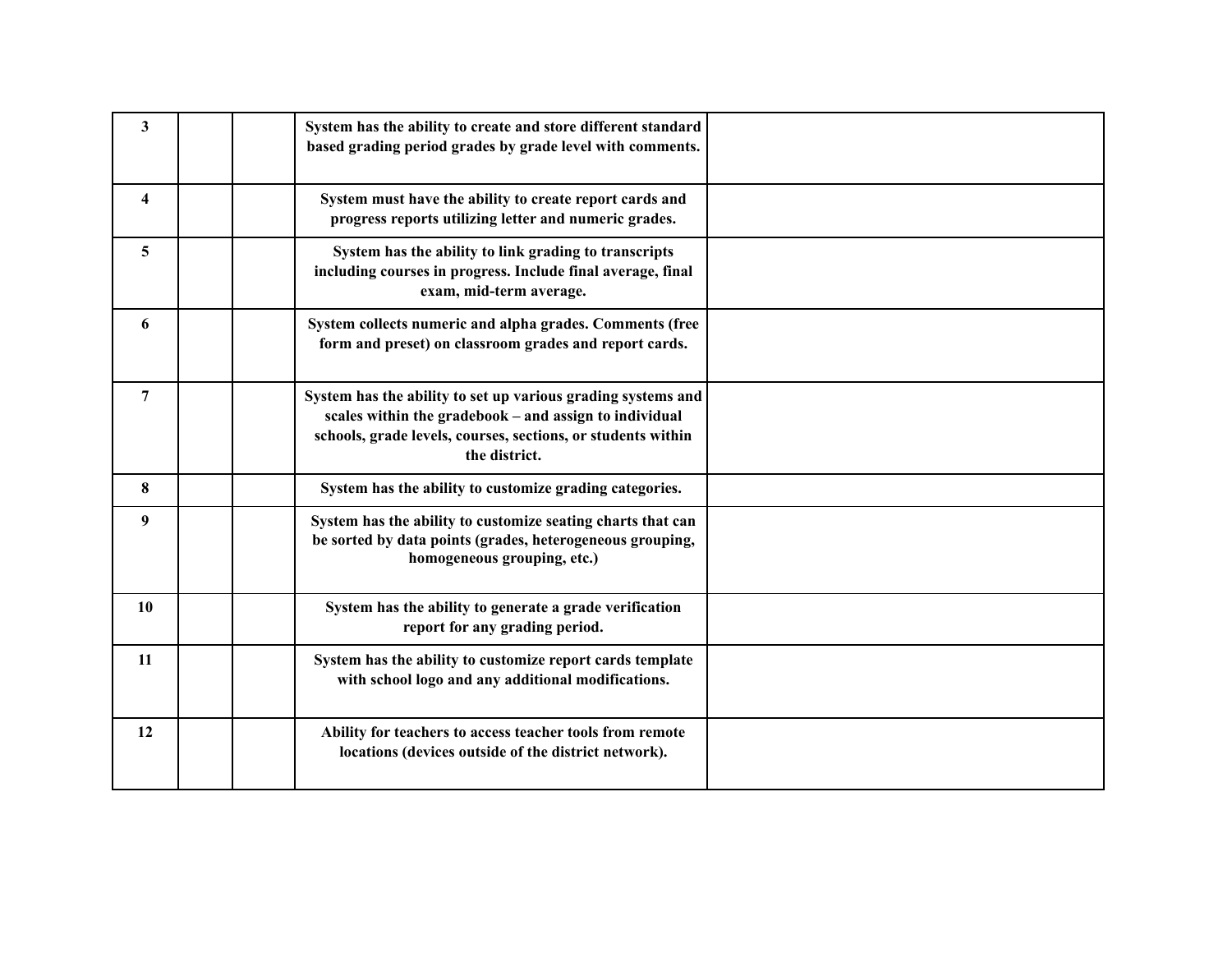| 13 | Provide analytical tools to students to quickly inform about<br>areas for improvement.                                                              |  |
|----|-----------------------------------------------------------------------------------------------------------------------------------------------------|--|
| 14 | Provide analytical tools to teachers to quickly inform about<br>instructional needs of class or individual students.                                |  |
| 15 | Gradebook is available on any platform: desktop, mobile,<br>tablet, etc.                                                                            |  |
| 16 | Teachers can do identical work (create assignments, create<br>sections, grade assignments) by sections or by all common<br>course sections at once. |  |
| 17 | District can push out categories and grade scales and lock.                                                                                         |  |
| 18 | System can track and report various test scores such as<br>PSAT, SAT, ACT, etc.                                                                     |  |
| 19 | System has the ability to message parent/guardian based on<br>student performance.                                                                  |  |
| 20 | System has the ability to customize the length of the<br>grading period.                                                                            |  |
| 21 | System has the ability to share the gradebook with<br>co-teachers, student teachers, etc.                                                           |  |
| 22 | System has the ability to synchronize grades from a Canvas<br>course gradebook to the system.                                                       |  |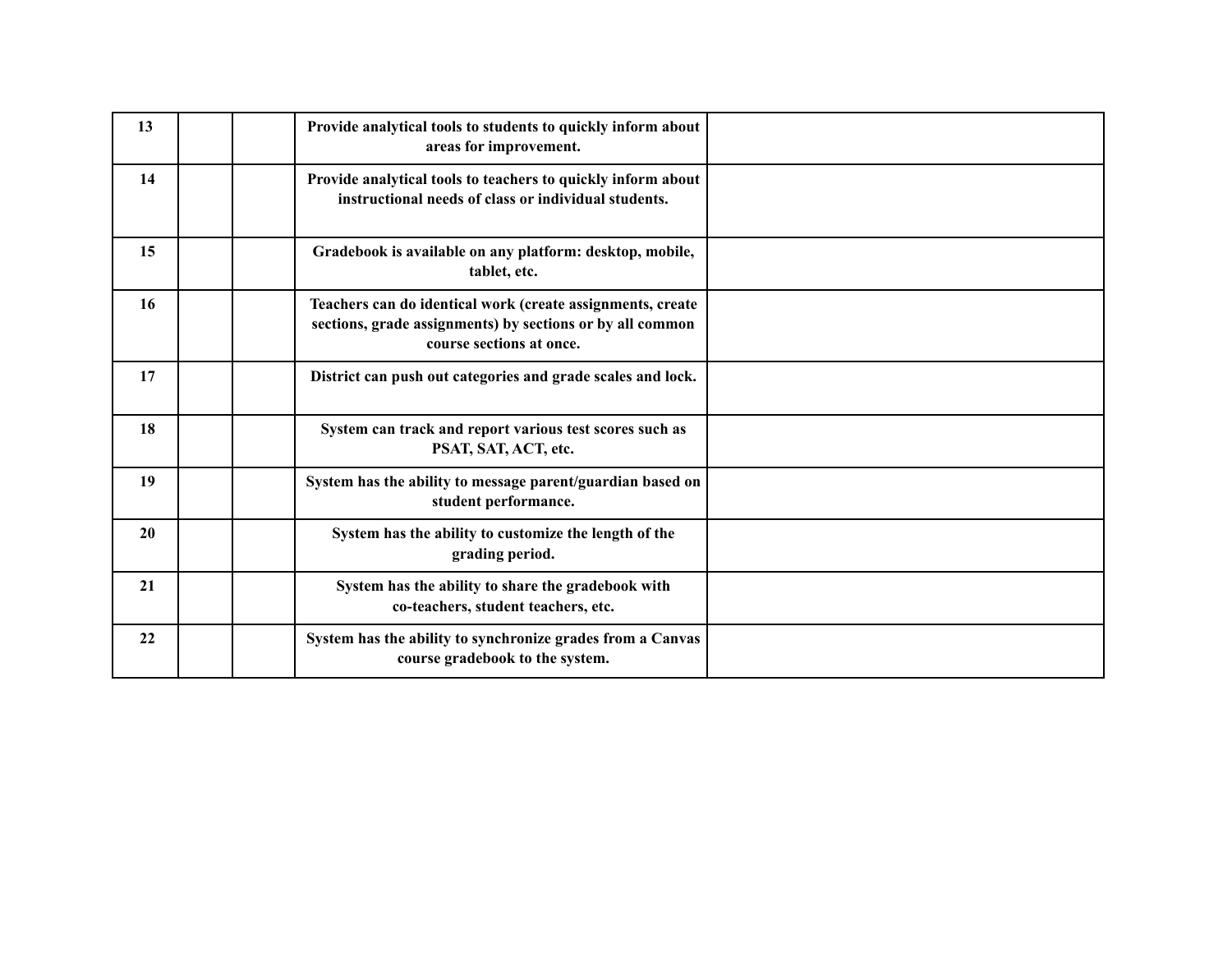| 2.2.8 Discipline |  |
|------------------|--|
|------------------|--|

| ITEM#        | <b>YES</b> | $ALT^*$ | <b>PROJECT SPECIFICATIONS</b>                                                                                                                                                                                                                                                                                                                             | <b>VENDOR NOTES</b> |
|--------------|------------|---------|-----------------------------------------------------------------------------------------------------------------------------------------------------------------------------------------------------------------------------------------------------------------------------------------------------------------------------------------------------------|---------------------|
| 1            |            |         | System has the ability to create discipline infraction and<br>disposition codes banks. All discipline infraction and<br>disposition codes are provided to users as menu items<br>during data entry.                                                                                                                                                       |                     |
| $\mathbf{2}$ |            |         | System has the ability to track discipline/behavior events,<br>participant types (students, non-students), administrative<br>actions, detailed comments, date, time, location, person<br>reporting incident, weapons used, person referring the<br>incident, student role in the incident, resolution, resolution<br>date, resolution end date, comments. |                     |
| 3            |            |         | System must have the ability to track the date the action<br>was initiated, the action type, name of the staff<br>responsible for the referral, whether the student was<br>suspended, and the type of suspension.                                                                                                                                         |                     |
| 4            |            |         | System has the ability to associate a behavior attendance<br>action with a behavior action step (suspension).                                                                                                                                                                                                                                             |                     |
| 5            |            |         | If the student was suspended or expelled, provide the<br>ability to track the date range of the suspension or<br>expulsion, the type of suspension, the number of days of<br>suspension, the current status of suspension, an indication<br>of the student's eligibility to return to school, and the<br>date of eligibility.                             |                     |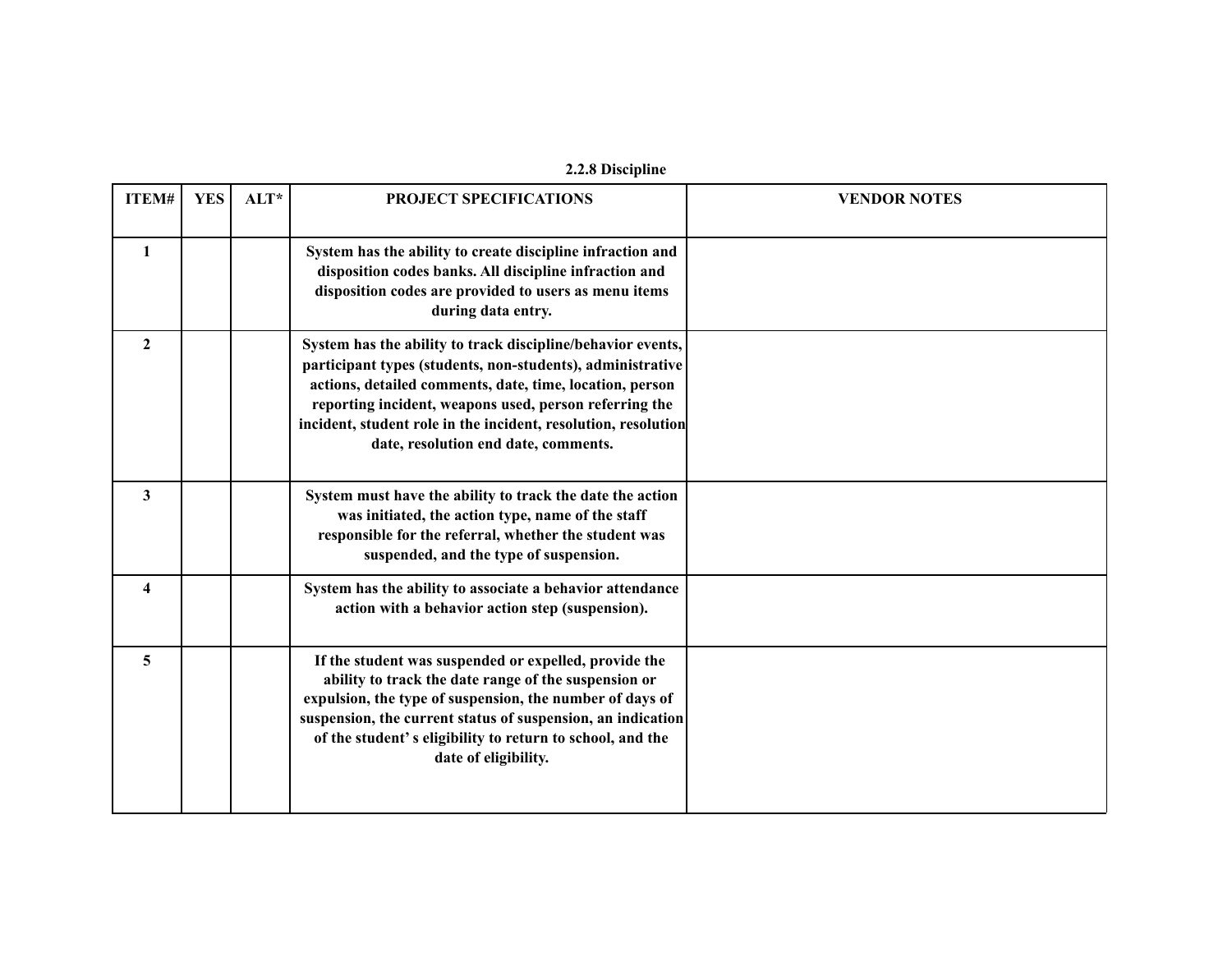| $\mathbf o$ |  | Must provide expulsion and suspension information to the<br>new school when a student transfers to another school<br>within the district.                                                |  |
|-------------|--|------------------------------------------------------------------------------------------------------------------------------------------------------------------------------------------|--|
|             |  | Single-point-of-entry of discipline information so once a<br>discipline activity is entered into the system, the<br>information can be used by others without having to be<br>reentered. |  |

| 8  | System has the ability to add/change items in discipline<br>management setup lists.                                                                                         |  |
|----|-----------------------------------------------------------------------------------------------------------------------------------------------------------------------------|--|
| 9  | System has the ability to flag discipline infractions and<br>discipline as state coded infractions and dispositions and<br>report state coded infractions and dispositions. |  |
| 10 | System has the ability for administrators/staff to be able to<br>manage discipline incidents                                                                                |  |
| 11 | System has the ability for staff to enter discipline referrals.                                                                                                             |  |
| 12 | System has the ability to categorize types of offenses.                                                                                                                     |  |
| 13 | System has the ability to recode type and length of<br>consequence(s)/disciplinary intervention(s) for each student<br>involved in the incident.                            |  |
| 14 | System has the ability to record the building, room location<br>of the offense.                                                                                             |  |
| 15 | System has the ability to identify incident participants by<br>type (student, victim, etc.)                                                                                 |  |
| 16 | System has the ability to identify participants by any<br>demographic category (race, gender, etc.)                                                                         |  |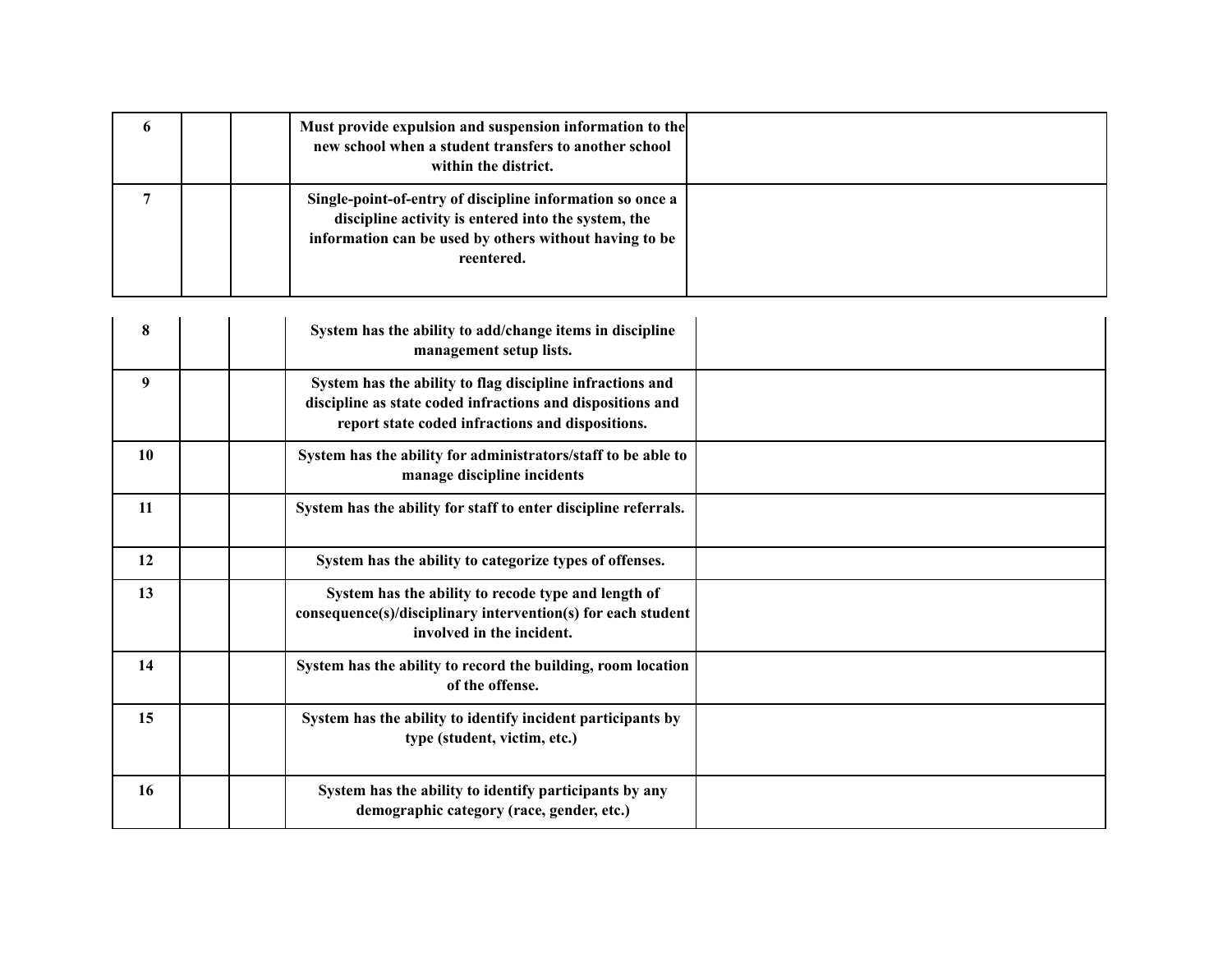| 17 | System has the ability to record incident type by category<br>(theft, vandalism, etc.)                                                    |  |
|----|-------------------------------------------------------------------------------------------------------------------------------------------|--|
| 18 | System has the ability to record if a student participant was<br>arrested.                                                                |  |
| 19 | System has the ability to record different actions/responses<br>for each incident participant.                                            |  |
| 20 | System has the ability to enter an incident once for<br>multiple participants.                                                            |  |
| 21 | System has the ability to include tracking of both positive<br>(witness reported allegation) and negative<br>discipline/behavior events.  |  |
| 22 | System has the ability to assign unique incident number to<br>each record entered and should not be editable.                             |  |
| 23 | System has the ability to add/assign a staff member at<br>school level as a disciplinary action administrator.                            |  |
| 24 | System has the ability to support the recording of an<br>unlimited number of students participating in each<br>discipline/behavior event. |  |
| 25 | System has the ability to support an unlimited number of<br>infractions for each student participating in each event.                     |  |

**2.2.9 Health**

| ITEM# | YES | T T +<br>31 J I | <b>PROJECT SPECIFICATIONS</b> | <b>VENDOR NOTES</b> |
|-------|-----|-----------------|-------------------------------|---------------------|
|       |     |                 |                               |                     |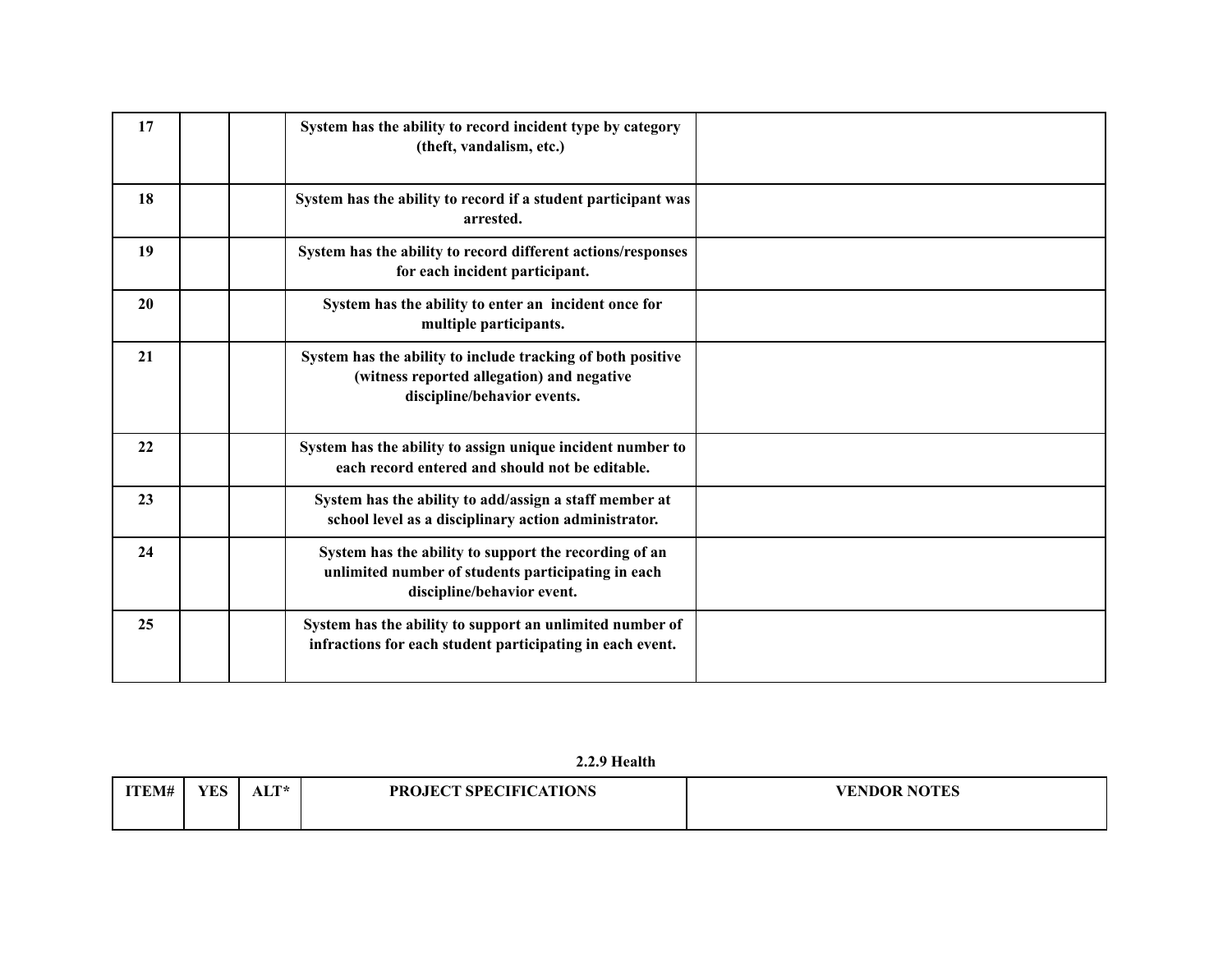| $\mathbf{1}$            | System has the ability to track immunization<br>requirements and compliance.                                                                                                                                                                                                                                                                  |  |
|-------------------------|-----------------------------------------------------------------------------------------------------------------------------------------------------------------------------------------------------------------------------------------------------------------------------------------------------------------------------------------------|--|
| $\overline{2}$          | System has the ability to provide a graphical view to<br>quickly determine immunization compliance.                                                                                                                                                                                                                                           |  |
| 3                       | System allows students to be marked exempt from<br>immunization.                                                                                                                                                                                                                                                                              |  |
| $\overline{\mathbf{4}}$ | System allows user comments on immunizations.                                                                                                                                                                                                                                                                                                 |  |
| 5.                      | System documents and tracks health related events,<br>screenings, and conditions for a student (or group of<br>students) to denote each health visit for each student<br>and the details of the visit including visit type, visit date,<br>visit<br>time, resolution, resolution date, medications<br>administered, and comments. (preferred) |  |
| 6                       | System maintains a record of student visits to the school<br>health office. (preferred)                                                                                                                                                                                                                                                       |  |
| 7                       | System allows the district to configure health pages to<br>be FERPA data security compliant.                                                                                                                                                                                                                                                  |  |
| 8                       | System provides the option to set an alert flag for health<br>concerns.                                                                                                                                                                                                                                                                       |  |
| 9                       | System supports entry of unlimited number of student<br>screenings such as vision, hearing, scoliosis, height,<br>weight or any other district-defined screenings.                                                                                                                                                                            |  |
| 10                      | System must maintain access to the student health log<br>for an unlimited historical period of years.                                                                                                                                                                                                                                         |  |
| 11                      | System must have security appropriate for confidential<br>health data                                                                                                                                                                                                                                                                         |  |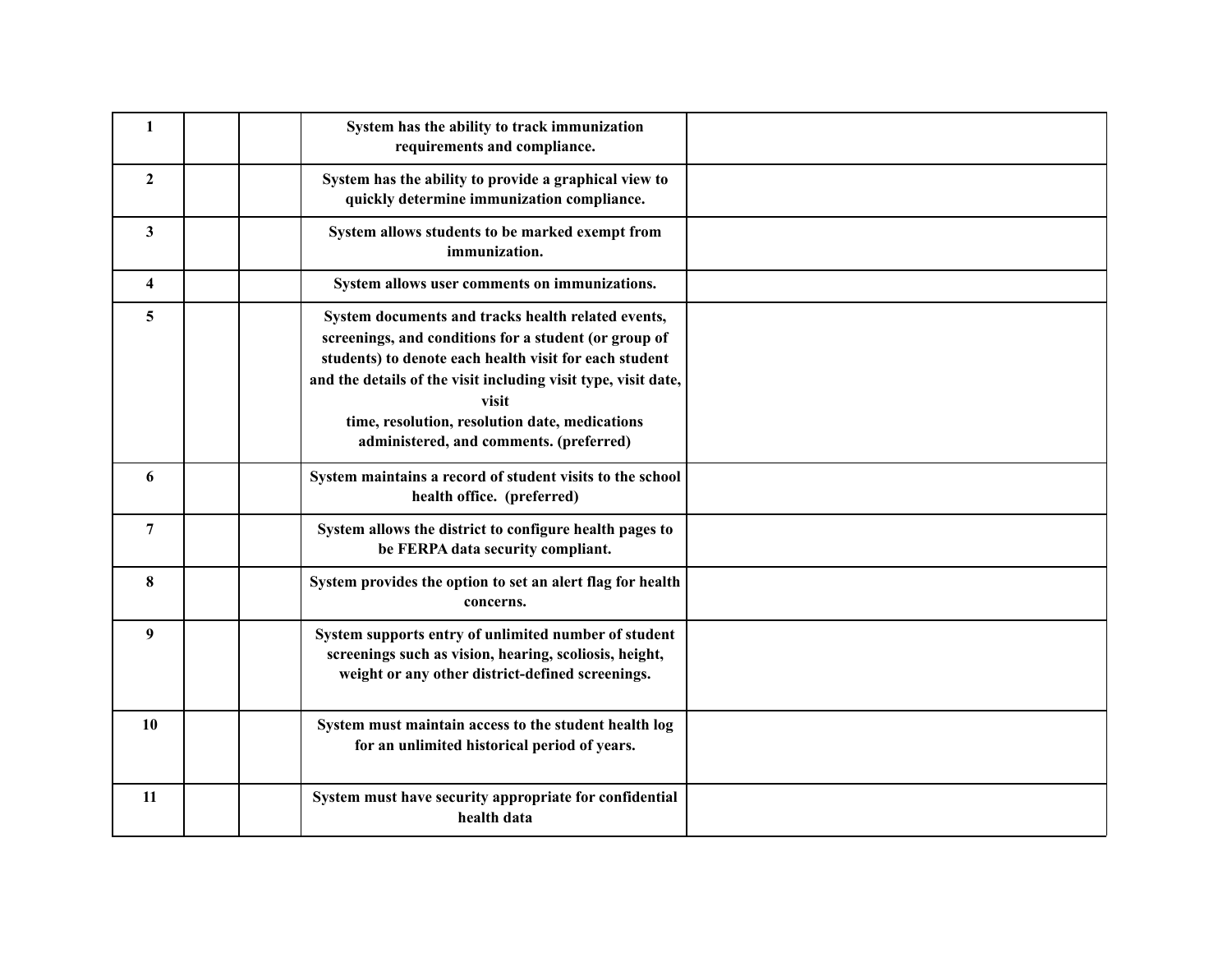| 12 | System has the ability to allow alerts to be viewed by<br>staff in accordance with district defined access<br>permissions.                                                                                                                                                                                                           |  |
|----|--------------------------------------------------------------------------------------------------------------------------------------------------------------------------------------------------------------------------------------------------------------------------------------------------------------------------------------|--|
| 13 | System has the ability to manage medication inventory.<br>Allow the school health official to enter/add<br>medications; over-the-counter and prescribed<br>medications (name, dosage, date, prescribing doctor,<br>and quantity). As medication is dispensed, inventory is<br>reduced to show the remaining quantity of medication). |  |
| 14 | System has the ability to generate reports based on any<br>health related data points and student demographic<br>data points.<br>(By health condition, screening, grade level, etc.)                                                                                                                                                 |  |
| 15 | System has the ability to allow the district to set up<br>medication code banks for ease of entry by menus when<br>recording medication.                                                                                                                                                                                             |  |
| 16 | System has the ability to track immunization<br>compliance verification by who verified immunization<br>compliance and date verified.                                                                                                                                                                                                |  |
| 17 | System has the ability for staff to upload documents<br>(ex. State Immunization form, physician orders, etc.) to<br>attach to student record.                                                                                                                                                                                        |  |
| 18 | System has the ability to track disposal/return to parent<br>unused medication at the end of year with a report for<br>parent and school health official signatures and date.                                                                                                                                                        |  |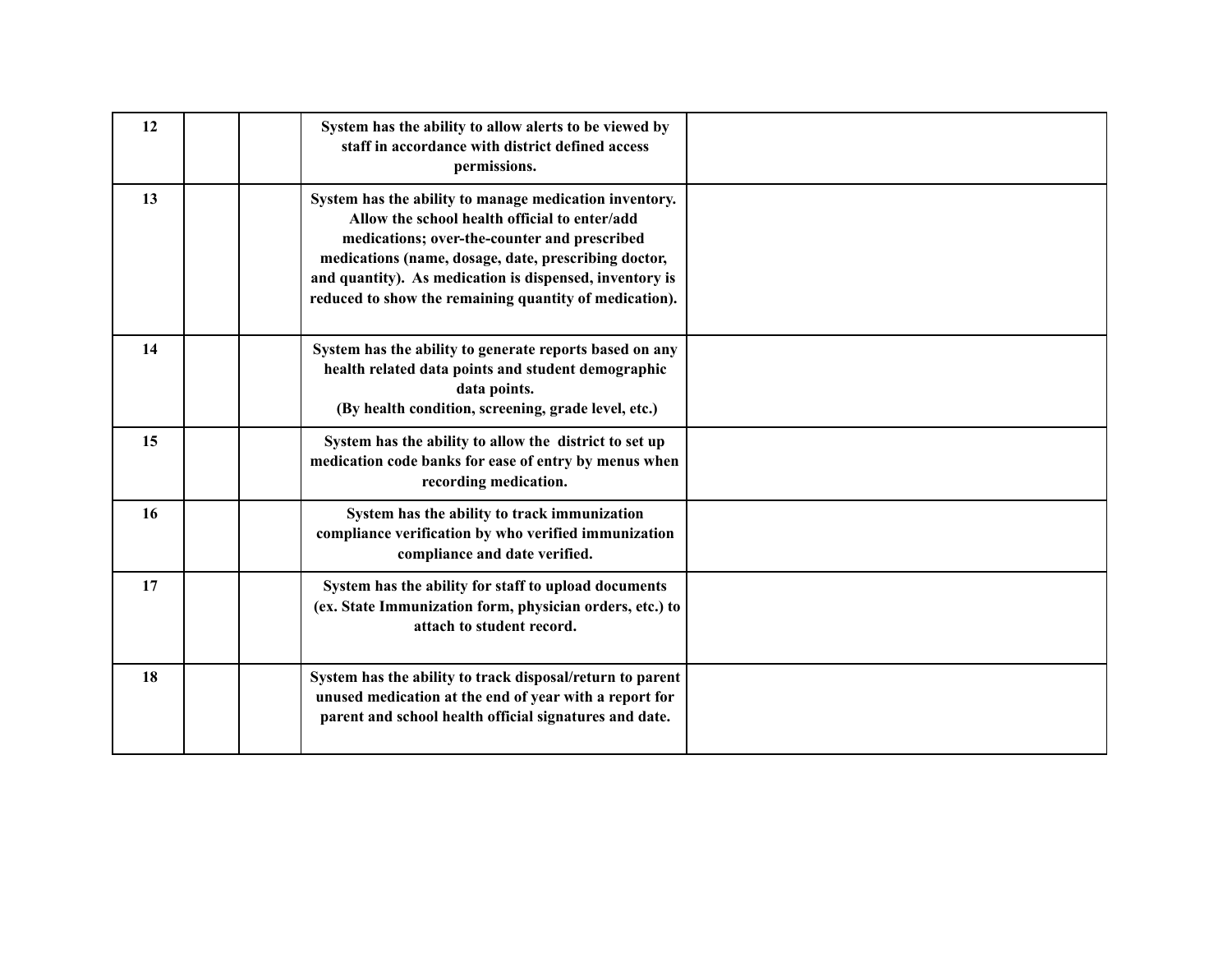| 19 | System has the ability to show/display and report a<br>daily log of office visits scheduled and as they occur.<br>(Scheduled medication dispensing, emergency, etc.)<br>including date, time, student name, enrollment status,<br>activity (what occurred during office visit), Nurse notes,<br>record status (complete, or pending), display student's<br>schedule.          |  |
|----|-------------------------------------------------------------------------------------------------------------------------------------------------------------------------------------------------------------------------------------------------------------------------------------------------------------------------------------------------------------------------------|--|
| 20 | System has the ability to show students schedule to<br>locate student during the day.                                                                                                                                                                                                                                                                                         |  |
| 21 | System has the ability to mass manage screenings,<br>immunizations, etc.                                                                                                                                                                                                                                                                                                      |  |
| 22 | System has the ability to set up, schedule, and log<br>medical procedures (catheterization, colostomy care,<br>insulin pump care, nebulizer care, tube feeding, or any<br>other district defined medical procedure) to be used as a<br>menu option for entry during office visits.                                                                                            |  |
| 23 | System can allow completion online and print district<br>defined reports including but not limited to:<br><b>Anaphylaxis Emergency Action Plans, Asthma</b><br><b>Emergency Action Plan,</b><br>Authorization for OTC Medications, Authorization for<br><b>Administration Rx Medications, Authorization to</b><br>Release<br><b>Medical Information, Health Report, etc.)</b> |  |
| 25 | System allows unlimited number of student forms<br>-without having to delete previous forms                                                                                                                                                                                                                                                                                   |  |
| 27 | System easily generates letter for low medications, fever<br>policy, etc.                                                                                                                                                                                                                                                                                                     |  |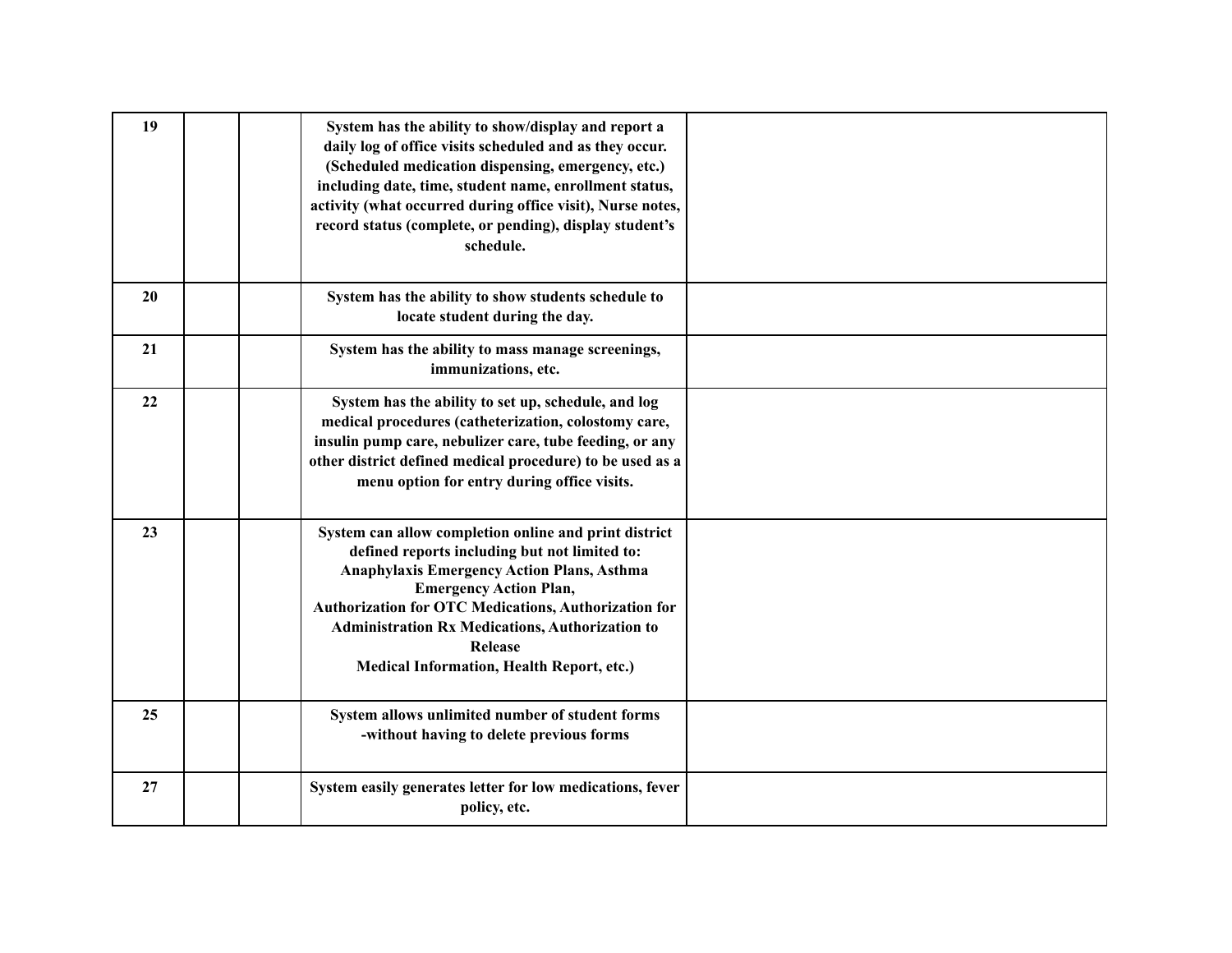| 28 |  | System provides a bank of dietary restrictions that can |  |
|----|--|---------------------------------------------------------|--|
|    |  | easily be exported. (Preferred)                         |  |
|    |  |                                                         |  |

## **2.2.10 Data Exchange & Access**

| ITEM#                   | <b>YES</b> | $ALT^*$ | <b>PROJECT SPECIFICATIONS</b>                                                                                                                                                                                    | <b>VENDOR NOTES</b> |
|-------------------------|------------|---------|------------------------------------------------------------------------------------------------------------------------------------------------------------------------------------------------------------------|---------------------|
| 1                       |            |         | System has an API that allows for Single Sign-On<br>(SSO), data transfer and embedded content from third<br>party products.                                                                                      |                     |
| $\mathbf{2}$            |            |         | System allows for scheduled imports/exports of data to<br>be automatically 'put' and 'get' files to FTP and SFTP.                                                                                                |                     |
| 3                       |            |         | System has access from the administrative portal to<br>database tables/fields for import/export purposes and<br>supports the following export formats: CSV, TXT,<br>and/or XLS/XLSX.                             |                     |
| $\overline{\mathbf{4}}$ |            |         | System includes software licensing in the purchase<br>price and the annual maintenance/support cost.<br>(preferred)                                                                                              |                     |
| 5                       |            |         | System provides easy historical access to Attendance,<br><b>Student Schedule, Master Schedule,</b><br>Behavior/Discipline Incidents, Grades, etc. for prior<br>school years, without having to leave the system. |                     |
| 6                       |            |         | System stores historical grades, class rank, honor roll.                                                                                                                                                         |                     |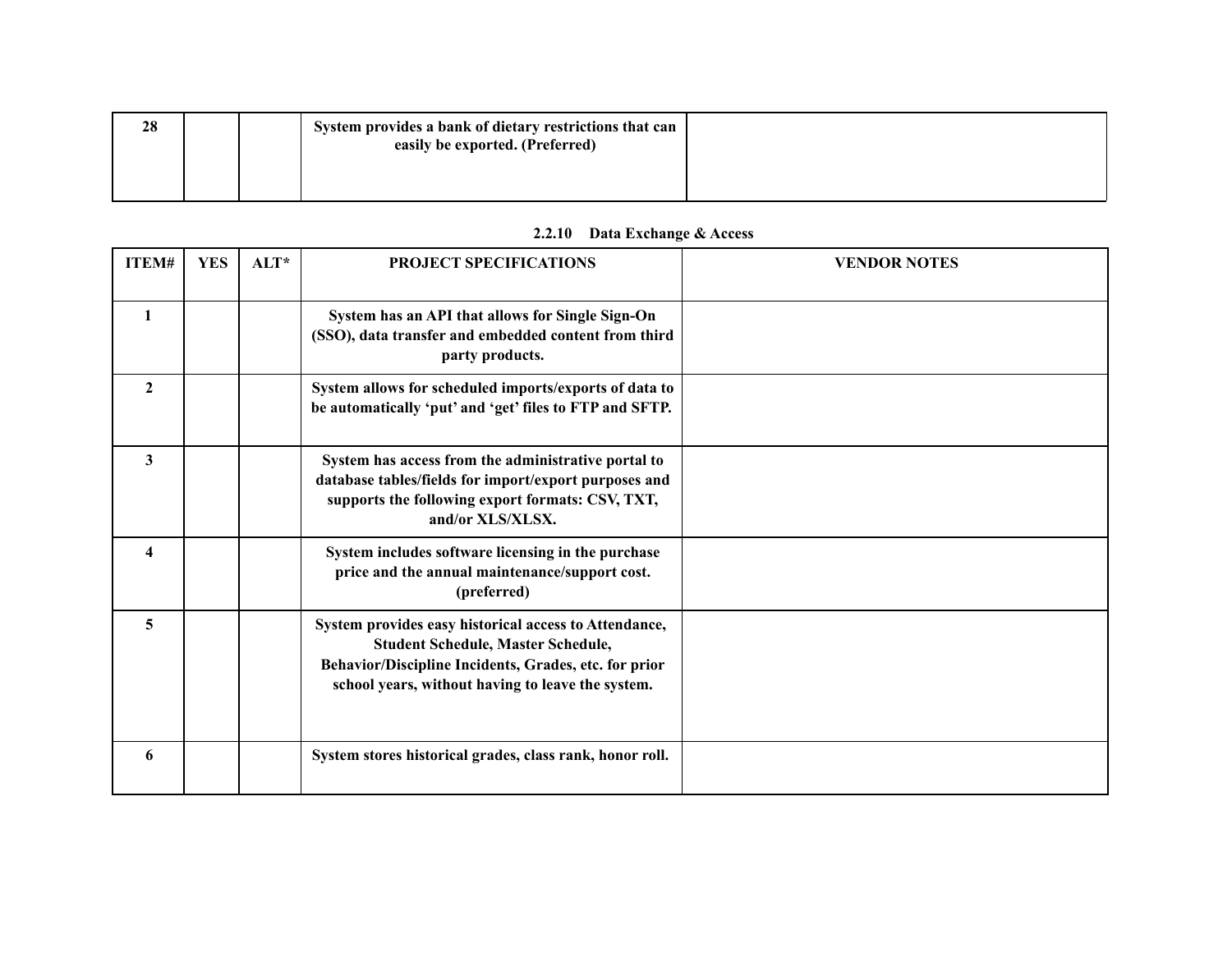| $\overline{7}$ | System can calculate weighted GPA, unweighted GPA,<br>grading period GPA, and cumulative GPA.                                                                               |  |
|----------------|-----------------------------------------------------------------------------------------------------------------------------------------------------------------------------|--|
| 8              | System has the ability to secure access to all historical<br>data including view, edit and/or no access.                                                                    |  |
| 9              | System has the ability to generate transcripts for<br>historical records imported from other systems.                                                                       |  |
| 10             | System has the ability to customize transcript<br>templates including school logo and any additional<br>modifications.                                                      |  |
| 11             | System can retrieve, update, and produce report<br>cards/transcripts from previous school years.                                                                            |  |
| 12             | System maintains and displays school enrollments<br>including entry and exit dates, entry code, and<br>enrollment comments.                                                 |  |
| 13             | System has the ability to generate student transcripts<br>for both active and inactive students.                                                                            |  |
| 14             | System has the ability for selected users to update<br>historical grades, classes, GPA calculations and<br>recalculate GPA for an individual student when<br>updating data. |  |
| 15             | System has the ability to add classes completed at<br>schools outside of the district into historical data.                                                                 |  |
| 16             | System has the ability to create class rank based on<br>weighted or unweighted GPA.                                                                                         |  |
| 17             | System must be able to import historical transcript<br>data from an existing system and produce a single,<br>unified transcript for a student.                              |  |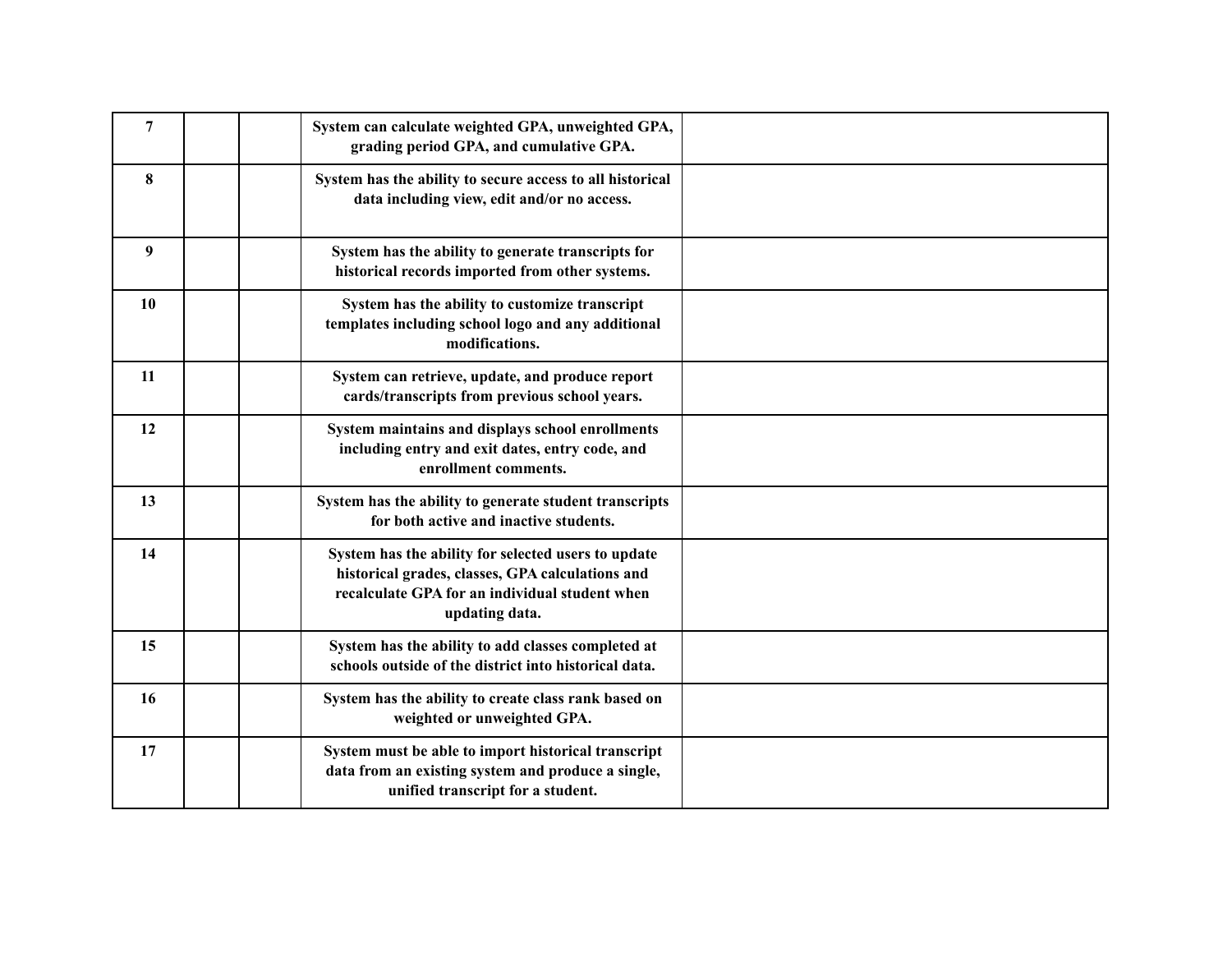| ITEM# | YES | $\vert$ ALT* $\vert$ | <b>PROJECT SPECIFICATIONS GENERAL</b><br><b>REQUIREMENTS</b>                                     | <b>VENDOR NOTES</b> |
|-------|-----|----------------------|--------------------------------------------------------------------------------------------------|---------------------|
|       |     |                      | System has an end-user report generator to create<br>simple lists and reports with student data. |                     |

| 3                       | System has a robust report builder that is included as<br>part of the system and can create drag/drop reports,<br>pivot tables, form letters, mailing labels, etc. |  |
|-------------------------|--------------------------------------------------------------------------------------------------------------------------------------------------------------------|--|
| $\overline{\mathbf{4}}$ | System has a visual display for critical functional areas,<br>including attendance, discipline, health, and grades.                                                |  |
| 5                       | System has the ability to create ad-hoc data exports<br>using PDF, Excel, CSV and other file formats.                                                              |  |
| 7                       | System or an integrated reporting tool included in this<br>proposal includes an enterprise-class ad-hoc reporting<br>tool with the following capabilities:         |  |
| 8                       | Includes ready-to-run reports for demographics,<br>grades, attendance, test scores, discipline, and health                                                         |  |
| 9                       | System administrators can create additional custom<br>reports and data sets                                                                                        |  |
| 10                      | Supports graphs, pivot tables, conditional cell<br>$\bullet$<br>highlighting and row filtering                                                                     |  |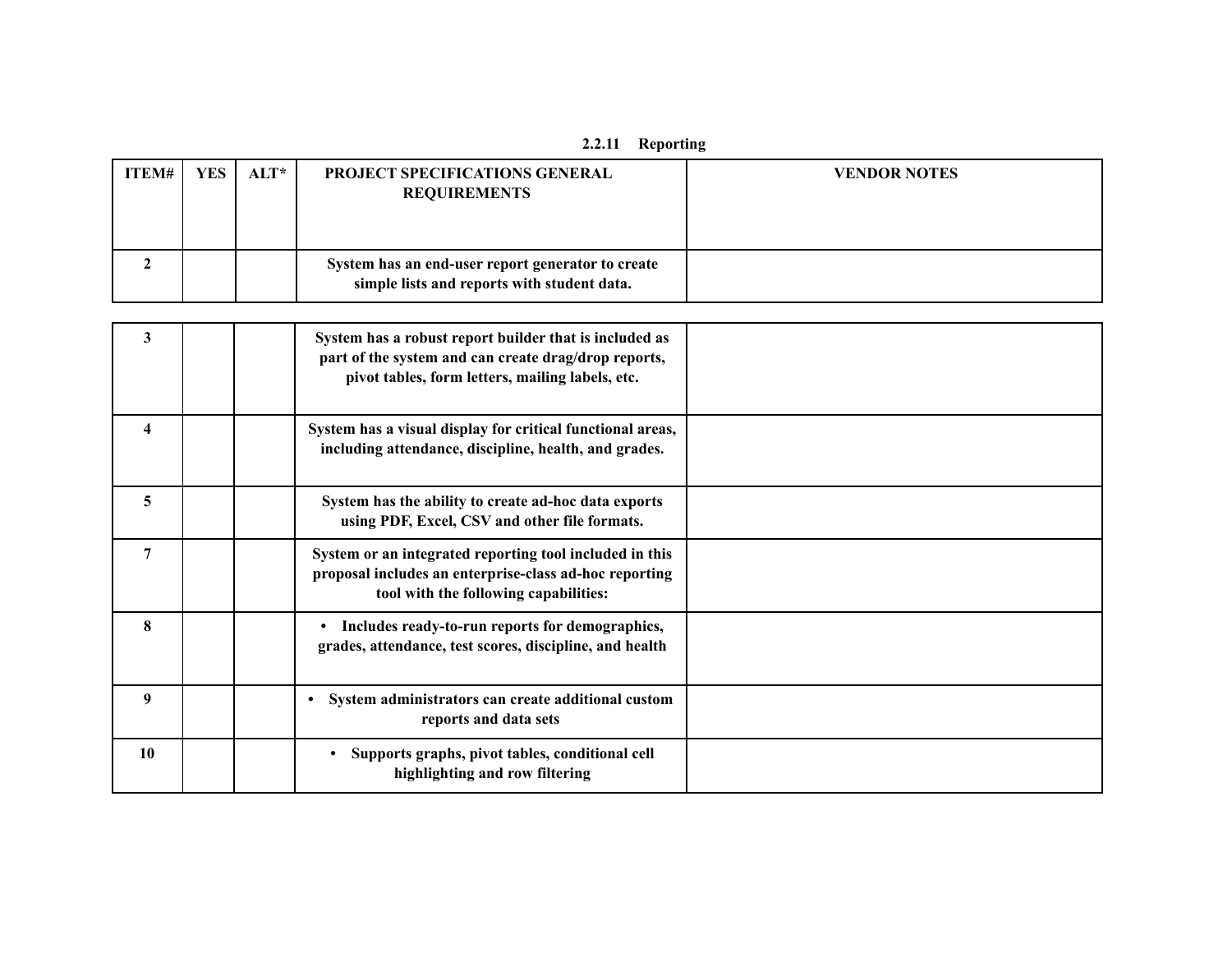| 11 | Supports the creation of calculated data based on<br>$\bullet$<br>other fields in the report table                                                                                                  |  |
|----|-----------------------------------------------------------------------------------------------------------------------------------------------------------------------------------------------------|--|
| 12 | Supports grouping and aggregation of data in the<br>$\bullet$<br>report                                                                                                                             |  |
| 13 | • Users can save their own versions of the report<br>configuration                                                                                                                                  |  |
| 14 | System includes a visual attendance view that displays<br>number of students absent by attendance category and<br>provides student contact data.                                                    |  |
| 15 | System generates report showing which teachers have<br>not taken attendance (daily and/or period)                                                                                                   |  |
| 17 | System includes audit attendance report detailing<br>attendance codes by day                                                                                                                        |  |
| 18 | System includes a report detailing consecutive student<br>absences absence code                                                                                                                     |  |
| 19 | System allows for all attendance data to be exported                                                                                                                                                |  |
| 20 | System includes a visual discipline view that displays<br>reports for discipline incidents organized by<br>behavior/infraction and disciplinary result/action with<br>adjustable timeframe analysis |  |
| 22 | System allows for all discipline data to be exported                                                                                                                                                |  |
| 24 | System generates a report showing the number of<br>students for each infraction by teacher, grade level, and<br>school                                                                              |  |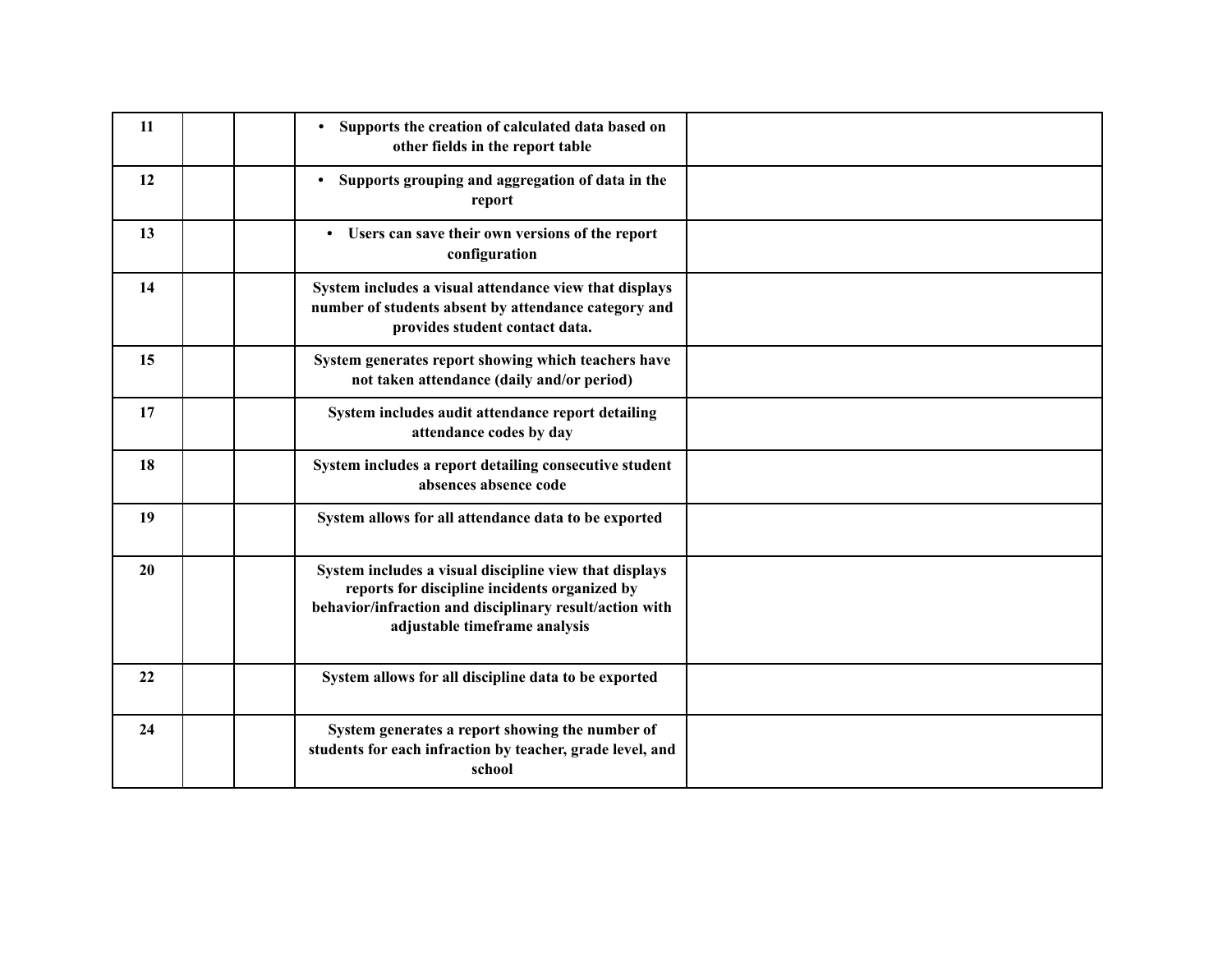| ITEM# | <b>YES</b> | $ALT^*$ | <b>PROJECT SPECIFICATIONS GRADE</b><br><b>REPORTS &amp; TRANSCRIPTS</b>                                                                                                                                                                                                                                                                                                                                                             | <b>VENDOR NOTES</b> |
|-------|------------|---------|-------------------------------------------------------------------------------------------------------------------------------------------------------------------------------------------------------------------------------------------------------------------------------------------------------------------------------------------------------------------------------------------------------------------------------------|---------------------|
| 25    |            |         | System has the ability to produce a grade distribution<br>report of grades issued by teachers. This report can be<br>pulled by teacher, course, department, credit type,<br>student, or a<br>school-wide summary. The grade distribution must<br>support both letter grades and percentage ranges and<br>process for either the current marking period ("live"<br>grades from the teacher gradebook) or any past grading<br>period. |                     |
| 26    |            |         | System has the ability to generate a list of students by<br>the report card grades given, i.e. all students who have a<br>specific grade, All A's and B's, grades lower than 60.                                                                                                                                                                                                                                                    |                     |
| 27    |            |         | System includes a flexible transcript reporting system<br>that includes a variety of page design elements (boxes,<br>lines, images, text boxes, etc.) in addition to the list of<br>grades.                                                                                                                                                                                                                                         |                     |
| 28    |            |         | Transcripts include the ability to report multiple GPA<br>calculations, such as GPA by school year or GPA by<br>subject area, in addition to any needed cumulative GPA<br>calculations.                                                                                                                                                                                                                                             |                     |
| 30    |            |         | Transcripts have the ability to report student<br>achievements and awards.                                                                                                                                                                                                                                                                                                                                                          |                     |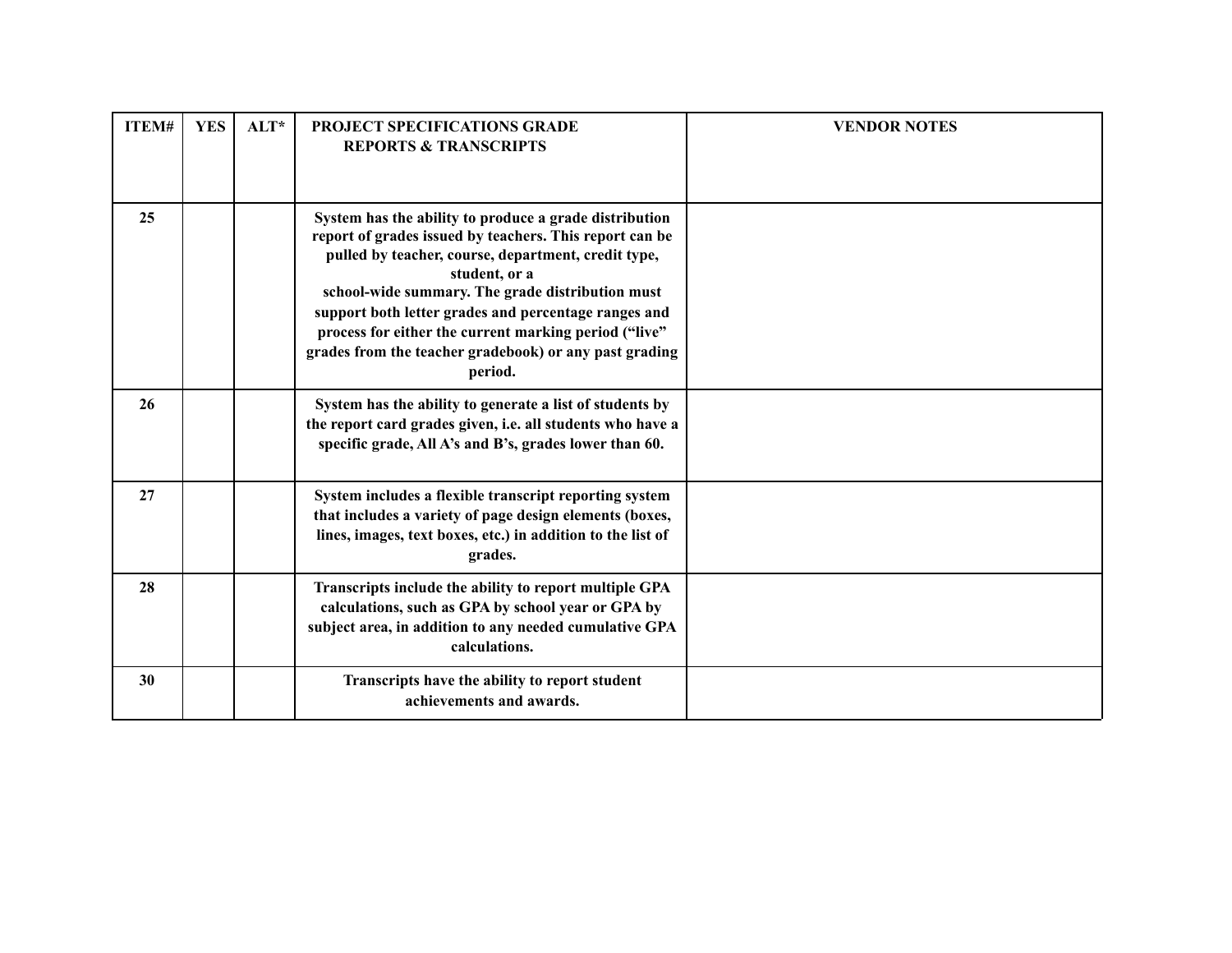| 31 | System includes an "at risk" dashboard that<br>automatically analyzes students' grades and attendance<br>data to<br>determine an indexed score rating for each student and<br>bands them into school-defined risk categories. |  |
|----|-------------------------------------------------------------------------------------------------------------------------------------------------------------------------------------------------------------------------------|--|
| 32 | Report cards are automatically and dynamically report<br>on class period, course name, teacher, grade, attendance,<br>teacher comment, and other items for all classes in a<br>selected grading period.                       |  |
| 33 | System includes a health check capability that allows for<br>reporting on potentially-incorrect and/or missing values<br>(preferred)                                                                                          |  |

## **2.2.12 Technical**

| ITEM#          | <b>YES</b> | $ALT^*$ | <b>PROJECT SPECIFICATIONS</b>                                                                                                                                                                                                     | <b>VENDOR NOTES</b> |
|----------------|------------|---------|-----------------------------------------------------------------------------------------------------------------------------------------------------------------------------------------------------------------------------------|---------------------|
|                |            |         | Proposal must include both cloud-hosted and<br>self-hosted options                                                                                                                                                                |                     |
| $\overline{2}$ |            |         | System is fully web-based and utilizes a standard web<br>browser for its user interface with 256-bit encryption                                                                                                                   |                     |
| 3              |            |         | System utilizes a scalable, industry-standard relational<br>database management system (RDBMS), preferably<br>Microsoft SQL or other enterprise-proven database<br>System that supports real-time user access to critical<br>data |                     |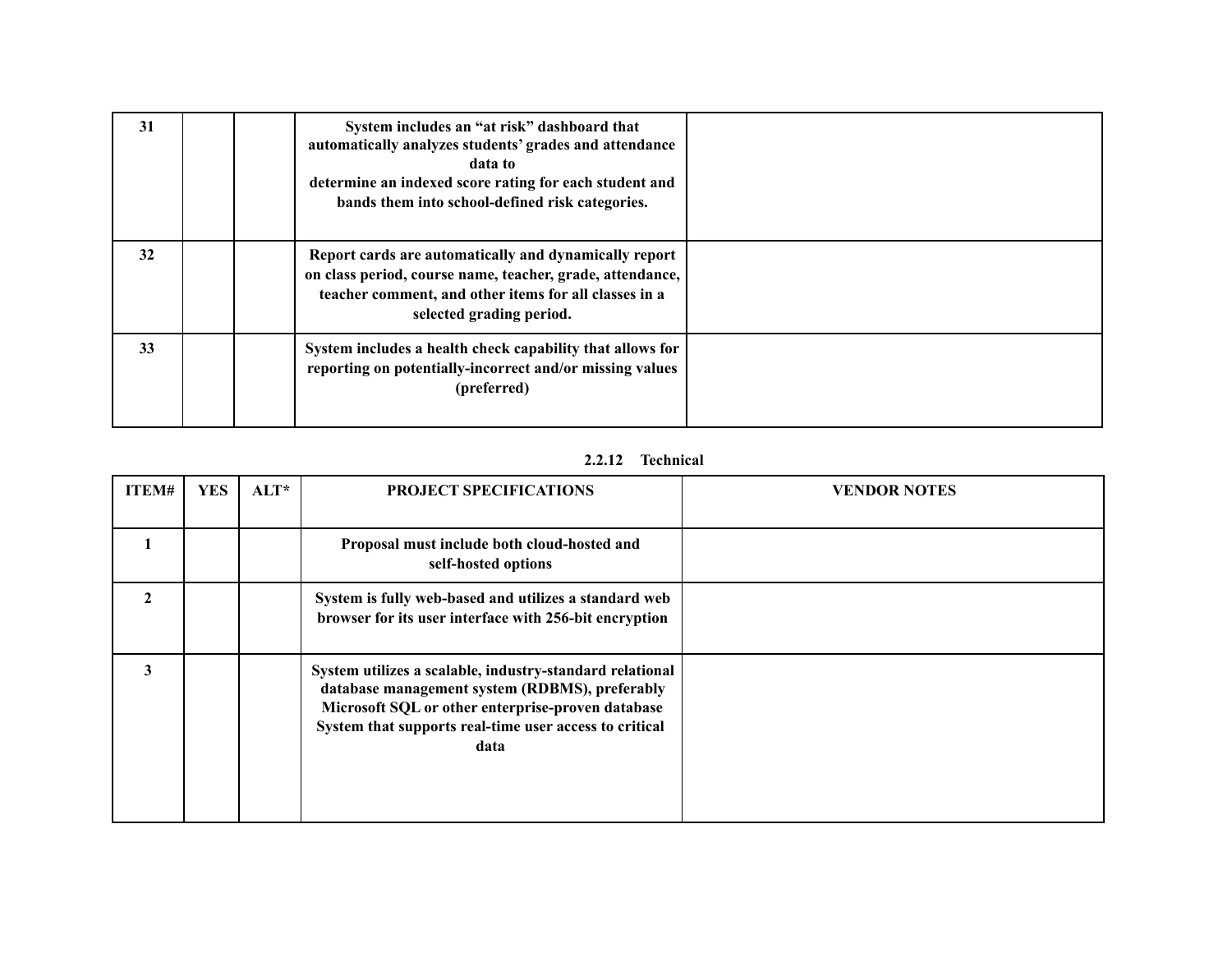| 4  | System utilizes a single, centralized relational database<br>management system (RDBMS) for all schools within the<br>district                                                                              |  |
|----|------------------------------------------------------------------------------------------------------------------------------------------------------------------------------------------------------------|--|
| 5  | System relational database management system<br>(RDBMS) includes integrated data backup and recovery<br>tools                                                                                              |  |
| 6  | System relational database management system<br>(RDBMS) includes the use of multiple online log files for<br>data recovery, rollback capabilities and auditing                                             |  |
| 7  | System relational database management system<br>(RDBMS) should enable locking of records to prohibit<br>simultaneous updating by multiple users while still<br>allowing multiple users to view the record. |  |
| 9  | System can support horizontal scaling to accommodate<br>growth and workloads                                                                                                                               |  |
| 10 | System can support vertical scaling to accommodate<br>growth and workloads                                                                                                                                 |  |
| 12 | System supports integration with LDAP for credential<br>synchronization or direct authorization between<br>directory services structure and system                                                         |  |
| 13 | System supports Single Sign-ON (SSO) capabilities<br>utilizing ClassLink or SAML                                                                                                                           |  |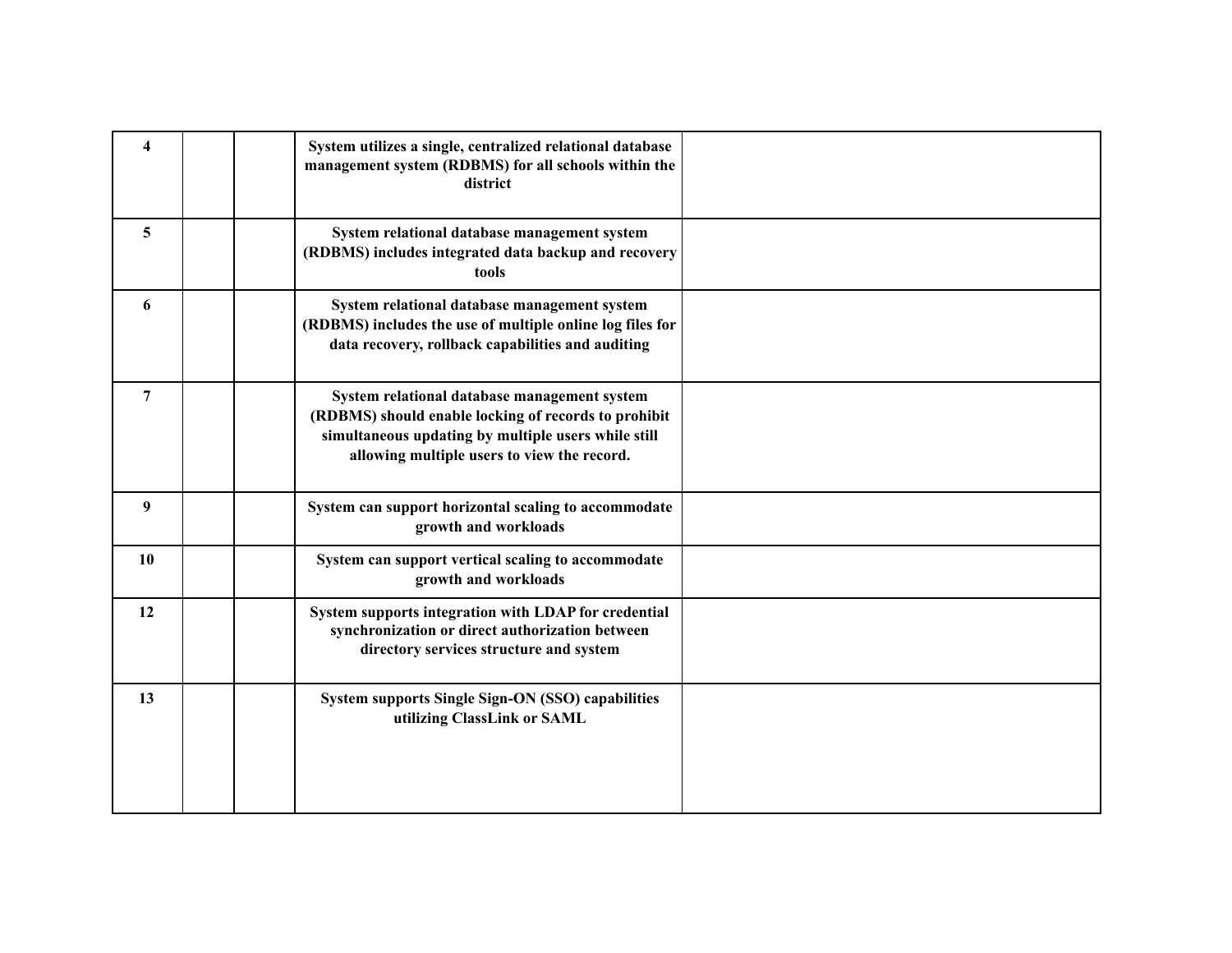| 14 | System supports the use of non-production<br>environment(s) with documented procedures on<br>replicating data from the production instance to the<br>non-production environment(s)                      |  |
|----|---------------------------------------------------------------------------------------------------------------------------------------------------------------------------------------------------------|--|
| 15 | System does not require any specific toolsets                                                                                                                                                           |  |
| 16 | System supports true mobile apps across both Android<br>and iOS mobile devices                                                                                                                          |  |
| 17 | System is fully compatible for end user access across<br>Microsoft Windows, MacOS, and ChromeOS based<br>platforms                                                                                      |  |
| 18 | System is fully compatible across all standard web<br>browsers including Internet Explorer, Edge, Firefox,<br><b>Chrome, and Safari</b>                                                                 |  |
| 19 | System does not require any third-party plugins or<br>application to be installed on the local client for full<br>system functionality                                                                  |  |
| 21 | Firm will provide information about current<br>development cycle system / product updates (time<br>between upgrades) in the RFP bid.                                                                    |  |
| 22 | <b>System supports standard Simple Mail Transfer</b><br>Protocol (SMTP) or equivalent email messaging<br>capabilities                                                                                   |  |
| 23 | System maintains detailed tracking of all types of staff<br>members, including but not limited to teachers,<br>administrative staff, volunteer staff, maintenance staff<br>and other staff member types |  |
| 24 | System supports an unlimited number of students                                                                                                                                                         |  |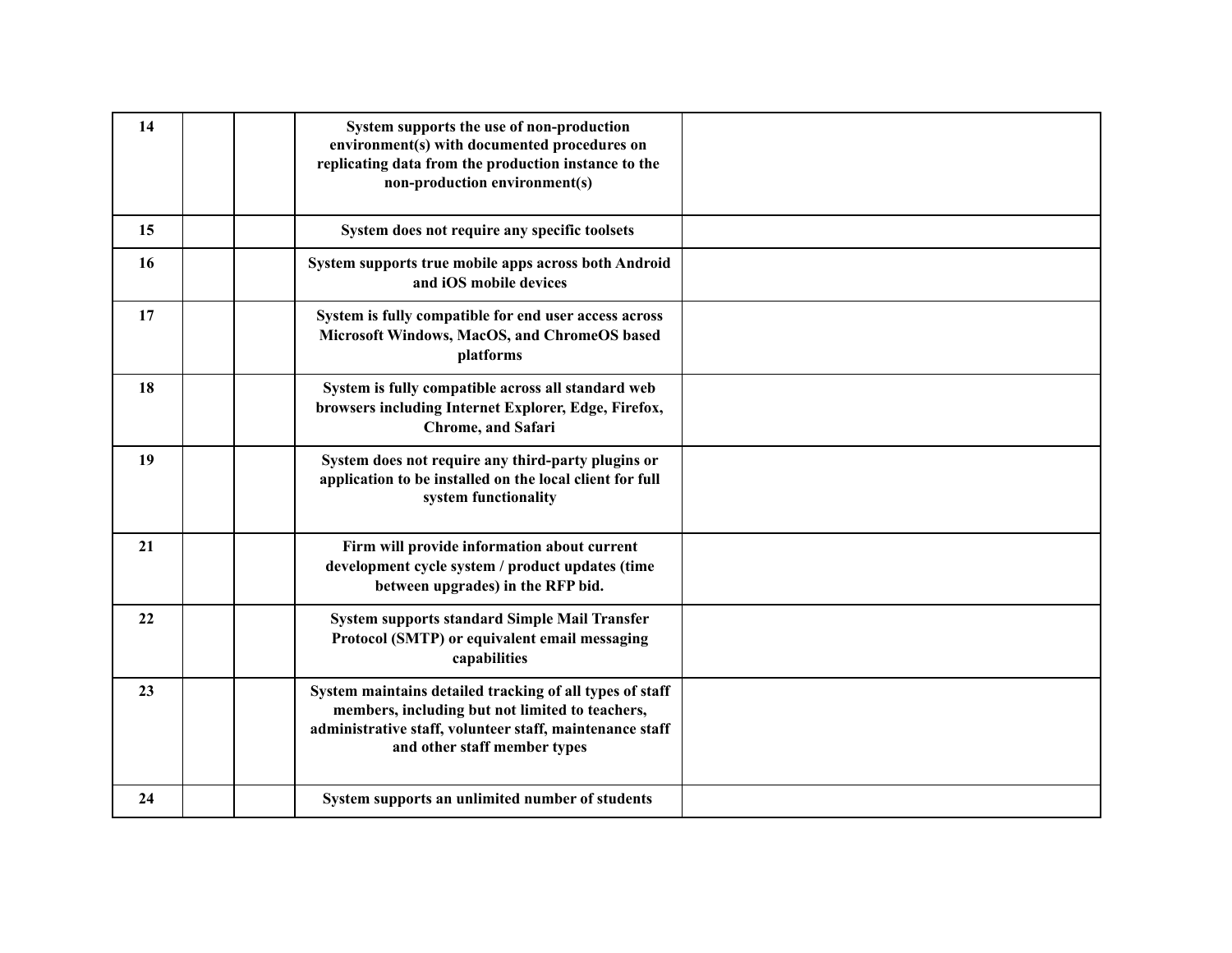| 25 | System supports an unlimited number of schools and<br>support departments                                                                                                                                                                                  |  |
|----|------------------------------------------------------------------------------------------------------------------------------------------------------------------------------------------------------------------------------------------------------------|--|
| 26 | System supports an unlimited number of simultaneous<br>users on the system                                                                                                                                                                                 |  |
| 27 | System supports an unlimited number of registered<br>users                                                                                                                                                                                                 |  |
| 28 | System supports unlimited number of saved historical<br>database sets (years)                                                                                                                                                                              |  |
| 29 | System supports a student population larger than 15,000<br>- the SIS Vendor has a current customer, who is fully<br>implemented, using the current version of the specific<br>system being proposed in the RFP, with a student count<br>of at least 15,000 |  |
| 30 | System supports synchronization of courses and rosters<br>to Canvas LMS on at least a daily basis.                                                                                                                                                         |  |
| 31 | Firm will provide information about what HR or ERP<br>systems can be synchronized with the System, and what<br>is the method of synchronization, within the RFP bid.                                                                                       |  |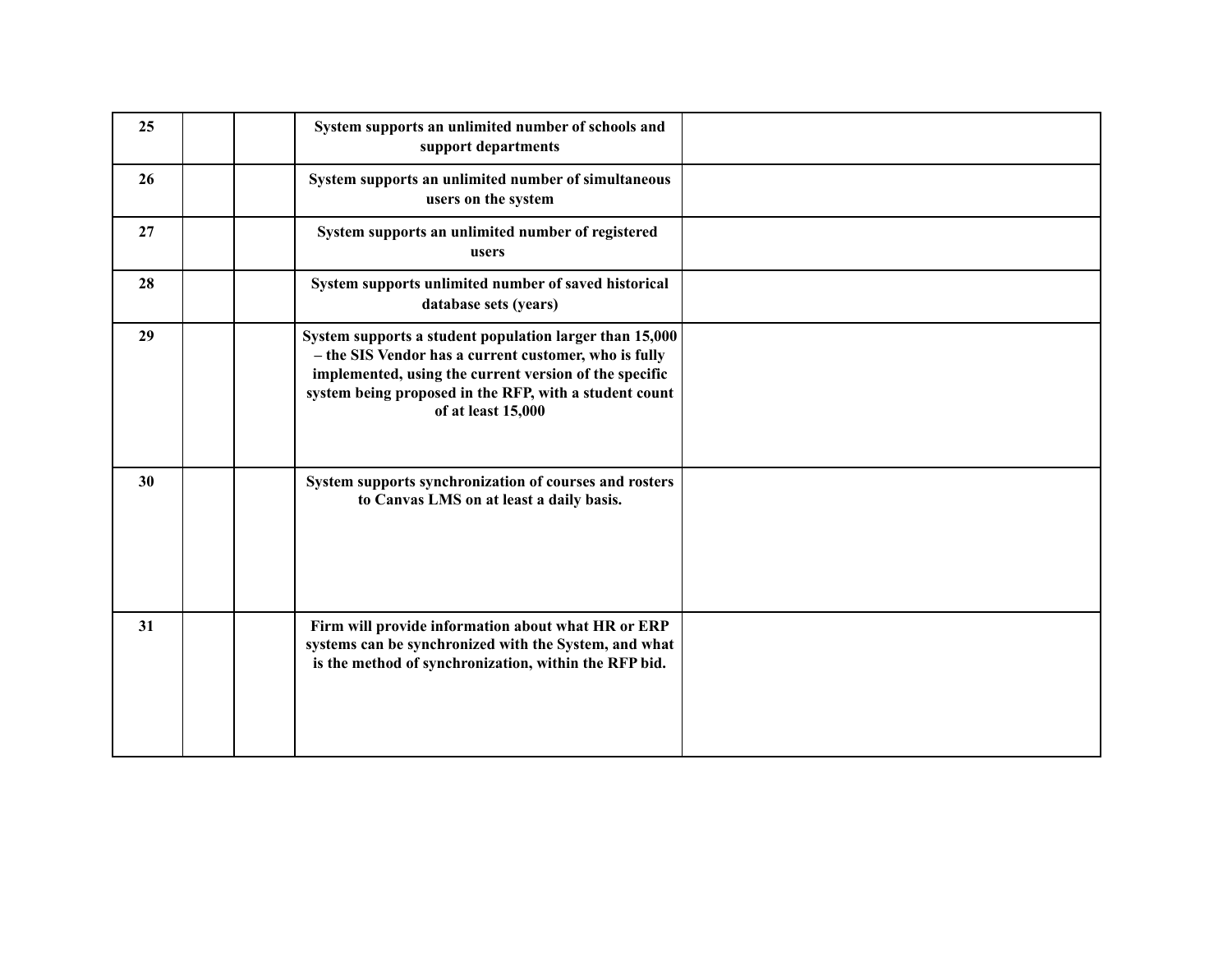| 32 |  | System has the ability to synchronize with HR/ERP<br>systems on a bidirectional basis. |  |
|----|--|----------------------------------------------------------------------------------------|--|
|    |  |                                                                                        |  |
|    |  |                                                                                        |  |

# **2.2.13 Counseling**

| ITEM#          | <b>YES</b> | $ALT^*$ | PROJECT SPECIFICATIONS                                                                                                                                                                                                                        | <b>VENDOR NOTES</b> |
|----------------|------------|---------|-----------------------------------------------------------------------------------------------------------------------------------------------------------------------------------------------------------------------------------------------|---------------------|
| 1              |            |         | System provides method to assign counselors for one<br>student or group of students                                                                                                                                                           |                     |
| $\overline{2}$ |            |         | System can automatically assign counselors to a group<br>of students based upon multiple criteria, including<br>grade<br>level, range by last name, range by first name, and<br>those<br>students who have no counselor assigned              |                     |
| 3              |            |         | System provides online access for the counselor to all<br>student data, including grades, transcripts, schedules,<br>behavior, assessments, and any other data based upon<br>permissions                                                      |                     |
| 4              |            |         | System provides online access for the counselor to all<br>student data, including grades, transcripts, schedules,<br>behavior, assessments, any other information from all<br>schools the student attended, for current and previous<br>years |                     |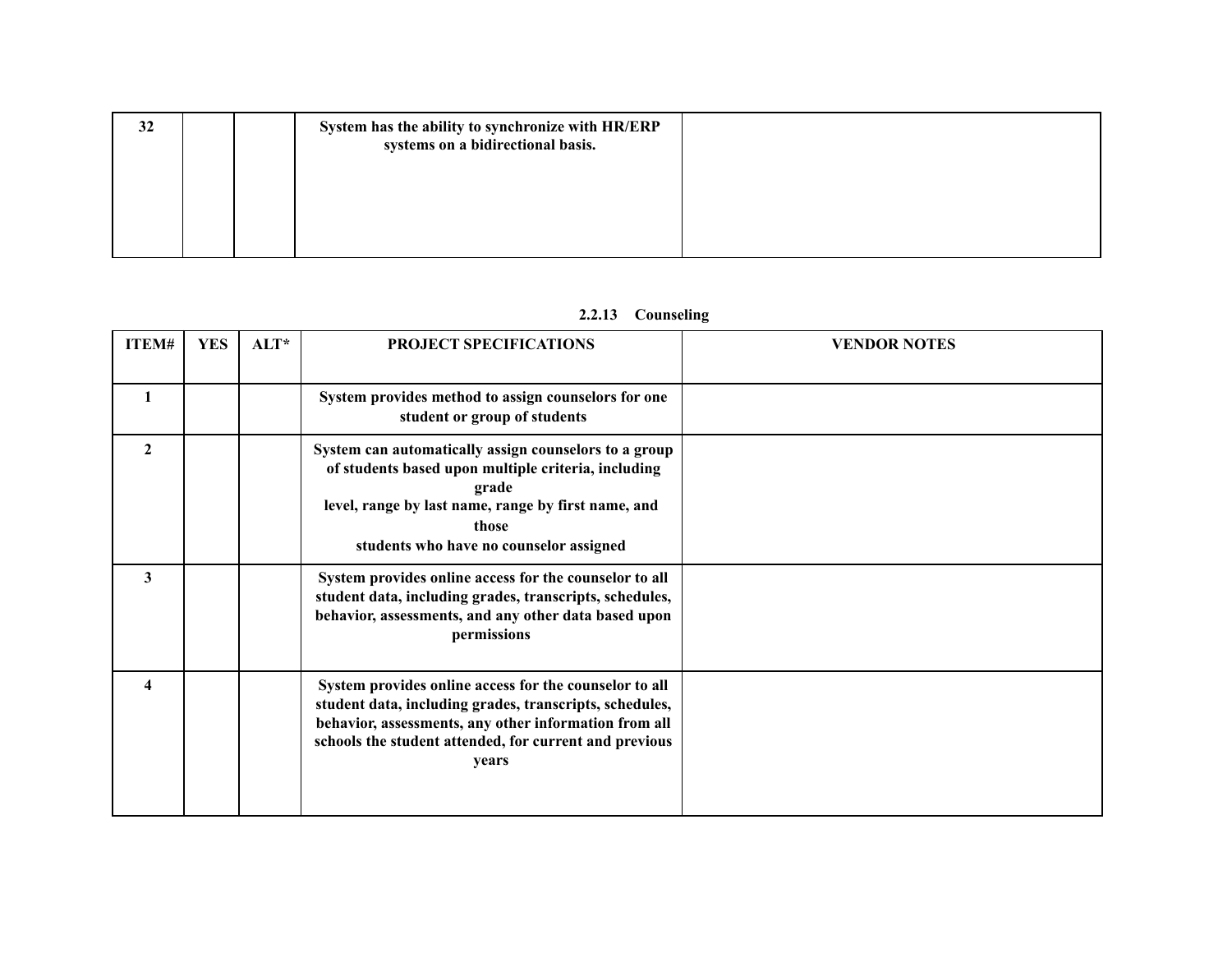| 5  | System allows counselors to create and maintain plans for<br>students, such as student graduation plans, diploma<br>track,<br>and 504 plans            |  |
|----|--------------------------------------------------------------------------------------------------------------------------------------------------------|--|
| 6  | System has the ability to allow forms and documents used<br>when counseling with students to be scanned/uploaded to<br>the student's counseling screen |  |
| 7  | System tracks phone calls made to parents, case<br>managers, and any other person working with the<br>student                                          |  |
| 8  | System records student visits to the counselor including<br>the date, purpose, outcome, and other notes                                                |  |
| 9  | System allows counselor to view/print summary contact<br>information (i.e. contacts, phone numbers, emergency<br>contact information)                  |  |
| 10 | System supports unlimited number of meetings between<br>counselor and student. (preferred)                                                             |  |
| 11 | System allows counselors to search for only their assigned<br>students within the database without creating search or<br>query text                    |  |
| 12 | System allows counselors to limit reports to only their<br>assigned students within the database without creating<br>search or query text              |  |
| 13 | System provides the ability to scan/upload signed parent<br>and student forms to the student's counseling screen.                                      |  |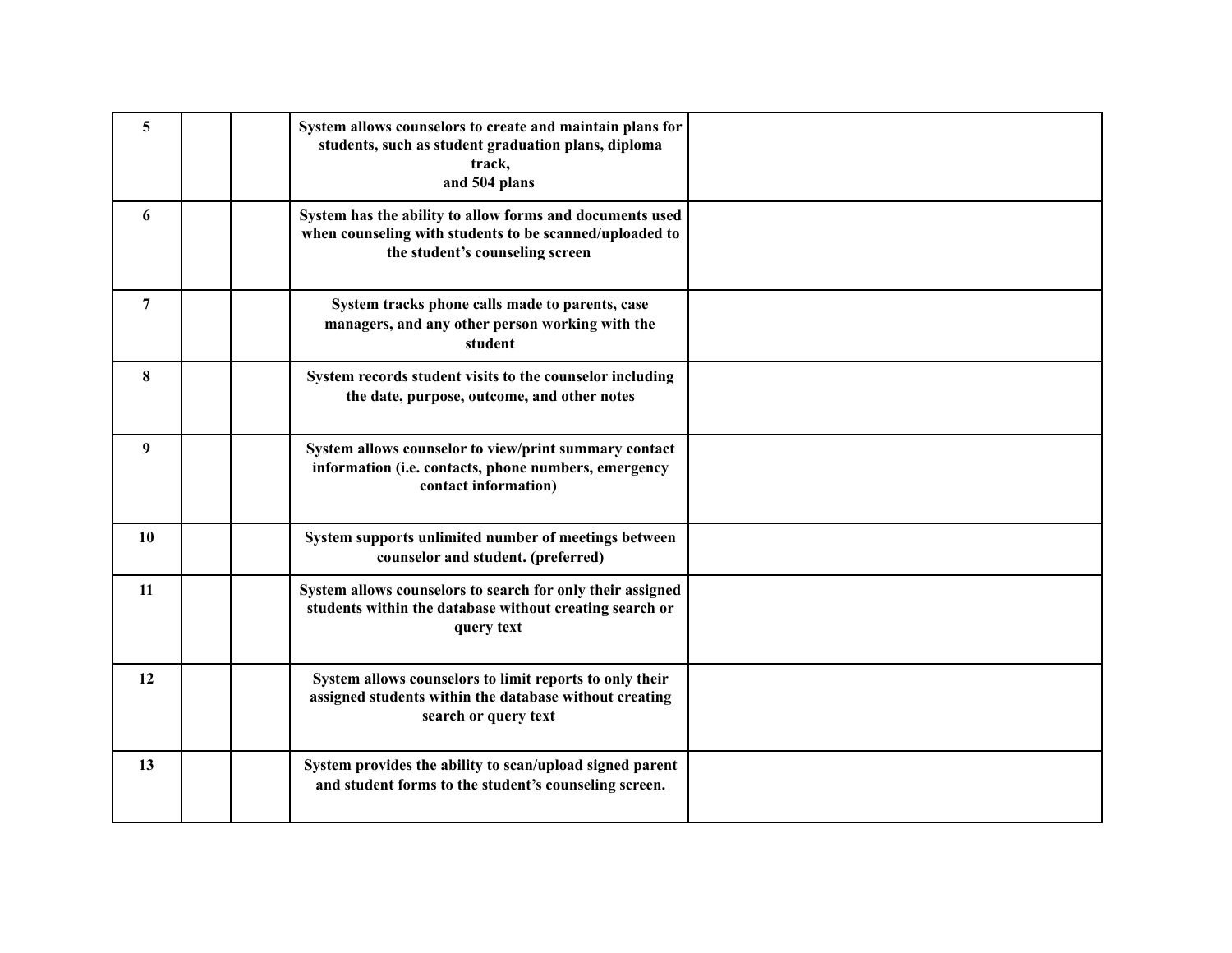| 14 | System provides the ability to upload blank forms<br>commonly used in the district/school for easy retrieval,<br>such as college readiness forms, work permits, and any<br>other forms used for counseling purposes |  |
|----|---------------------------------------------------------------------------------------------------------------------------------------------------------------------------------------------------------------------|--|
| 15 | System provides the ability for the forms to be formatted<br>using Forms Document Format (FDF), which makes the<br>forms interactive, without storing any information on the<br>local drive. (optional)             |  |
| 16 | System allows the FDF form to pre-populate with the<br>student and school information (optional)                                                                                                                    |  |
| 17 | System allows the FDF form to be saved directly into the<br>student's record (optional)                                                                                                                             |  |
| 18 | System allows the FDF form to be modified and updated<br>(optional)                                                                                                                                                 |  |
| 19 | System allows the FDF form to be printed (optional)                                                                                                                                                                 |  |
| 20 | System provides an academic planner to define the<br>requirements a student must meet for graduation or<br><b>Promotion</b>                                                                                         |  |
| 21 | System supports the definition of multiple academic plans<br>per school                                                                                                                                             |  |
| 22 | System can mass assign a specific academic plan to a<br>group of students                                                                                                                                           |  |
| 23 | System automatically updates the student's academic<br>plan based upon the completion of courses by the student<br>without manual intervention                                                                      |  |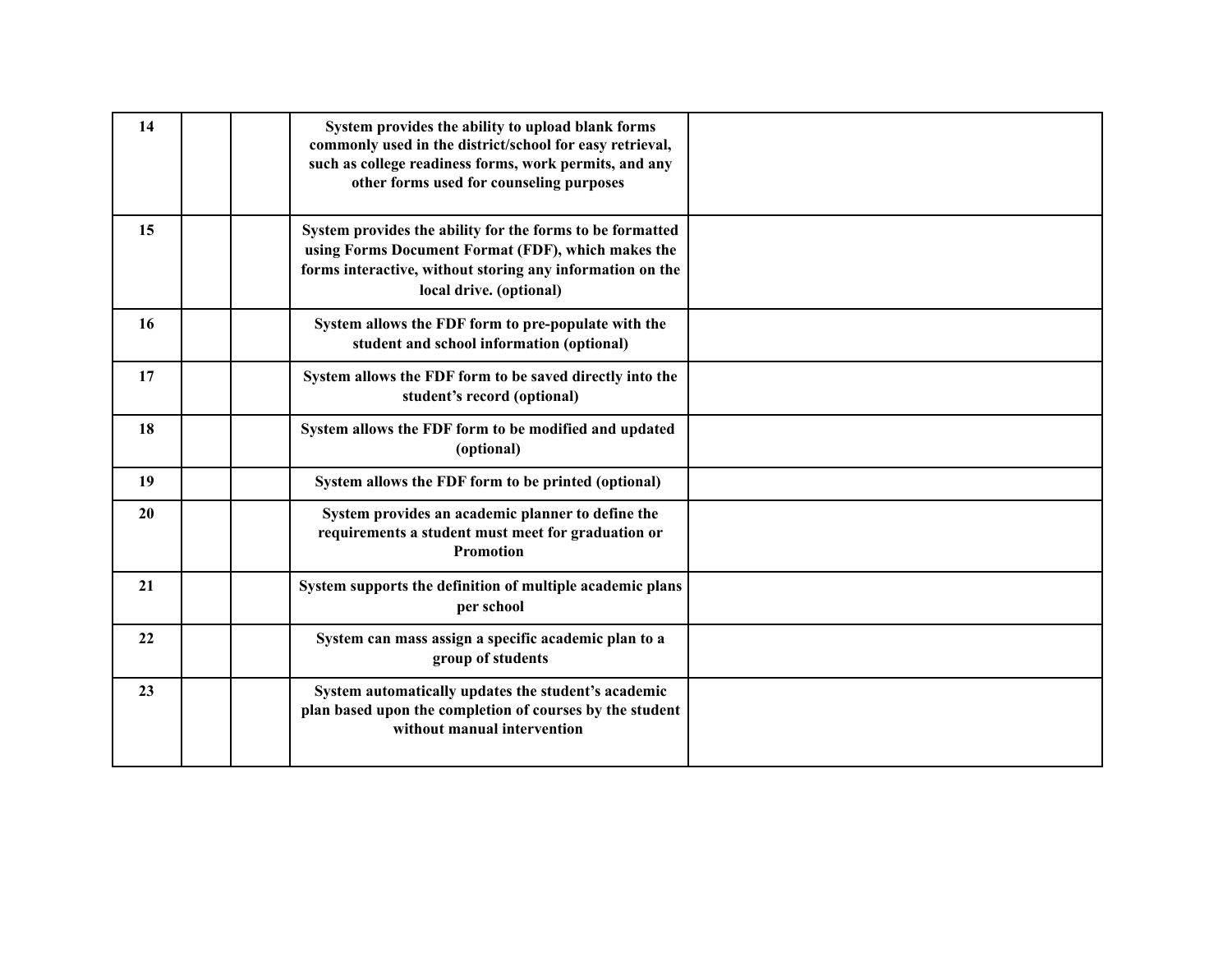| 24 | System accommodates a combination of criteria the<br>students must meet for the academic plan, including<br>minimum GPA, specific course requirements, test<br>requirements, and credit requirements by department |  |
|----|--------------------------------------------------------------------------------------------------------------------------------------------------------------------------------------------------------------------|--|
| 25 | System can automatically give course requests to students<br>for the following year based upon the student successfully<br>passing courses defined in their academic plan                                          |  |
| 26 | System enforces pre-requisites and co-requisites when<br>given course requests to students for the following year<br>based upon the student successfully passing courses<br>defined in their academic plan         |  |
| 27 | System provides a color-coded method to easily view the<br>student's progress towards the completion of the<br>academic plan without needing to generate a report<br>(preferred)                                   |  |
| 28 | System provides teachers access to the academic plans for<br>their students so they can monitor progress (preferred)                                                                                               |  |
| 29 | System provides the option for the academic plan to be<br>made available on the online portal for the students and<br>parents/guardians to access in real time (preferred)                                         |  |
| 30 | System provides an interactive calendar with the ability<br>for counselors to schedule meetings with students, staff,<br>and<br>parents/guardians (optional)                                                       |  |
| 31 | System allows meetings to be given a start and end time<br>(optional)                                                                                                                                              |  |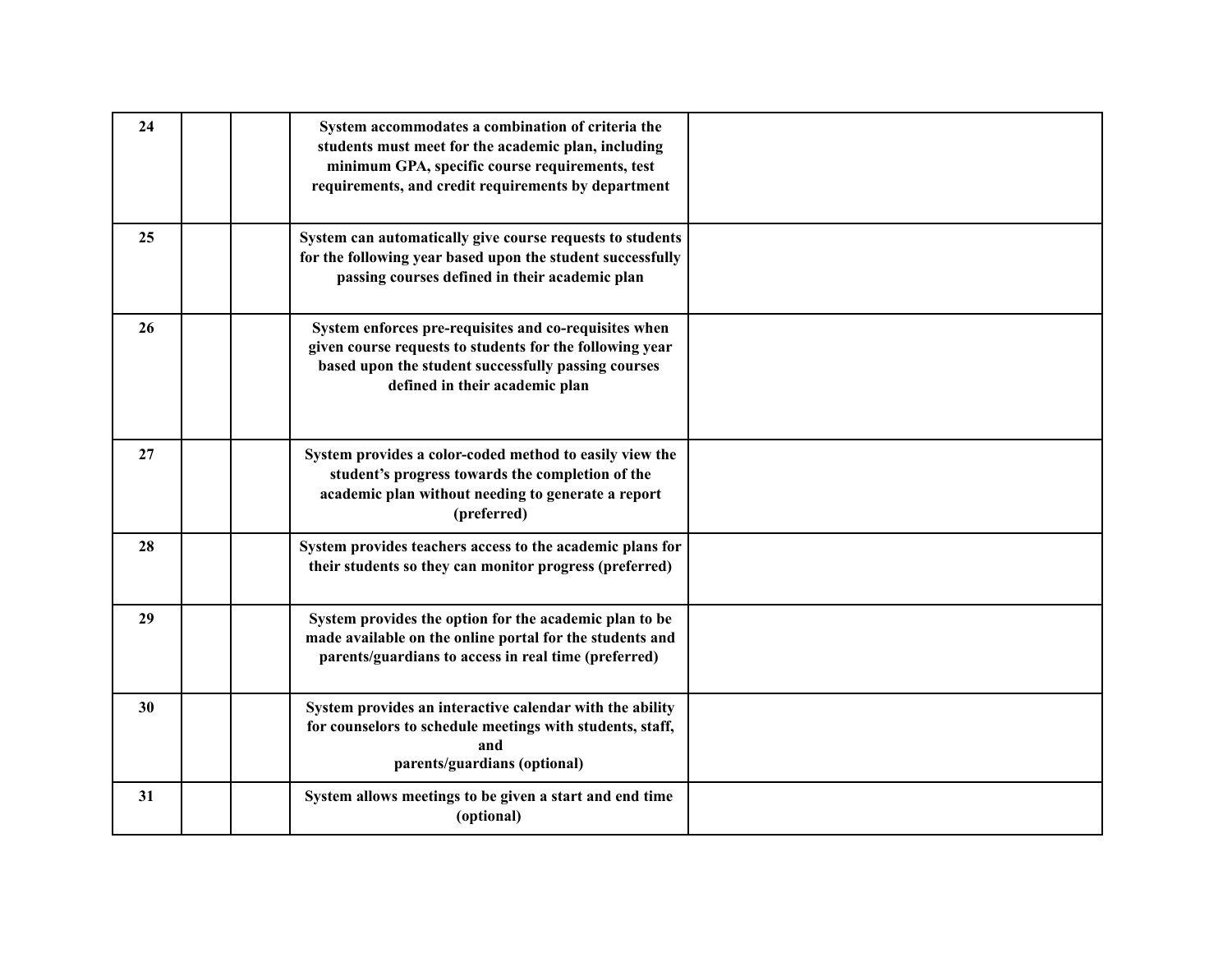| 32 |  | System allows the counselor to define meeting location<br>(optional)                                                                                                         |  |
|----|--|------------------------------------------------------------------------------------------------------------------------------------------------------------------------------|--|
| 33 |  | System allows the option to mark the meeting as<br>recurring and to define the recurrence pattern (optional)                                                                 |  |
| 34 |  | System allows the option to include attachments for the<br>attendees to access before the meeting begins (optional)                                                          |  |
| 35 |  | System sends messages to the meeting attendees with the<br>meeting information directly through the system, without<br>needing to access an external email system (optional) |  |
| 36 |  | System tracks who attended the meeting and<br>automatically updates a contact log (optional)                                                                                 |  |

# **2.2.14 Support**

| ITEM#            | <b>YES</b> | $ALT^*$ | <b>PROJECT SPECIFICATIONS</b>                                                                                                                                                 | <b>VENDOR NOTES</b> |
|------------------|------------|---------|-------------------------------------------------------------------------------------------------------------------------------------------------------------------------------|---------------------|
|                  |            |         | System provides an online portal where customers can<br>view software releases status, reported problem<br>resolution status, current documentation, and training<br>schedule |                     |
| $\mathbf{2}$     |            |         | System provides a central client support help line to be<br>available during district business hours                                                                          |                     |
| 3                |            |         | System provides a toll-free number to log issues as well<br>as an online support portal                                                                                       |                     |
| $\boldsymbol{4}$ |            |         | System provides online help functions including:<br>The ability for authorized users to initiate online<br>support requests                                                   |                     |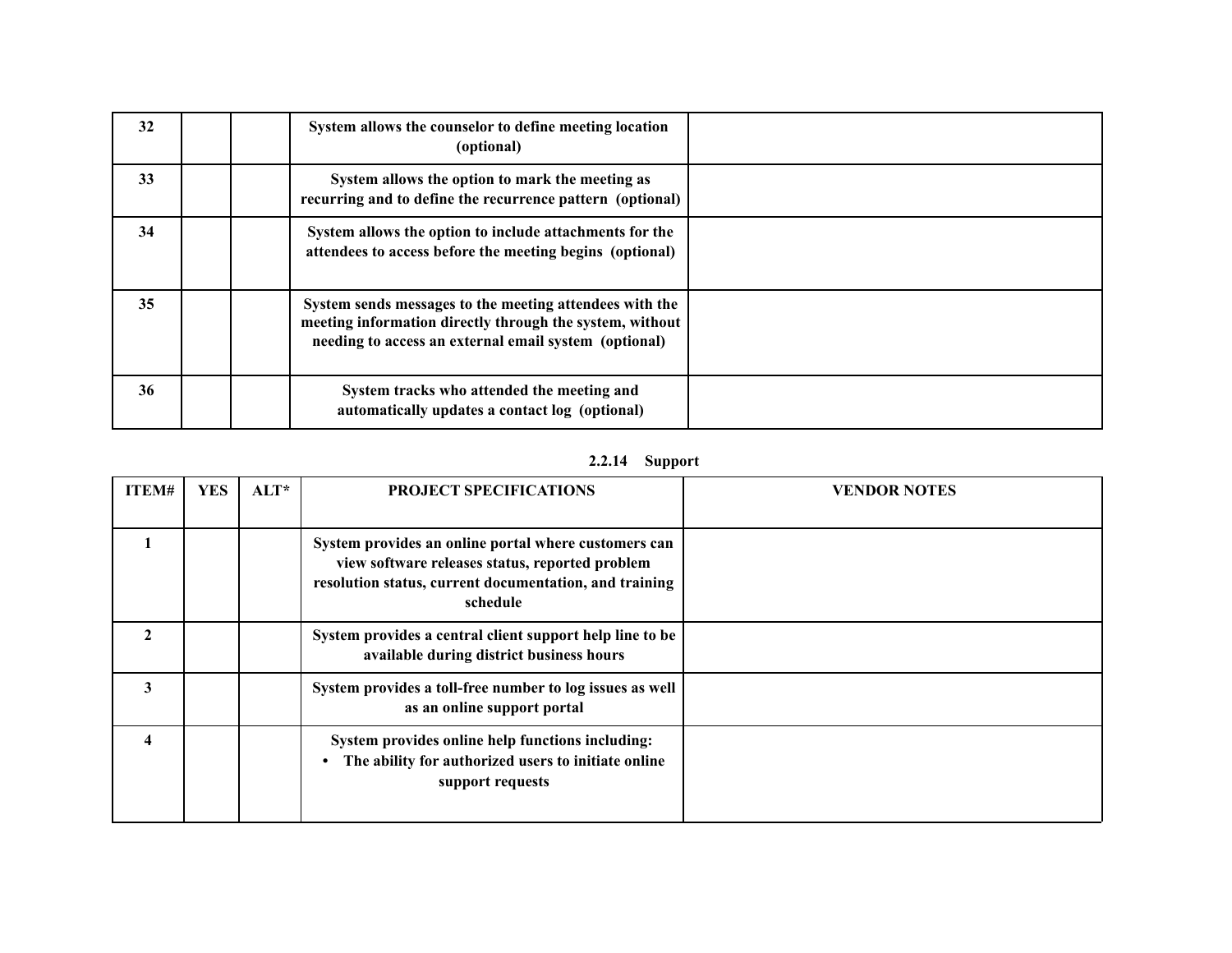|                | Access to online help documentation for all<br>$\bullet$<br>authorized users<br><b>Tip sheets</b><br><b>Procedure documentation</b><br>Frequently asked questions relevant to the<br>implemented solution                                      |  |
|----------------|------------------------------------------------------------------------------------------------------------------------------------------------------------------------------------------------------------------------------------------------|--|
| 5              | System provides a technical support contract to the<br>district                                                                                                                                                                                |  |
| 6              | System develops a service level agreement (SLA) which<br>defines all support parameters, including but not<br>limited to, hours of supplier support availability,<br>supplier response times to client calls, and supplier<br>resolution times |  |
| $\overline{7}$ | System provides ongoing training classes available via<br>the web with a trainer and as recorded classes                                                                                                                                       |  |
| 8              | System provides online help for every function within<br>the system                                                                                                                                                                            |  |
| 9 <sup>°</sup> | System makes user guides accessible to all users                                                                                                                                                                                               |  |
| 10             | System allows any section of the user guide to be<br>printed                                                                                                                                                                                   |  |
| 11             | System provides online video tutorials                                                                                                                                                                                                         |  |
| 12             | System provides online video simulations in which the<br>user can "practice" completing tasks                                                                                                                                                  |  |
| 13             | System provides online discussion boards in which<br>users can discuss topics with other SIS users                                                                                                                                             |  |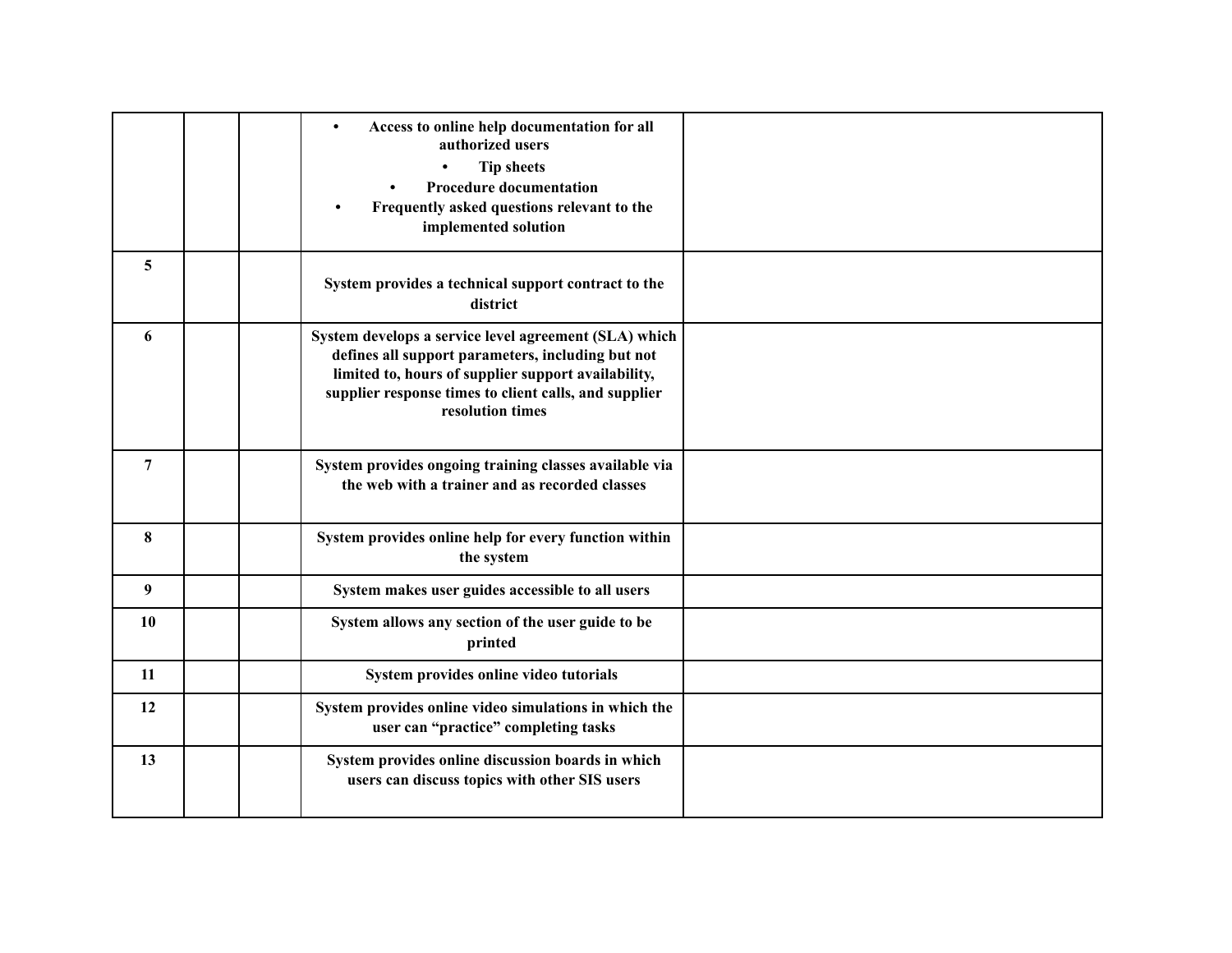| 14 | System provides online help documentation for<br>interactive use                                                                                                  |  |
|----|-------------------------------------------------------------------------------------------------------------------------------------------------------------------|--|
| 15 | System provides the ability to search for specific help<br>topics                                                                                                 |  |
| 16 | System provides the option to print the help text                                                                                                                 |  |
| 17 | System provides the ability for authorized users to edit<br>the pre-programmed help text to support district<br>policies                                          |  |
| 18 | System provides the ability for authorized users to<br>create new help articles to outline district policies and<br>procedures                                    |  |
| 19 | System provides the ability for authorized users to link<br>help to outside URL's for further description, video<br>content, or district defined policy documents |  |
| 20 | System includes local or state user group facilitation<br>(available in Iowa)                                                                                     |  |

## **2.2.15 Student Intervention**

| <b>ITEM#</b> | $\sigma$<br>1 L.D | ALT* | <b>PROJECT SPECIFICATIONS</b> | VENDOR NOTES |
|--------------|-------------------|------|-------------------------------|--------------|
|              |                   |      |                               |              |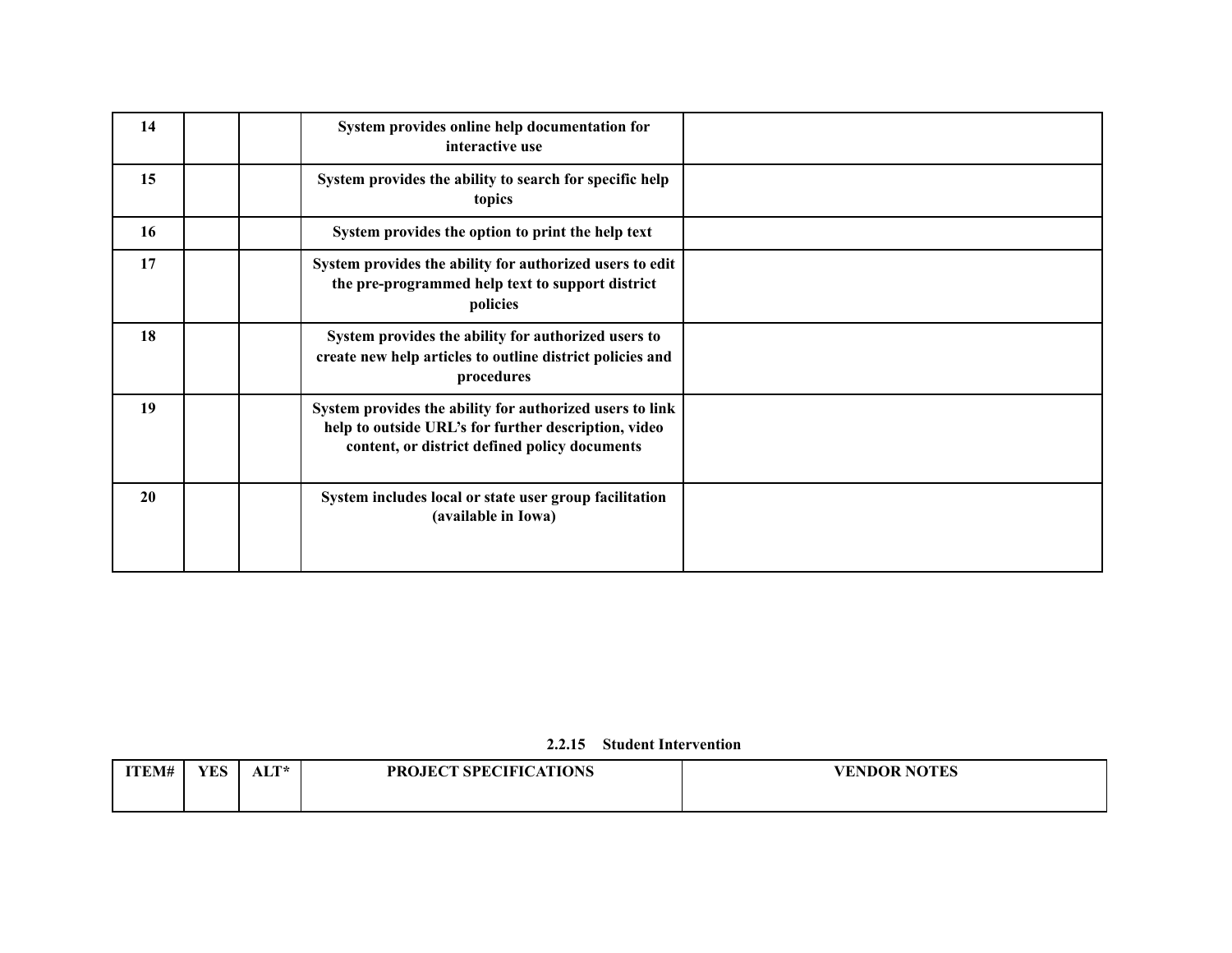| 1                       | System provides a warehouse for multiple types and<br>sources of student-centric data: State Summative<br><b>Assessment Results, Local Assessments, Student</b><br>Grades, GPA, Attendance, Discipline, etc.                |  |
|-------------------------|-----------------------------------------------------------------------------------------------------------------------------------------------------------------------------------------------------------------------------|--|
| $\overline{2}$          | System supports single or multiple interventions per<br>student fields for intervention to include, but not<br>limited to name of intervention, persons responsible,<br>duration of intervention, frequency of intervention |  |
| 3                       | System provides identifiers (or "flags") for student<br>performance which will result in students being<br>identified as eligible for intervention and/or at risk of<br>failure or drop-out                                 |  |
| $\overline{\mathbf{4}}$ | System support creation of performance metrics<br>(predetermined key performance indicators based on<br>student data)                                                                                                       |  |
| 5                       | System provides comprehensive student profiles<br>comprised of comprehensive student data sets                                                                                                                              |  |
| 6                       | System provides longitudinal displays of student,<br>teacher, school, district, and state performance over<br>time                                                                                                          |  |
| $\overline{7}$          | System allows users to save student list results of<br>queried reports as student watchlists                                                                                                                                |  |
| 8                       | System offers an early warning system intervention<br>monitoring system data store                                                                                                                                          |  |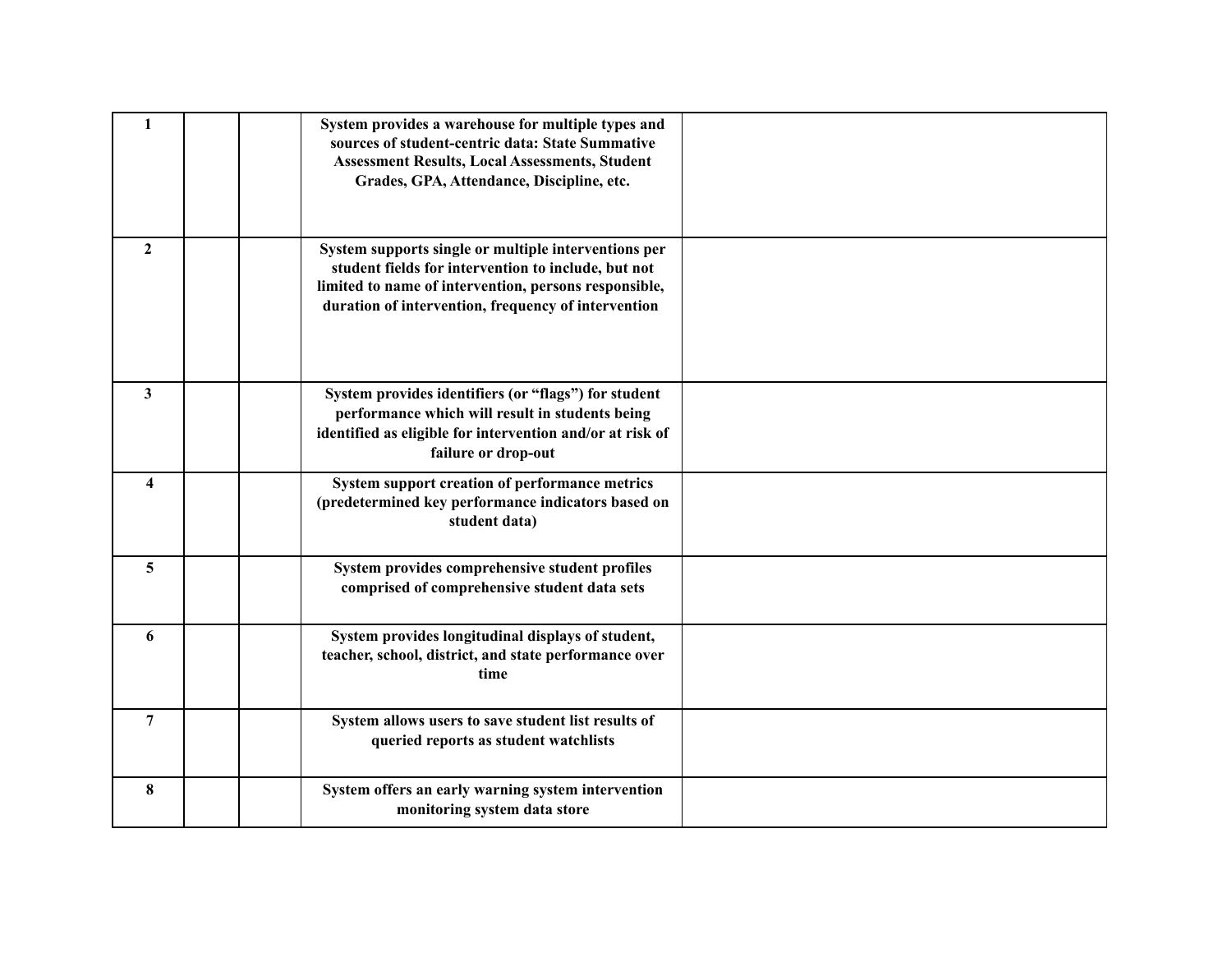|    |  | System provides multiple levels of access to the system<br>(teacher, school, district, and state) to be<br>controlled by district |  |
|----|--|-----------------------------------------------------------------------------------------------------------------------------------|--|
| 10 |  | System allows comparison of data sets (teacher, school,<br>subgroup, district, state, race, etc.)                                 |  |

## **2.2.16 Portal and Mobile**

| ITEM#        | <b>YES</b> | $ALT^*$ | <b>PROJECT SPECIFICATIONS</b>                                                                                                                                                                                                                                                      | <b>VENDOR NOTES</b> |
|--------------|------------|---------|------------------------------------------------------------------------------------------------------------------------------------------------------------------------------------------------------------------------------------------------------------------------------------|---------------------|
| 1            |            |         | System must have a powerful Online Parent/Student<br>Portal that allows flexible security of parents/student's<br>access and their ability to see classroom/gradebook<br>grades, attendance, report cards, assignments, student<br>schedule with affiliated teacher<br>information |                     |
| $\mathbf{2}$ |            |         | System must have the ability to display<br><b>Classroom/Gradebook Grades and current marking</b><br>period average for the student for each class                                                                                                                                  |                     |
| 3            |            |         | Parent and Student portal must be available in multiple<br>languages, including but not limited to English,<br>Spanish, Traditional Chinese, Simplified Chinese,<br>Arabic, Italian, Hindi, Japanese, Korean, Russian,<br><b>Vietnamese, French</b>                                |                     |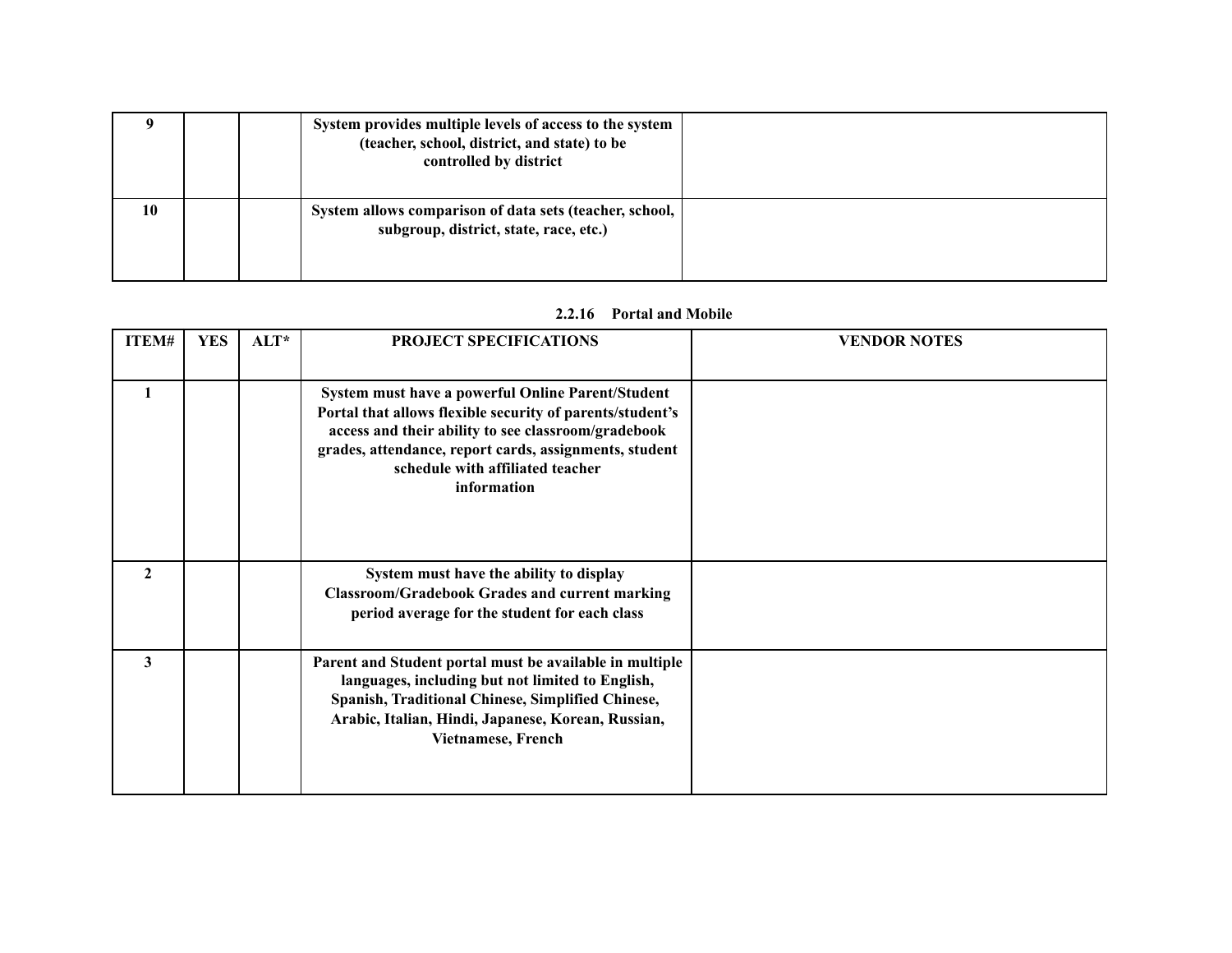| $\overline{\mathbf{4}}$ | System provides a self-service password or email<br>recovery for parents and students.                                                                         |  |
|-------------------------|----------------------------------------------------------------------------------------------------------------------------------------------------------------|--|
| 5                       | System has the ability to generate custom portal<br>"Welcome letters" for new parent/student accounts to<br>distribute by paper and/or email.                  |  |
| 5.1                     | System has the ability to place documents in the parent<br>portal for viewing.                                                                                 |  |
| 6                       | System must have the ability for students to make<br>course requests for the upcoming school year in the<br>student portal.                                    |  |
| $\overline{7}$          | System must have the ability to turn access off to<br>parents/students during summer months or maintenance<br>periods.                                         |  |
| 8                       | System must have the ability to turn off portal features<br>for individual schools. (i.e. Disable display of schedules<br>prior to the start of a school year) |  |
| 9                       | System can create multiple parent accounts for each<br>student                                                                                                 |  |
| 10                      | System provides the ability to email teachers through<br><b>Parent Portal</b>                                                                                  |  |
| 11                      | System has the ability to submit/update parent contact<br>information for verification/approval by a district<br>administrator                                 |  |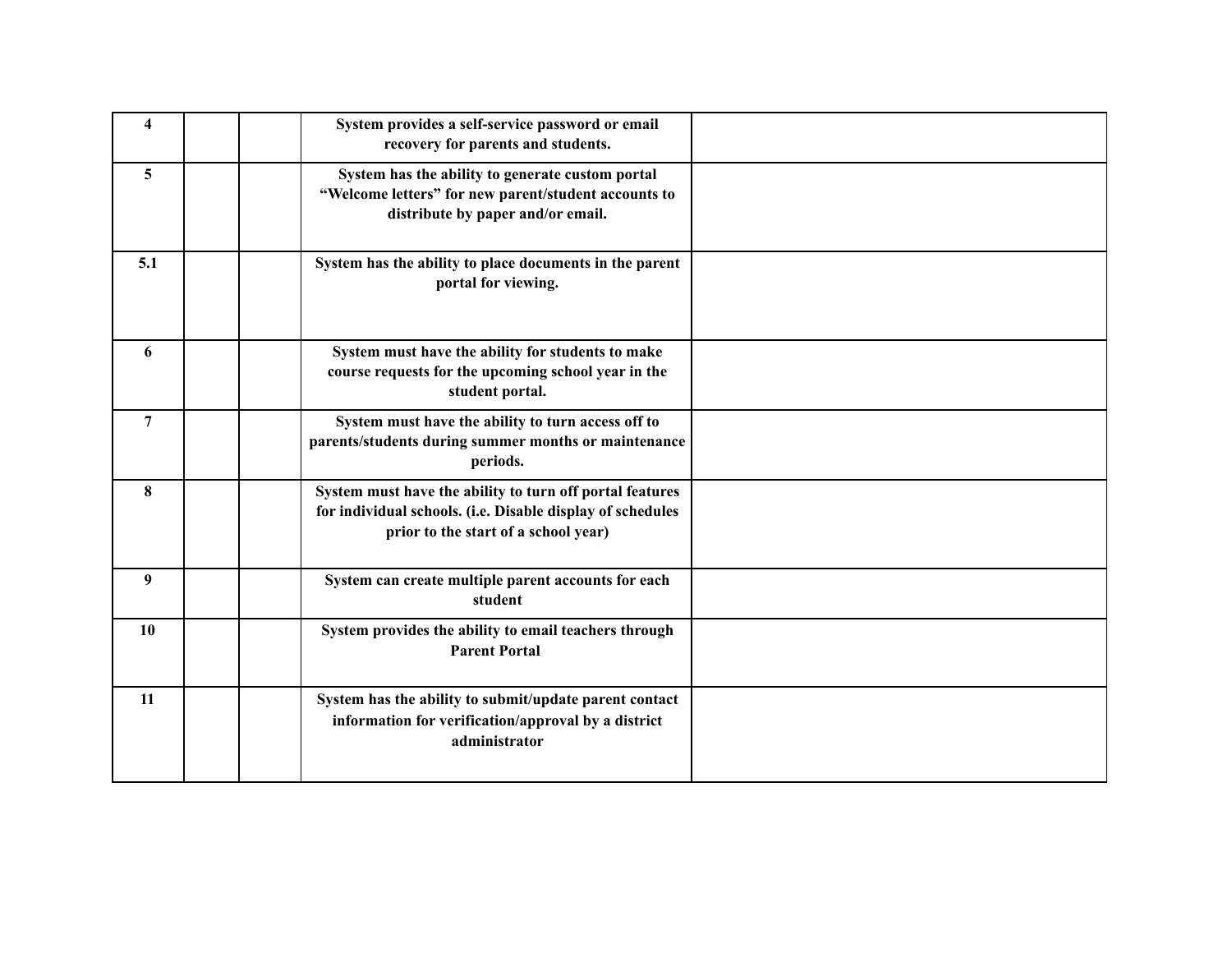| 12 | System enables parents to merge multiple student<br>accounts into one parent login account with multiple<br>students associated (single sign-on for parents)                                             |  |
|----|----------------------------------------------------------------------------------------------------------------------------------------------------------------------------------------------------------|--|
| 13 | System has the ability to submit recurring email updates<br>to parent(s) automatically that include attendance,<br>grades and school/district announcements                                              |  |
| 14 | System must have a free mobile app (iOS and Android)<br>for parents and students to access all student related<br>information made available in the parent/student<br>portal.                            |  |
| 17 | System has ability for parents to register student for<br>upcoming school from within the parent portal without<br>signing into separate system                                                          |  |
| 18 | System has ability for students to submit course<br>requests for the upcoming school year based on<br>student's grade level and prerequisites defined in the<br>graduation plan for high school students |  |

## **2.3 Training & Support**

 Complete proposals must include a detailed description of implementation support and services, as well as operational support, services, and available certifications. Further, proposals must include (in section 3.1) costs associated with each of these items. Descriptions should include itemized services, support SLA, a detailed implementation timeline, and an overview of the roles and responsibilities that will be assumed by District staff. Training/certification programs for District staff must be available for both implementation and ongoing operation of the proposed platform.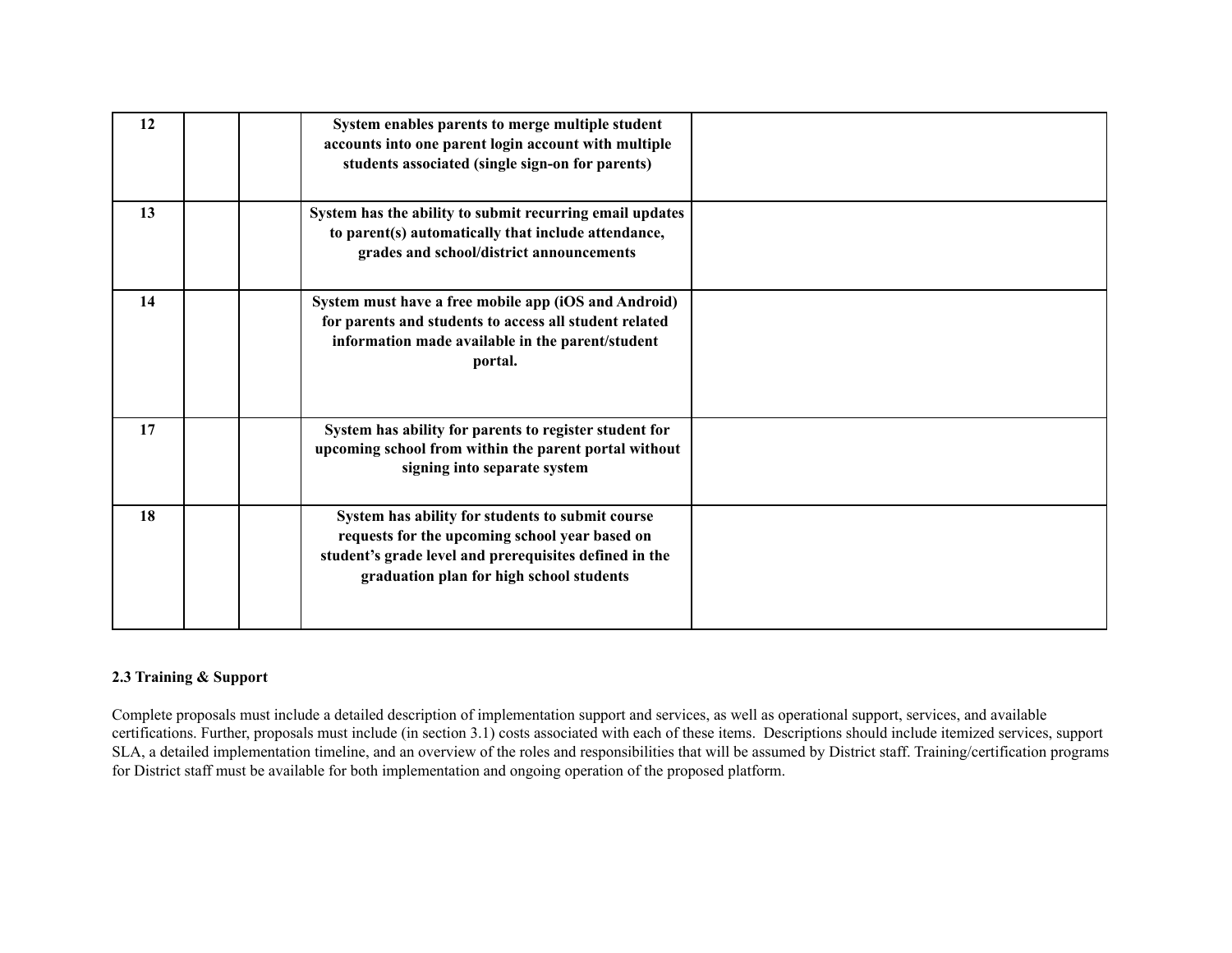#### **Section 3: Student Information System RFP Response Documents**

### **3.1 District Costs**

 at the discretion of the submitter. Completed proposals will include an overview of costs incurred by the District, including (but not limited to) costs incurred due to or related to implementation support and services, licensing, hosting, maintenance, ongoing support, hardware, add-on modules, associated third-party costs, consulting fees, and custom modifications. Costs should include any that would be expected to be incurred by the District as part of implementation or operation of the platform(s) prior to June 30, 2022, assuming that implementation begins on January 3, 2021 with a formal go-live date of July, 1, 2021. These costs may be presented in any format

#### **3.2 Vendor Information and Project Team**

Vendor must provide a description of the firm, the knowledge, experience, and resources it has available to execute the scope of work set forth in this RFP, and the process by which it proposes to do so, and attach this information as Tab 2 of its proposal. If applicable, the vendor should also include information relating to state or local preference under this RFP, or status as a certified targeted small business, minority-owned business, and/or female-owned business. Vendor must also complete the following required information about the Project Team proposed to provide the work, and include this Project Team in Tab 2 of its proposal. The vendor must include all of the information below at a minimum, but may file vendor information and project team profiles in a format of the vendor's choosing.

| Name:                                  |
|----------------------------------------|
|                                        |
| Title:                                 |
|                                        |
| Address: <u>Address:</u> Address: 2007 |
|                                        |
| Phone:                                 |
|                                        |
|                                        |
|                                        |
|                                        |
|                                        |
|                                        |
|                                        |
|                                        |
| Name:                                  |

Title: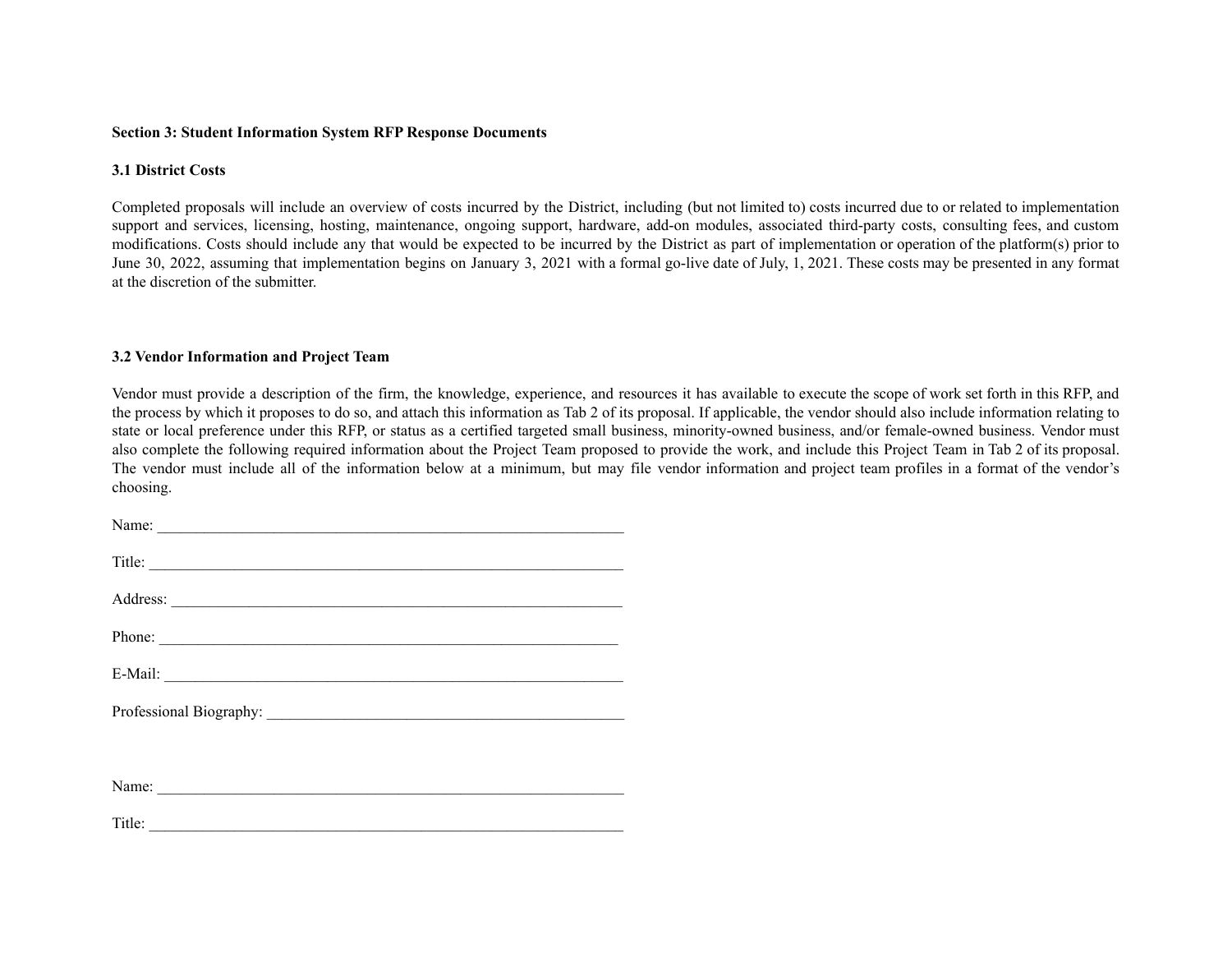| Address: <u>New York: Address:</u> New York: New York: New York: New York: New York: New York: New York: New York: New York: New York: New York: New York: New York: New York: New York: New York: New York: New York: New York: Ne |  |  |
|-------------------------------------------------------------------------------------------------------------------------------------------------------------------------------------------------------------------------------------|--|--|
| Phone:                                                                                                                                                                                                                              |  |  |
|                                                                                                                                                                                                                                     |  |  |
|                                                                                                                                                                                                                                     |  |  |
|                                                                                                                                                                                                                                     |  |  |
|                                                                                                                                                                                                                                     |  |  |
|                                                                                                                                                                                                                                     |  |  |
|                                                                                                                                                                                                                                     |  |  |
| Phone:                                                                                                                                                                                                                              |  |  |
|                                                                                                                                                                                                                                     |  |  |
|                                                                                                                                                                                                                                     |  |  |
|                                                                                                                                                                                                                                     |  |  |
|                                                                                                                                                                                                                                     |  |  |
|                                                                                                                                                                                                                                     |  |  |
|                                                                                                                                                                                                                                     |  |  |
| Phone:                                                                                                                                                                                                                              |  |  |
|                                                                                                                                                                                                                                     |  |  |
|                                                                                                                                                                                                                                     |  |  |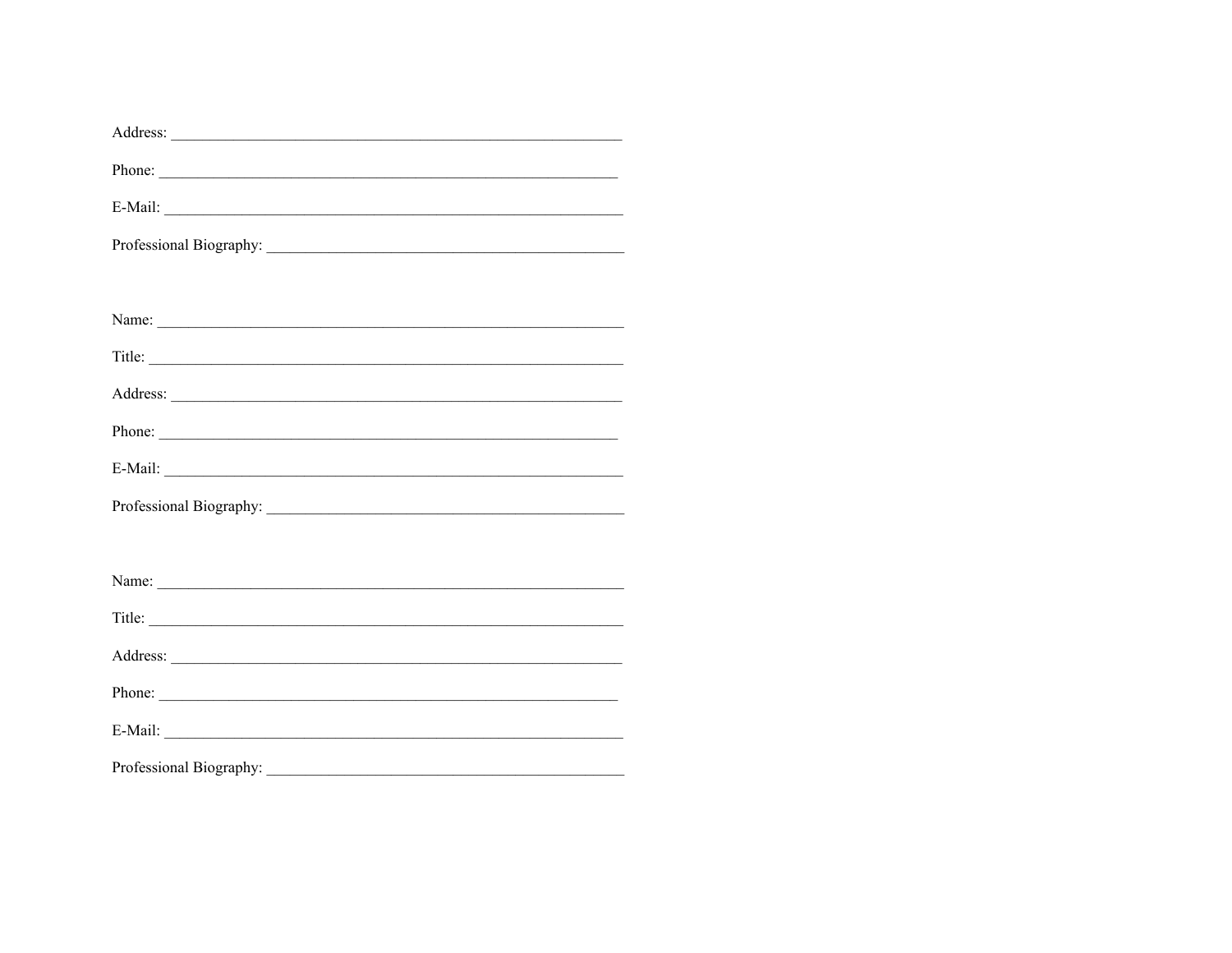| Title:                  |
|-------------------------|
|                         |
|                         |
| Phone:                  |
|                         |
| Professional Biography: |

 provide reference information in a format of the vendor's choosing. **3.3 References** Vendor must complete the following required references for similar products/services provided by Vendor to at least three clients **within the state of Iowa** in the past five years, and attach these references as Tab 3 of its proposal. Vendors must include as a minimum the information specified below, but may

| Client 1:               |  |
|-------------------------|--|
|                         |  |
|                         |  |
|                         |  |
| Description of Project: |  |
| $Client 2: \_$          |  |
|                         |  |
|                         |  |
| Service Dates:          |  |
| Description of Project: |  |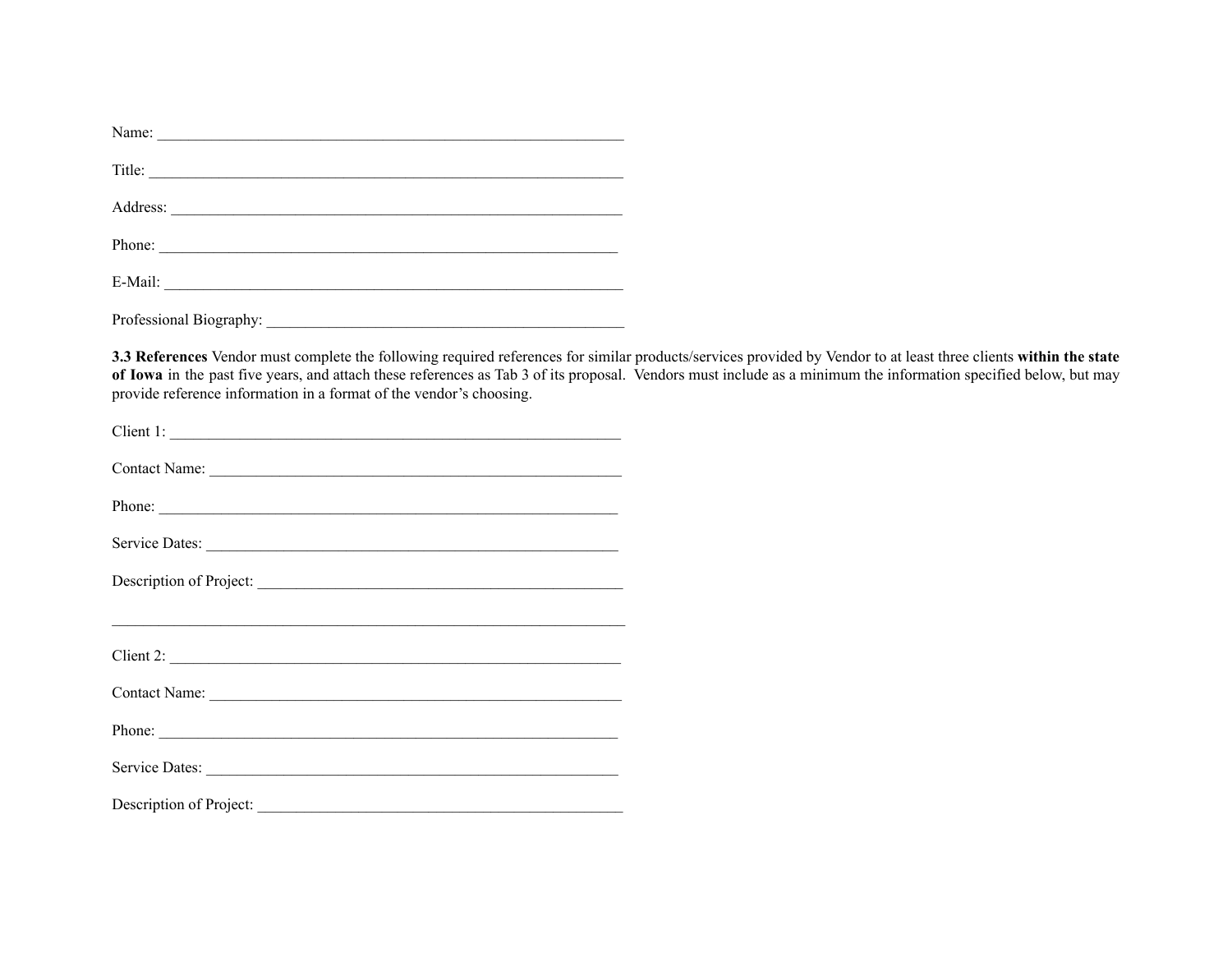| <u> 1989 - Johann Stoff, amerikansk politiker (d. 1989)</u><br>3.4 Response Affidavit                                                                                                                                                                            |                                                                                                                                                               |
|------------------------------------------------------------------------------------------------------------------------------------------------------------------------------------------------------------------------------------------------------------------|---------------------------------------------------------------------------------------------------------------------------------------------------------------|
| Vendor must fully execute the following affidavit (including notarization), and attach this affidavit as Tab 4 of its proposal:                                                                                                                                  |                                                                                                                                                               |
| (To Be Completed, Signed and Notarized, and Attached to Proposal as Tab 4)                                                                                                                                                                                       |                                                                                                                                                               |
|                                                                                                                                                                                                                                                                  |                                                                                                                                                               |
|                                                                                                                                                                                                                                                                  |                                                                                                                                                               |
|                                                                                                                                                                                                                                                                  |                                                                                                                                                               |
| I, the undersigned, being first duly sworn on oath, state that I am the<br>and that I am authorized to make this affidavit on behalf of my firm, its owners, directors, and officers. I am the person responsible in my firm for<br>and amount of this proposal. |                                                                                                                                                               |
| I hereby certify that the following statements are true and correct:                                                                                                                                                                                             |                                                                                                                                                               |
| • [name of firm] is not delinquent in any real estate, personal property, or earning taxes assessed against it or which it is obligated to pay to any municipality in Iowa or the state of Iowa.                                                                 |                                                                                                                                                               |
|                                                                                                                                                                                                                                                                  | No fictitious name of any entity or person has been used in this proposal, and no unidentified third party will have an interest in any resulting contract or |

 $\mathcal{L}_\text{max} = \mathcal{L}_\text{max} = \mathcal{L}_\text{max} = \mathcal{L}_\text{max} = \mathcal{L}_\text{max} = \mathcal{L}_\text{max} = \mathcal{L}_\text{max} = \mathcal{L}_\text{max} = \mathcal{L}_\text{max} = \mathcal{L}_\text{max} = \mathcal{L}_\text{max} = \mathcal{L}_\text{max} = \mathcal{L}_\text{max} = \mathcal{L}_\text{max} = \mathcal{L}_\text{max} = \mathcal{L}_\text{max} = \mathcal{L}_\text{max} = \mathcal{L}_\text{max} = \mathcal{$ 

in the performance of any work under this proposal.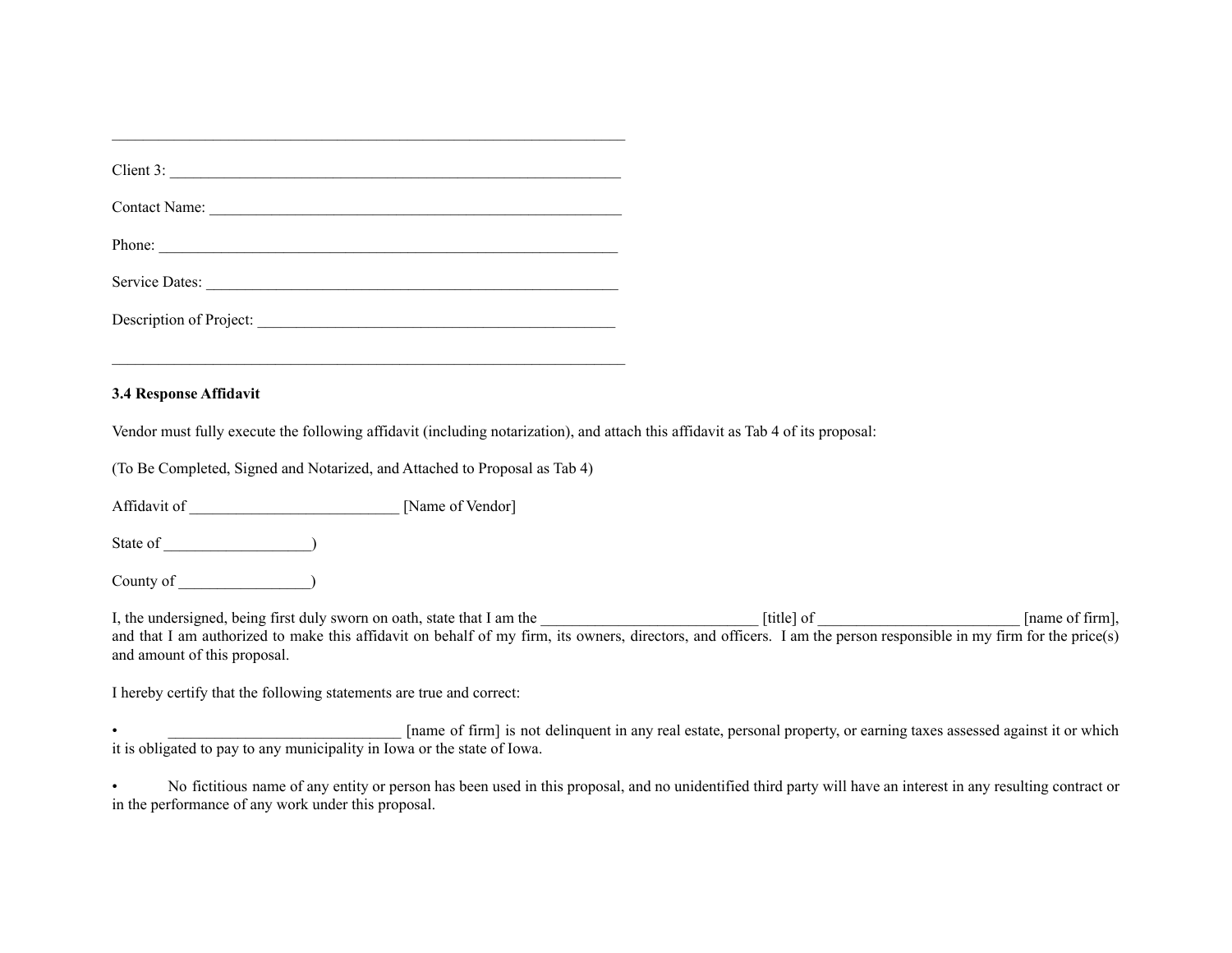• \_\_\_\_\_\_\_\_\_\_\_\_\_\_\_\_\_\_\_\_\_\_\_\_\_\_\_\_\_\_ [name of firm] does not do business as or operate under any fictitious name, other than

 associated, will receive any monetary benefit or financial gain with regard to this proposal or resulting contract. • No director, officer, or employee of the Iowa City Community School District, or their spouse, dependent child(ren), or any business with which they are

 competition as to any matter relating to such prices with any other vendor, contractor, service provider, or any other competitor. The prices in the proposal were arrived at independently and without collusion, consultation, communication, or agreement for the purpose of restricting

 and will not be knowingly disclosed, directly or indirectly, prior to the proposal opening date and time. Unless otherwise required by law, the prices in the proposal have not been knowingly disclosed to any other vendor or service provider or competitor,

 proposal in response to this RFP for the purpose of restricting competition. • No attempt has been made or will be made by me or my firm to induce any other person, partnership, corporation, or entity to submit or not to submit a

• My firm has only presented one proposal in response to this RFP.

• This proposal is made in good faith.

 $\mathcal{L}_\text{max}$  and  $\mathcal{L}_\text{max}$  and  $\mathcal{L}_\text{max}$  and  $\mathcal{L}_\text{max}$ 

 perform under any resulting contract. [name of firm], its affiliates, subsidiaries, officers, directors, and employees have not been convicted of a felony within the past five (5) years, which felony is related in any way to providing the products and/or services referenced in this RFP, or to the competency of the firm to

 any public contract, except as follows: [name of firm], its affiliates, subsidiaries, officers, directors, and employees are not currently subject to any litigation, administrative proceeding, or investigation and have not in the past five (5) years been subject to any litigation, administrative proceeding, or investigation or been convicted or found liable for any act prohibited by state or federal law in any jurisdiction, including conspiracy or collusion with respect to responding to

[Please explain]

 federal government, including but not limited to exclusion as identified by the U.S. General Service Administration Office of Acquisition Policy or similar body. [name of firm], its affiliates, subsidiaries, officers, directors, and employees have not been debarred, suspended, or otherwise excluded from or ineligible to participate in any procurement or non-procurement programs or other assistance programs or activities with the state or

I state that **I** state that **I** state that **I** state that the above representations in this Affidavit are important and material state the above representations in this Affidavit are important and material and will be relied upon by the Iowa City Community School District, in awarding the contract for which this bid/proposal is submitted. I and my firm understand that any misstatement or omission in this Affidavit may be treated by the Iowa City Community School District as a fraudulent misrepresentation or concealment